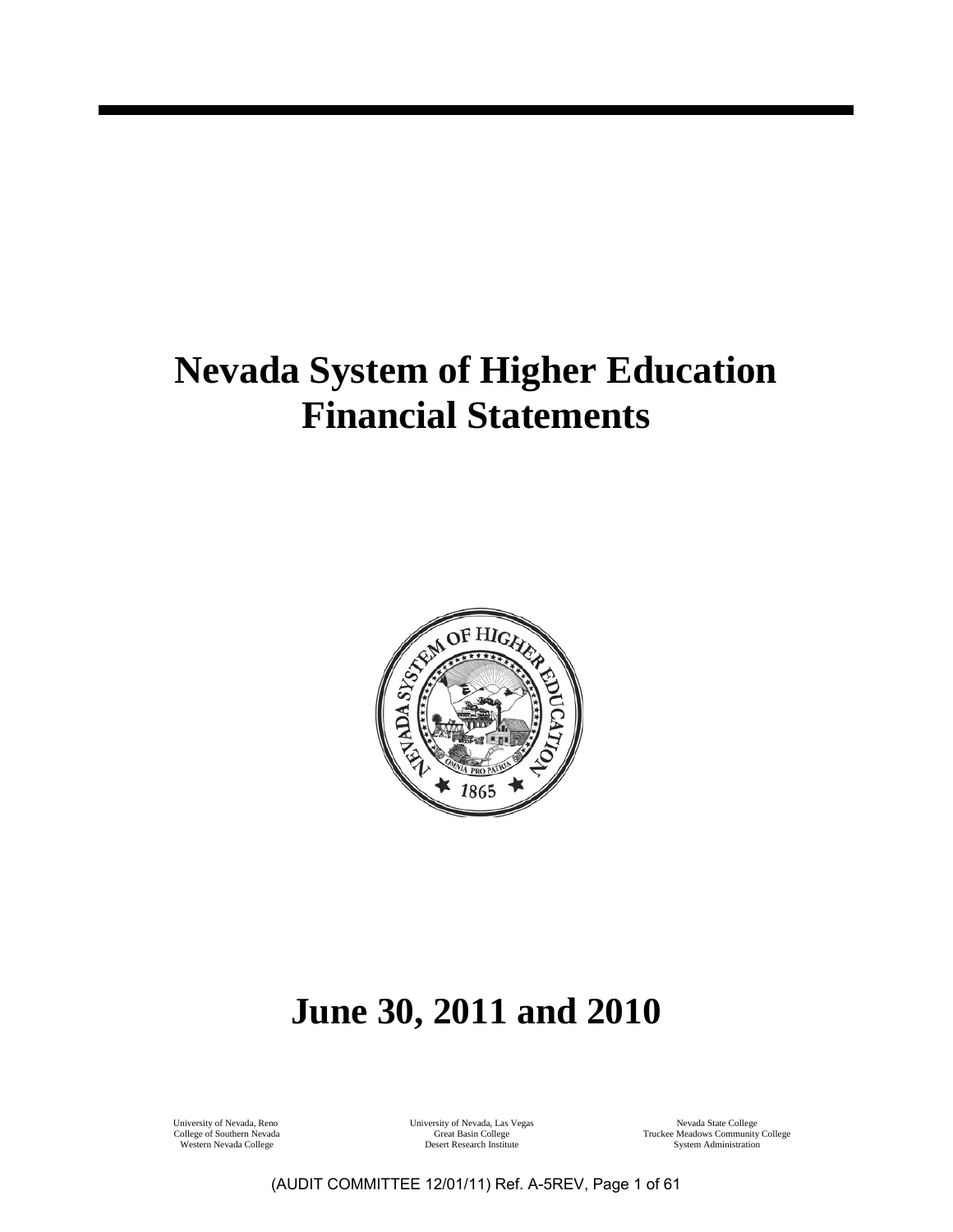### **BOARD OF REGENTS**

### **ADMINISTRATION**

| Nevada System of Higher Education |
|-----------------------------------|
|                                   |
|                                   |
| University of Nevada, Las Vegas   |
|                                   |
| University of Nevada, Reno        |
|                                   |
|                                   |
| <b>Great Basin College</b>        |
|                                   |
|                                   |
| Western Nevada College            |
|                                   |
|                                   |
| Nevada State College              |
|                                   |
|                                   |
| College of Southern Nevada        |
|                                   |
| Truckee Meadows Community College |
|                                   |
|                                   |
| Desert Research Institute         |

The Nevada System of Higher Education does not discriminate on the basis of sex, race, color, religion, handicap, or national origin in the educational programs or activities which it operates.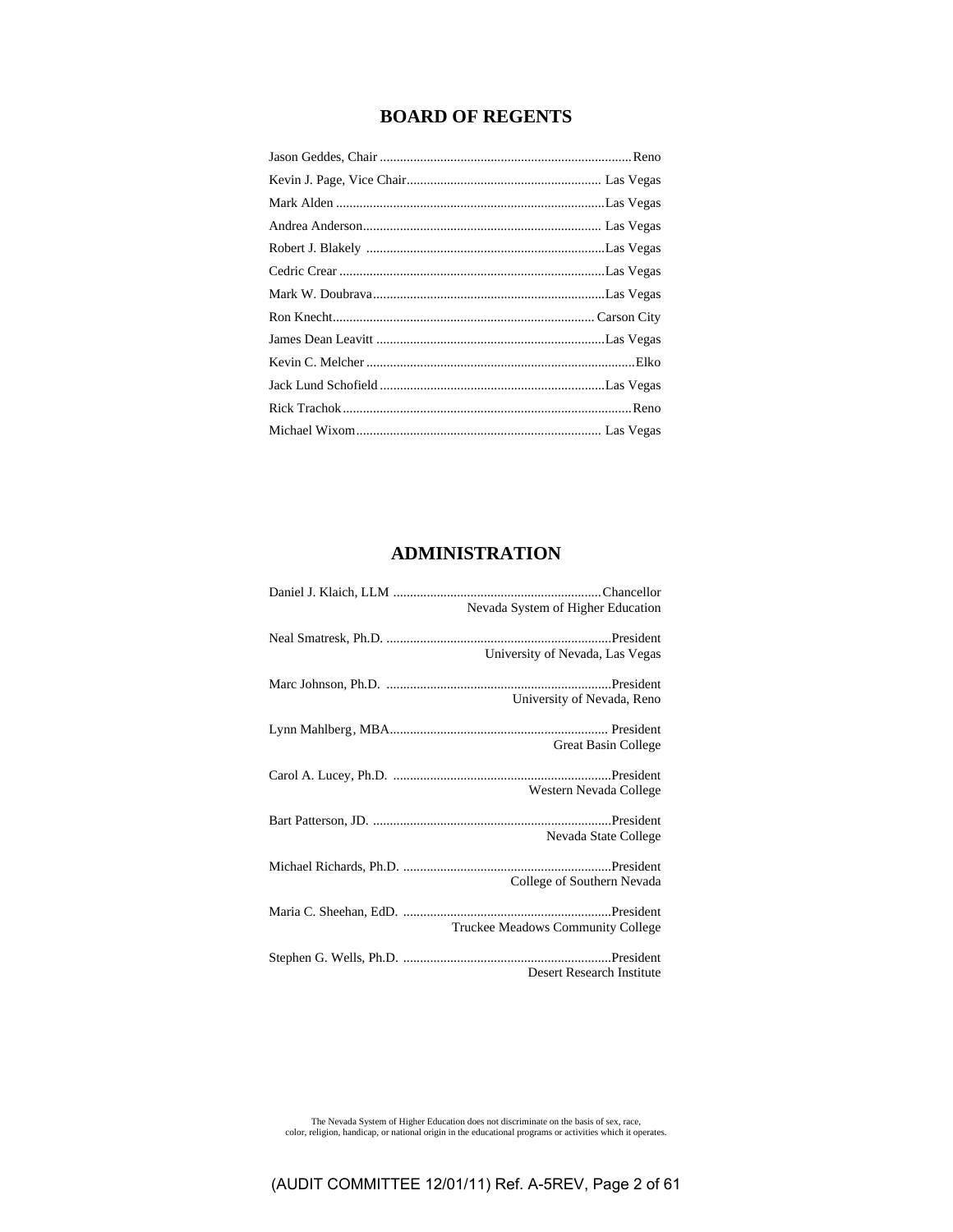## **Nevada System of Higher Education Financial Statements and Report of Independent Auditors As of and for the Years Ended June 30, 2011 and 2010**

# **Contents**

| Statements of Revenues, Expenses and Changes in Net Assets  14 |
|----------------------------------------------------------------|
|                                                                |
|                                                                |
|                                                                |
|                                                                |
| Combining Schedules of Revenues, Expenses and                  |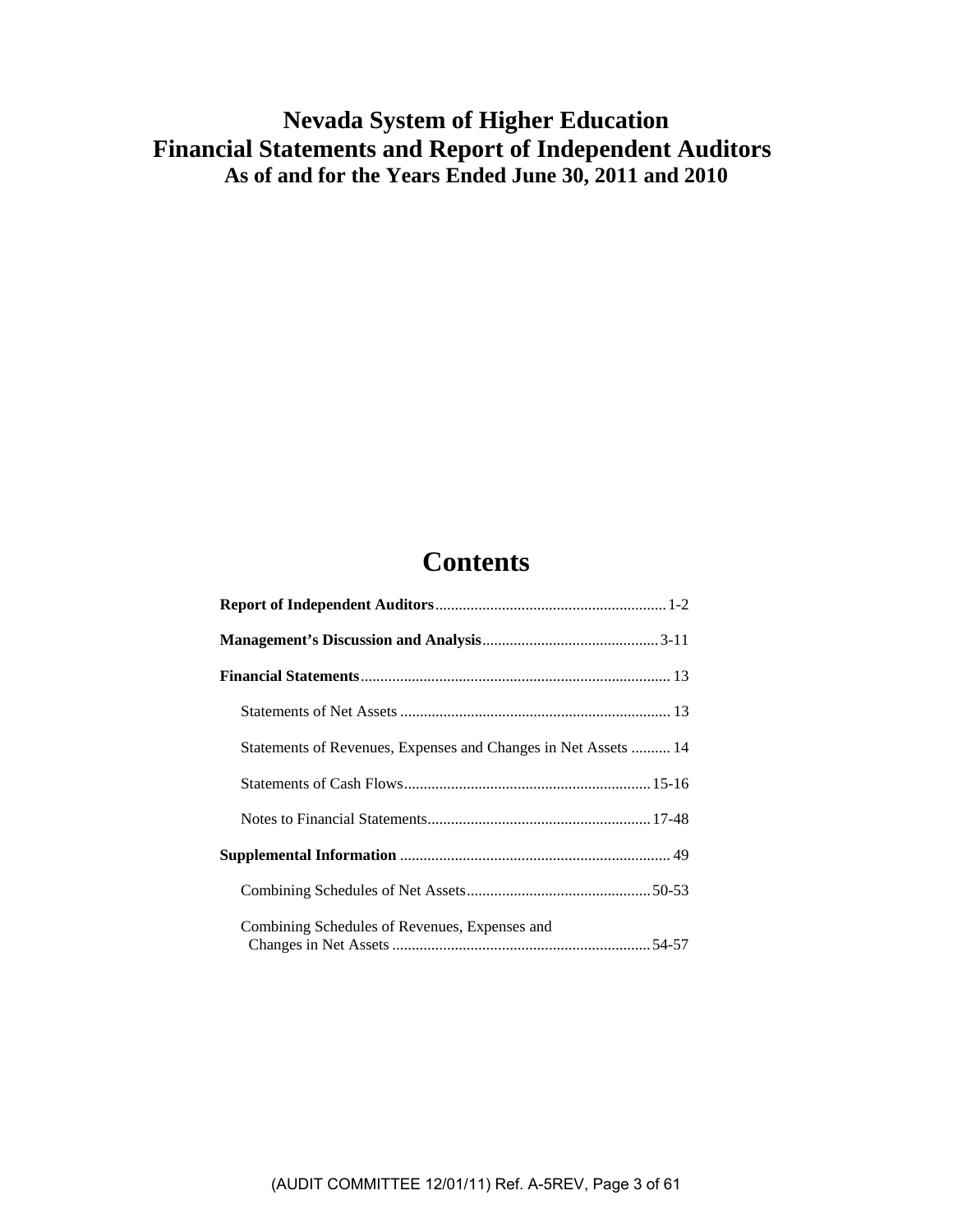(This Page Intentionally Left Blank)

(AUDIT COMMITTEE 12/01/11) Ref. A-5REV, Page 4 of 61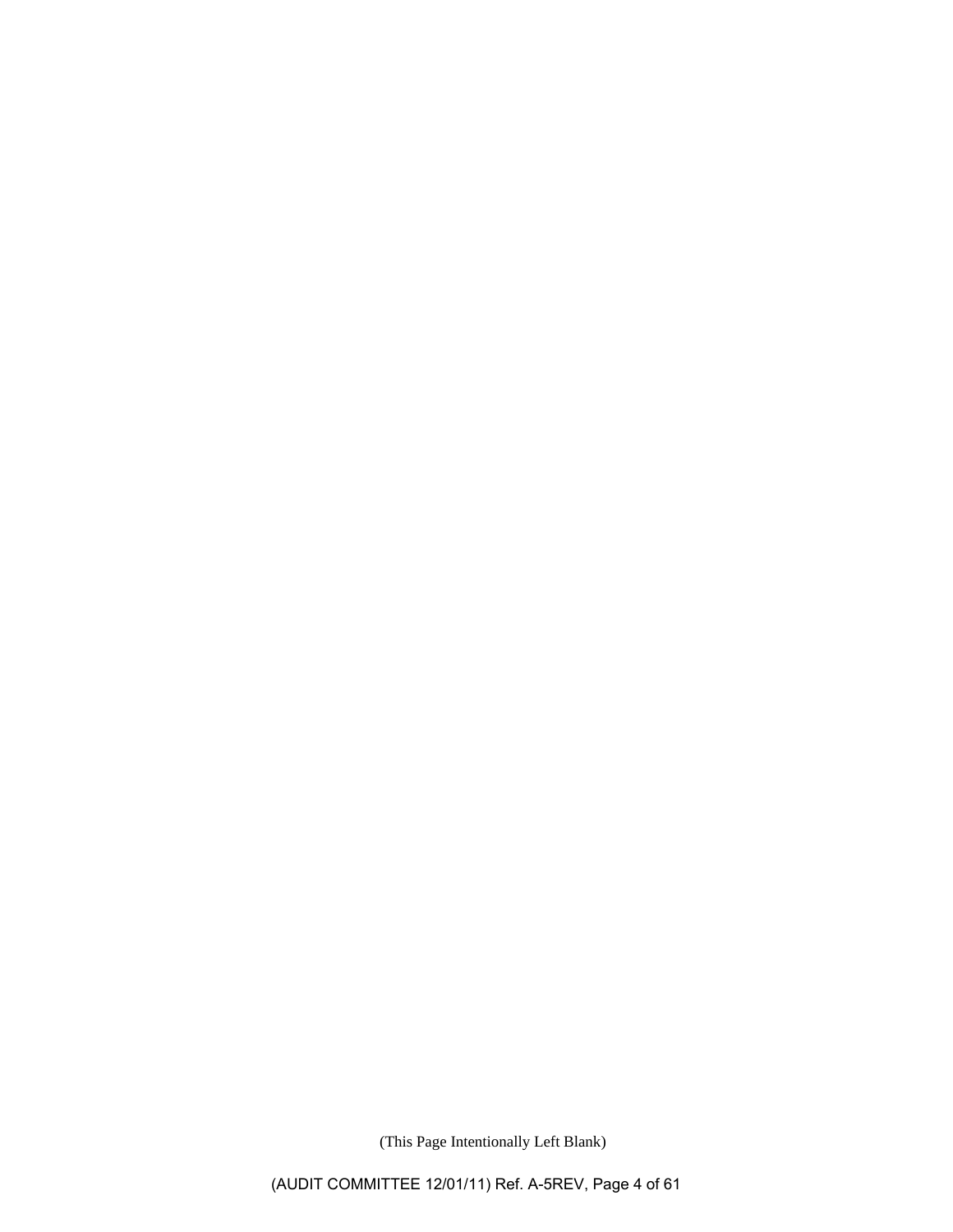

**Audit Tax Advisory** 

**Grant Thornton LLP**  100 W Liberty Street, Suite 770 Reno, NV 89501-1965 T 775.786.1520

### **Report of Independent Certified Public Accountants Report of Independent Certified Public Accountants**

Board of Regents Nevada System of Higher Education

We have audited the accompanying financial statements of the Nevada System of Higher Education (the "System"), as of and for the years ended June 30, 2011 and 2010, as listed in the table of contents. These financial statements are the responsibility of the System's management. Our responsibility is to express our opinion on these financial statements based on our audit. We did not audit the financial statements of the DRI Research Foundation, DRI Research Parks, Ltd., Truckee Meadows Community College Foundation, Great Basin College Foundation, College of Southern Nevada Foundation, and the Nevada State College Foundation, which collectively represent 4.6% percent of the assets, 4.5% percent of the net assets and 4.5% percent of the operating revenues of the aggregate discretely presented component units, as of and for the year ended June 30, 2011 and 4.6% percent of the assets, 4.5% percent of the net assets and 5.0% percent of the operating revenues of the aggregate discretely presented component units as of and for the year ended June 30, 2010 as described in Note 22 "System Related Organizations" in the accompanying financial statements as of and for the year ended June 30, 2011. Those financial statements were audited by other auditors whose reports have been furnished to us, and in our opinion, insofar as they relate to the amounts included for those component units is based solely on the reports of other auditors.

We conducted our audits in accordance with auditing standards generally accepted in the United States of America established by the American Institute of Certified Public Accountants. Those standards require that we plan and perform the audit to obtain reasonable assurance about whether the financial statements are free of material misstatement. An audit includes consideration of internal control over financial reporting as a basis for designing audit procedures that are appropriate in the circumstances, but not for the purpose of expressing an opinion on the effectiveness of the System's internal control over financial reporting. Accordingly, we express no such opinion. An audit also includes examining, on a test basis, evidence supporting the amounts and disclosures in the financial statements, assessing the accounting principles used and the significant estimates made by management, as well as evaluating the overall financial statement presentation. We believe that our audits provide a reasonable basis for our opinion.

In our opinion, the financial statements referred to above present fairly, in all material respects, the respective financial position of the business-type activities and the aggregate discretely presented component units of the System, as of June 30, 2011 and 2010, and the respective changes in financial position and cash flows, where applicable, thereof for the year then ended in conformity with accounting principles generally accepted in the United States of America.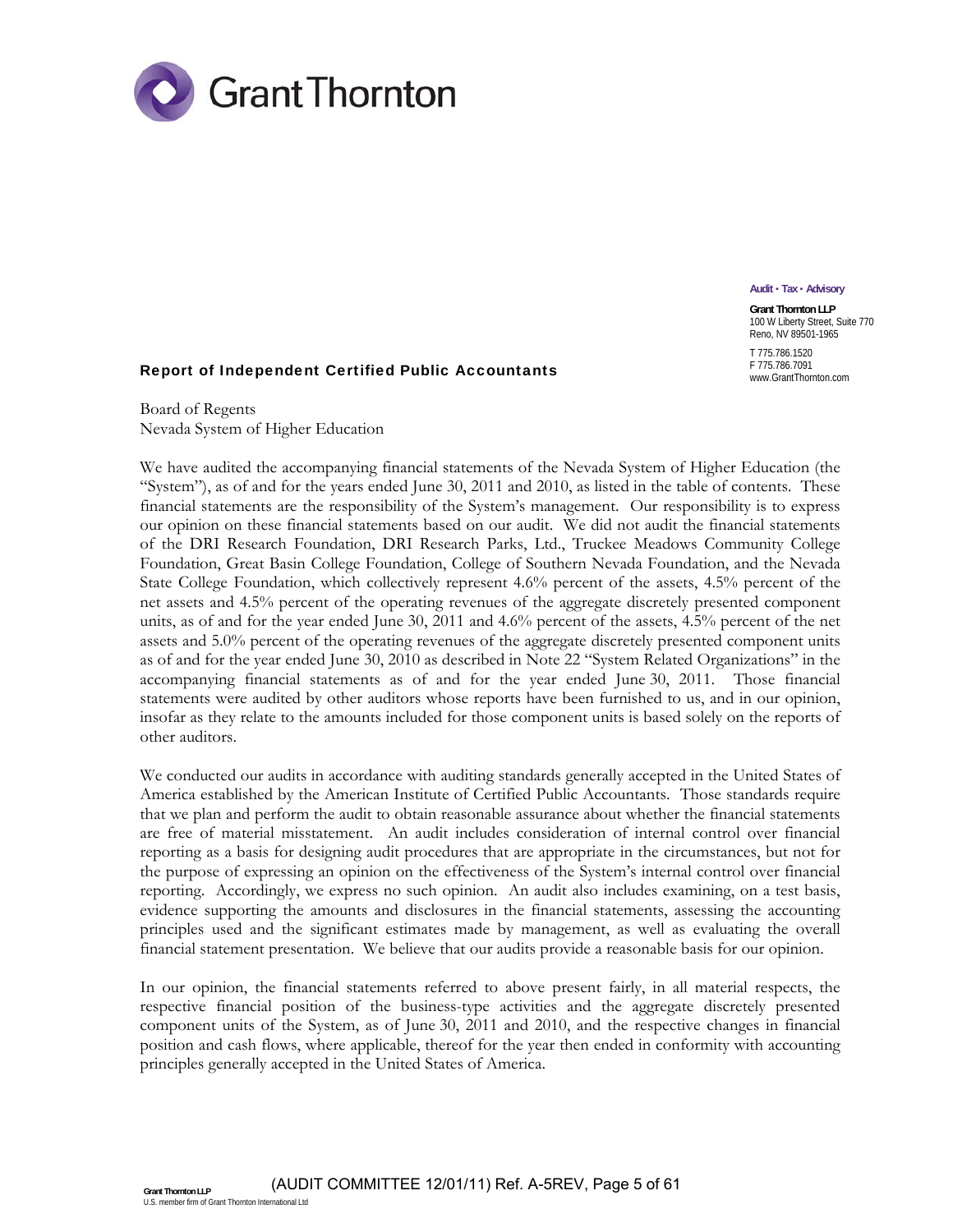

The Management's Discussion and Analysis listed in the table of contents is not a required part of the basic financial statements but is supplementary information required by accounting principles generally accepted in the United States of America. We and the other auditors have applied certain limited procedures, which consisted principally of inquiries of management regarding the methods of measurement and presentation of the required supplementary information. However, we did not audit the information and express no opinion on it.

Our audit was conducted for the purpose of forming opinions on the financial statements that collectively comprise the System's basic financial statements. The accompanying supplementary information listed in the table of contents is presented for purposes of additional analysis and is not a required part of the basic financial statements. The combining schedules of net assets and combining schedules of revenues, expenses and changes in net assets have been subjected to the auditing procedures applied in the audit of the basic financial statements and, in our opinion, are fairly stated in all material respects in relation to the basic financial statements taken as a whole.

Grant Thounton LLP

Reno, Nevada November 1, 2011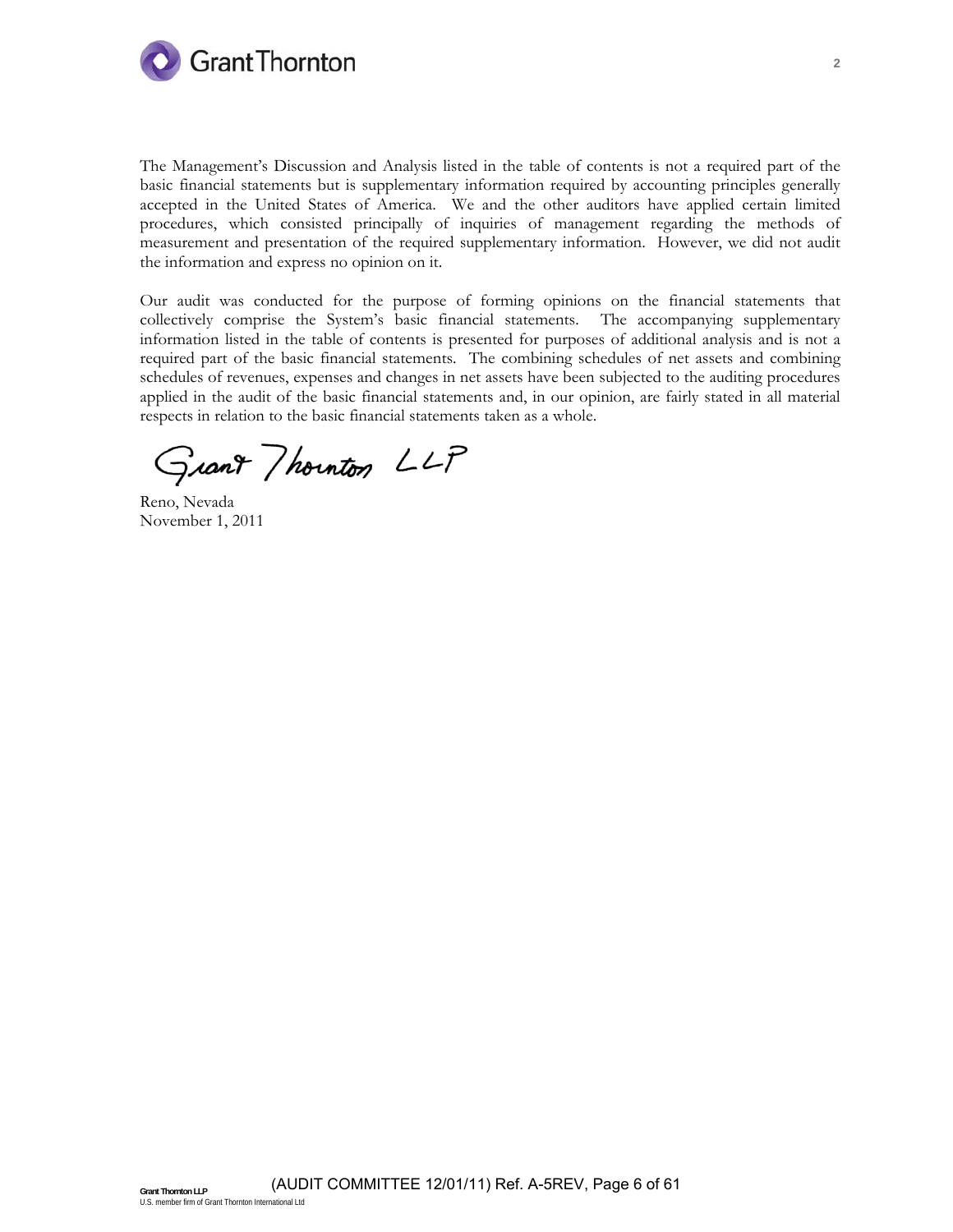## **Nevada System of Higher Education**

**System Administration**<br> **System Administration**<br> **System Administration**<br>  $\overbrace{ }$  (Of HIG). 5550 West Flamingo Road, Suite C-1 2601 Enterprise Road Las Vegas, NV 89103-0137 Reno, NV 89512-1666<br>Phone: 702-889-8426 Phone: 775-784-4901 Phone: 702-889-8426 Phone: 775-784-4901



Fax: 775-784-1127

### **MANAGEMENT'S DISCUSSION AND ANALYSIS**

This section of the Nevada System of Higher Education's (the "System") annual financial information presents management's discussion and analysis of the financial standing as of June 30, 2011. This section provides a brief overview of noteworthy financial activity, identifies changes in financial position, and assists the reader in focusing on significant financial issues that occurred during the year ended June 30, 2011, with comparative information as of June 30, 2010 and June 30, 2009.

Since this discussion provides summary level financial information, it should be read in conjunction with the System's financial statements and accompanying footnotes that follow this section. Responsibility for the financial statements, footnotes and this discussion rests with System management. All amounts included in this discussion are presented in thousands of dollars.

### **SYSTEM AND SYSTEM RELATED ORGANIZATIONS**

 The System is a consolidation of the following 8 institutions of public higher education in Nevada and the Nevada System of Higher Education Administration entity:

University of Nevada, Reno Desert Research Institute Truckee Meadows Community College Western Nevada College Great Basin College University of Nevada, Las Vegas College of Southern Nevada Nevada State College

 This annual financial report and statements include the above institutions of the System as well as certain other organizations, also called component units, that have a significant relationship with the institutions. These component units are related tax exempt organizations primarily founded to foster and promote the growth, progress, and general welfare of the institutions. They exist to solicit, receive and administer gifts and donations for the institutions or, in the case of the University of Nevada School of Medicine Practice Plans, to facilitate patient care activities. The System component units are as follows: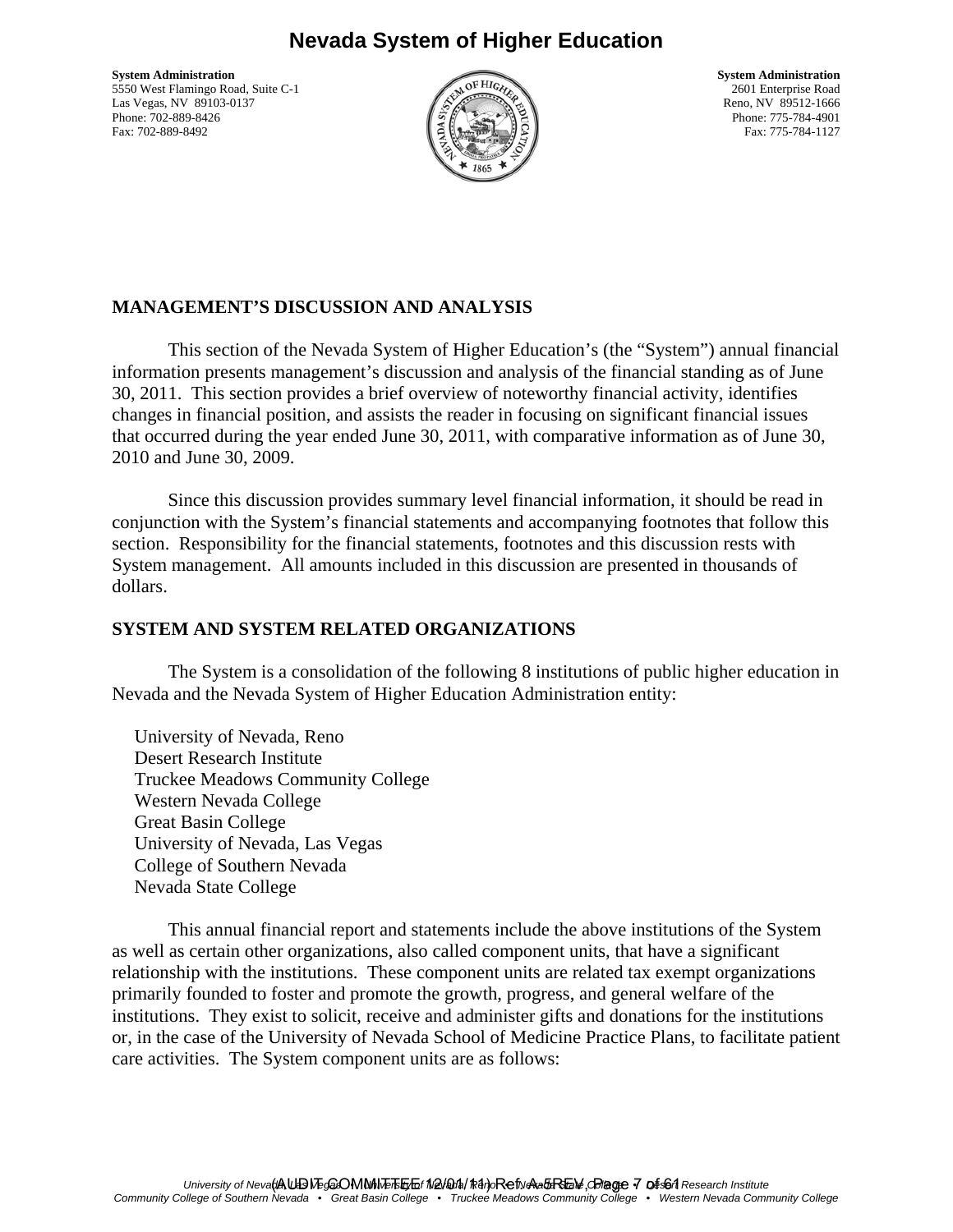University of Nevada, Reno Foundation Athletic Association University of Nevada Athletic Association University of Nevada Endowment Fund University of Nevada School of Medicine Practice Plans Desert Research Institute Foundation Desert Research Institute Research Parks LTD Truckee Meadows Community College Foundation Western Nevada College Foundation Great Basin College Foundation University of Nevada, Las Vegas Foundation College of Southern Nevada Foundation Nevada State College Foundation

Component units issue separate audited or reviewed financial statements from the System.

### **SYSTEM FINANCIAL HIGHLIGHTS**

- Total net assets increased  $4.8\%$  from \$2,150,623 to \$2,253,126;
- Capital Assets increased  $0.8\%$  from \$1,969,992 to \$1,986,114;
- Operating revenues increased 4.1% from \$731,406 to \$761,162
- Non-operating revenues increased 2.0% from \$736,304 to \$750,691; and
- Operating expenses increased 1.4% from \$1,403,365 to \$1,422,884.

### **USING THIS REPORT**

 This report consists of a series of financial statements prepared in accordance with the Governmental Accounting Standards Board Statement No. 35, *Basic Financial Statements-and Management's Discussion and Analysis-for Public Colleges and Universities.* These statements focus on the financial condition of the System, the results of operations, and the cash flows of the System as a whole.

 One of the most important questions asked about System finances is whether the System as a whole is better off or worse off as a result of the year's activities. There are three key components to answering this question. They are the Statement of Net Assets; the Statement of Revenues, Expenses and Changes in Net Assets; and the Statement of Cash Flows. These statements present financial information in a form similar to that used by corporations. The System's net assets (the difference between assets and liabilities) is an important gauge of the System's financial health when considered with non-financial facts such as enrollment levels and the condition of the facilities.

The Statement of Net Assets includes all assets and liabilities. It is prepared under the accrual basis of accounting, whereby revenues and assets are recognized when the service is provided and expenses and liabilities are recognized when a third party provides the services, regardless of when cash is exchanged.

The Statement of Revenues, Expenses, and Changes in Net Assets presents the revenues earned and expenses incurred during the year. Activities are reported as either operating or nonoperating. All things being equal, a public higher education system's dependency on state appropriations will usually result in operating deficits. This is because the financial reporting model classifies State appropriations as non-operating revenues. The utilization of long-lived assets,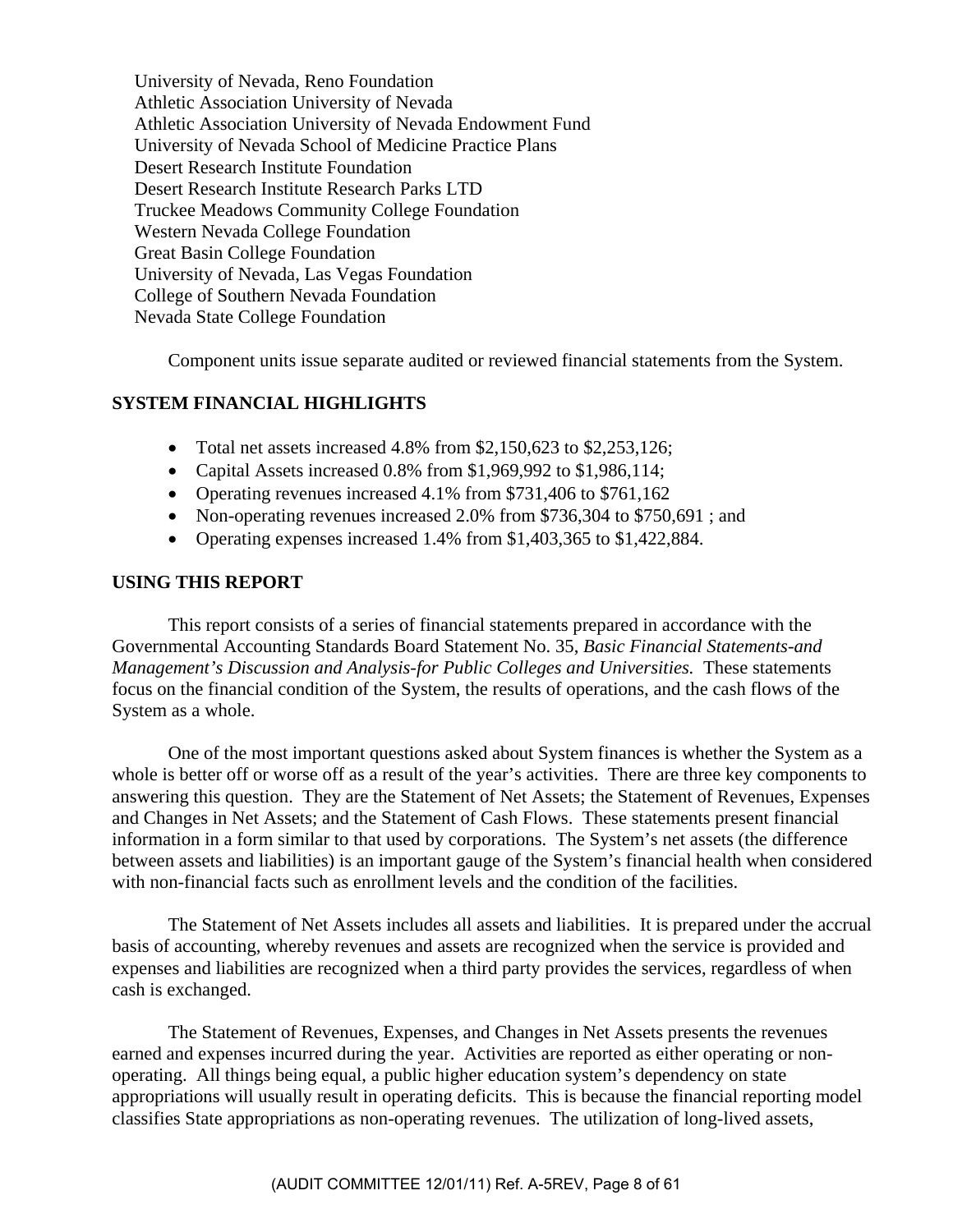referred to as Capital Assets, is reflected in the financial statements as depreciation, which amortizes the cost of an asset over its expected useful life.

Another important factor to consider when evaluating financial viability is the System's ability to meet financial obligations as they mature and come due. The Statement of Cash Flows presents information related to cash inflows and outflows summarized by operating, capital financing, non-capital financing, and investing activities.

### **CONDENSED FINANCIAL INFORMATION**

### **ASSETS AND LIABILITIES**

 The Statement of Net Assets is a point-in-time financial statement presenting the financial position of the System as of June 30, 2011, with a comparison made to June 30, 2010 and June 30, 2009. This Statement presents end-of-year data for Assets (current and non-current), Liabilities (current and non-current), and Net Assets (assets minus liabilities).

|                            |             |             | Increase/  | Percent       |             | Increase/  | Percent |
|----------------------------|-------------|-------------|------------|---------------|-------------|------------|---------|
|                            | 2011        | 2010        | (Decrease) | <b>Change</b> | 2009        | (Decrease) | Change  |
| Assets                     |             |             |            |               |             |            |         |
| <b>Current Assets</b>      | \$677,583   | \$565,081   | \$112,502  | 20%           | \$499,493   | \$65,588   | 13%     |
| <b>Capital Assets</b>      | 1,986,114   | 1,969,992   | 16,122     | 1%            | 1,915,412   | 54,580     | 3%      |
| <b>Other Assets</b>        | 309,922     | 312,497     | (2,575)    | (1)%          | 318,258     | (5,761)    | $-2%$   |
| <b>Total Assets</b>        | 2,973,619   | 2,847,570   | 126,049    | 4%            | 2,733,163   | 114,407    | 4%      |
| Liabilities                |             |             |            |               |             |            |         |
| <b>Current Liabilities</b> | 182,353     | 174,449     | 7,904      | 5%            | 187,725     | (13,276)   | $-7%$   |
| Noncurrent Liabilities     | 538,140     | 522,498     | 15,642     | 3%            | 543,557     | (21,059)   | $-4%$   |
| <b>Total Liabilities</b>   | 720,493     | 696,947     | 23,546     | 3%            | 731,282     | (34, 335)  | $-5%$   |
| Net Assets                 |             |             |            |               |             |            |         |
| Invested in Capital        |             |             |            |               |             |            |         |
| Assets, Net of Debt        | 1,449,211   | 1,450,749   | (1,538)    | 0%            | 1,382,189   | 68,560     | 5%      |
| Restricted,                |             |             |            |               |             |            |         |
| nonexpendable              | 85,288      | 82,088      | 3,200      | 4%            | 80,211      | 1,877      | 2%      |
| Restricted, expendable     | 245,196     | 250,762     | (5,566)    | (2)%          | 237,217     | 13,545     | 6%      |
| Unrestricted               | 473,431     | 367,024     | 106,407    | 29%           | 302,264     | 64,760     | 21%     |
| <b>Total Net Assets</b>    | \$2,253,126 | \$2,150,623 | \$102,503  | 5%            | \$2,001,881 | \$148,742  | 7%      |

### **System net assets (in \$1,000's)**

### **Assets**

 Total assets of the System increased by \$126 million, or approximately 4.4%. This increase occurred primarily in current assets. The increase in current assets is primarily due to an increase in the valuation of the short-term investments accounts. The increase in capital assets is reflective of System's ongoing priority of improving and expanding facilities to meet increases in enrollment driven student demand.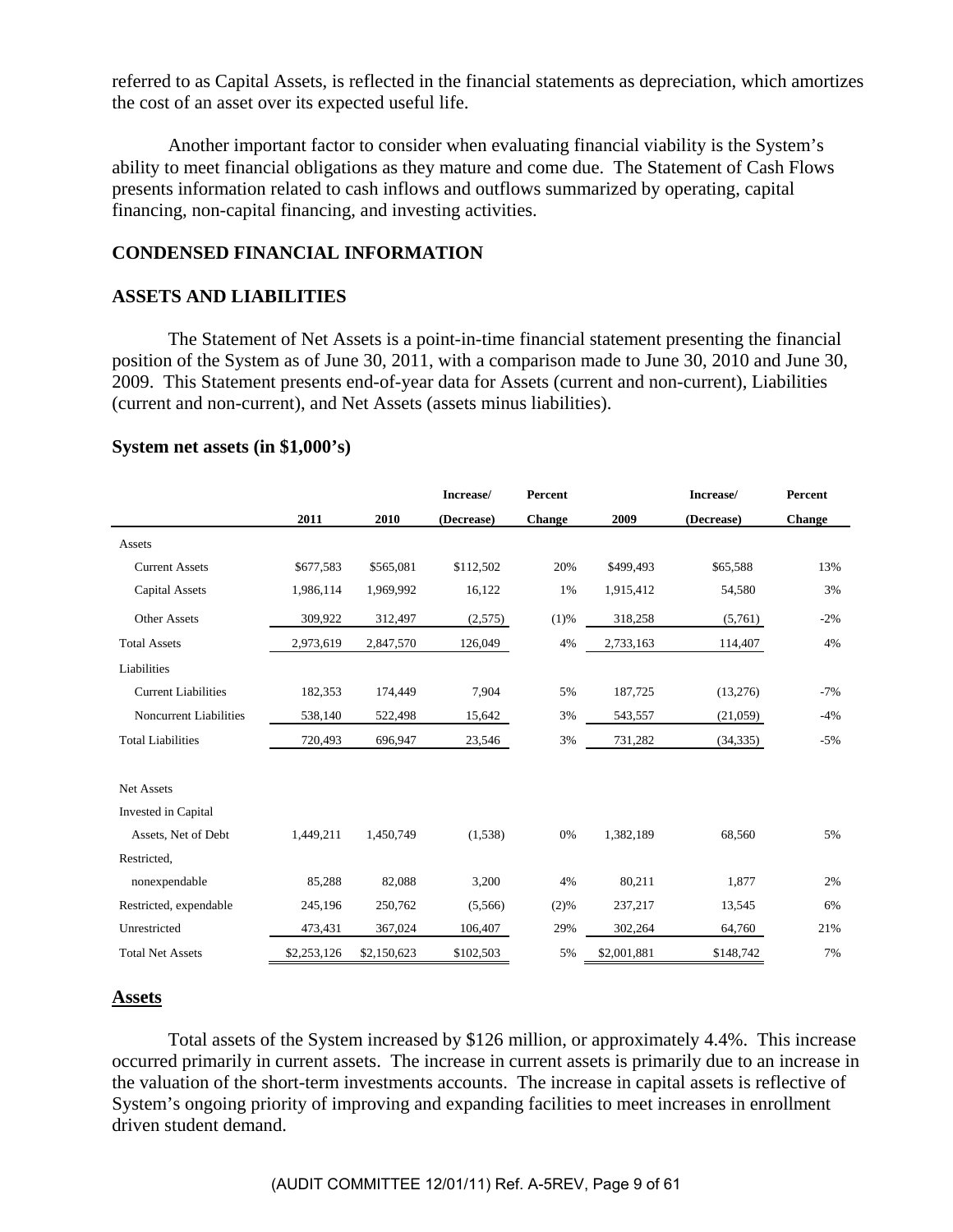### **Liabilities**

Total liabilities for the year increased by \$23.5 million; a \$7.9 million increase in current liabilities and \$15.6 million increase in non-current liabilities. The increase in current liabilities was primarily due to a \$3.6 million increase in deferred revenue caused by a shift in the process as institutions transition to Peoplesoft student information software, changes in the deferred revenue associated with grants and contracts and changes in enrollment levels/patterns. The increase in noncurrent liabilities was primarily driven by an increase in long-term debt as a result of \$32.7 milllion issuance of bonds for the UNR Living Learning Center.

### **Net Assets**

Net assets are divided into three major categories. The first category, invested in capital assets - net of debt, provides the System's equity in property, plant, and equipment owned by the System. The next category is restricted net assets, which is presented as two subcategories: nonexpendable and expendable. The corpus of nonexpendable restricted resources is only available for investment purposes. Expendable restricted net assets are available for expenditure by the System, but must be spent for purposes as determined by donors and/or external entities that have placed time or purpose restrictions on the use of the assets. The final category is unrestricted net assets that are net assets available to the System for any lawful purpose.

### Invested in Capital Assets

Net assets invested in capital assets - net of related debt, represent the System's capital assets net of accumulated depreciation and outstanding principal balances of debt attributable to the acquisition, construction, or improvement of those assets. The \$1.5 million or 0.11% decrease reflects the System's expenditures for development and renewal of its capital assets, offset by depreciation expense on capital assets and a net decrease in long-term debt. The decrease indicates a limited amount of construction of new facilities due to the economic conditions in the State.

### Restricted, Nonexpendable/Expendable

The System's endowment funds consist of both permanent endowments and funds functioning as endowments or quasi-endowments.

Permanent endowments are those funds received from donors with the stipulation that the principal remain inviolate and be invested in perpetuity to produce income that is to be expended for the purposes stipulated by the donor.

### Unrestricted Net Assets

Unrestricted net assets increased by \$106 million in 2011. Although unrestricted net assets are not subject to externally imposed stipulations, substantially all of the System's unrestricted net assets have been designated for various academic and research programs and initiatives, as well as capital projects. Funds functioning as an endowment consist of unrestricted funds that have been allocated by the System for long-term investment purposes, although amounts are not subject to donor restrictions requiring the System to preserve the principal in perpetuity. Programs supported by the endowment include scholarships, fellowships, professorships, research efforts and other important programs and activities.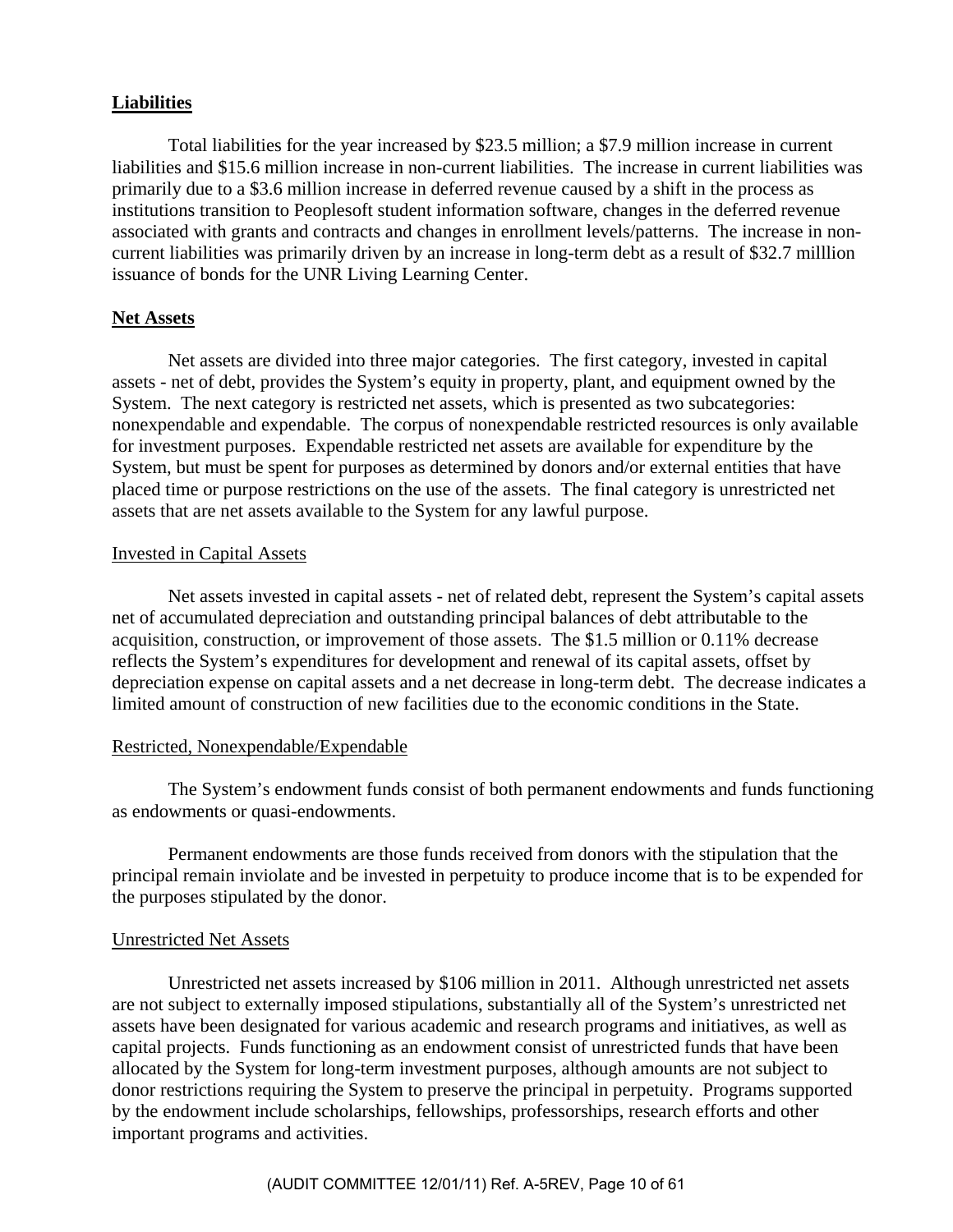### **System Related Organizations**

|                            |           |           | Increase/  | Percent       |           | Increase/  | Percent       |
|----------------------------|-----------|-----------|------------|---------------|-----------|------------|---------------|
|                            | 2011      | 2010      | (Decrease) | <b>Change</b> | 2009      | (Decrease) | <b>Change</b> |
| <b>Assets</b>              |           |           |            |               |           |            |               |
| <b>Current Assets</b>      | \$210,991 | \$169,182 | \$41,809   | 25%           | \$189,677 | (20, 495)  | (11)%         |
| <b>Capital Assets</b>      | 3,233     | 2,792     | 441        | 16%           | 6,004     | (3,212)    | (53)%         |
| <b>Other Assets</b>        | 220,616   | 204,685   | 15,931     | 8%            | 158,719   | 45,966     | 29%           |
| <b>Total Assets</b>        | 434,840   | 376,659   | 58,181     | 15%           | 354,400   | 22,259     | 6%            |
| <b>Liabilities</b>         |           |           |            |               |           |            |               |
| <b>Current Liabilities</b> | 14,060    | 11,174    | 2,886      | 26%           | 11,421    | (247)      | (2)%          |
| Non-Current Liabilities    | 8,806     | 9,612     | (806)      | (8)%          | 8,634     | 978        | 11%           |
| <b>Total Liabilities</b>   | 22,866    | 20,786    | 2,080      | 10%           | 20.055    | 731        | 4%            |
| <b>Net Assets</b>          |           |           |            |               |           |            |               |
| Invested in Capital        | 2,603     | 1,890     | 713        | 38%           | 2,961     | (1,071)    | $(36)\%$      |
| Assets Net of Debt         |           |           |            |               |           |            |               |
| Restricted, Nonexpendable  | 170,457   | 183,692   | (13,235)   | (7)%          | 154,267   | 29,425     | 19%           |
| Restricted, Expendable     | 187,860   | 122,600   | 64,260     | 52%           | 128,335   | (4,735)    | (4)%          |
| Unrestricted               | 51,054    | 46,691    | 4,363      | 9%            | 48,782    | (2,091)    | (4)%          |
| <b>Total Net Assets</b>    | \$411,974 | \$355,873 | \$56,101   | 16%           | \$334,345 | \$21,528   | 6%            |

**Component Entity Net Assets (in \$1,000's)** 

 One of the critical factors in continuing the quality of the System's programs is the development and renewal of its capital assets. The eleven campus and athletic foundations, as System Related Organizations, continue to support the campuses in their long-range plans and provide support for construction of facilities. Changes in the above schedule primarily reflect the foundations' increase in investment income. The remaining changes can be attributed to a decrease in operating expenses.

### **REVENUES, EXPENSES AND CHANGES IN NET ASSETS**

Changes in total net assets as presented on the Statement of Net Assets are based on the activity presented in the Statement of Revenues, Expenses, and Changes in Net Assets. The purpose of the statement is to present the revenues received by the System, both operating and non-operating, and the expenses paid by the System, operating and non-operating, as well as any other revenues, expenses, gains and losses received or spent by the System.

Generally speaking, operating revenues are received for providing goods and services to the various customers and constituencies of the System. Operating expenses are those expenses paid to acquire or produce the goods and services provided in return for the operating revenues and to carry out the mission of the System. Non-operating revenues are revenues received for which goods and services are not provided. For example state appropriations are considered non-operating because they are provided by the Legislature to the institution without the Legislature directly receiving commensurate goods and services for those revenues.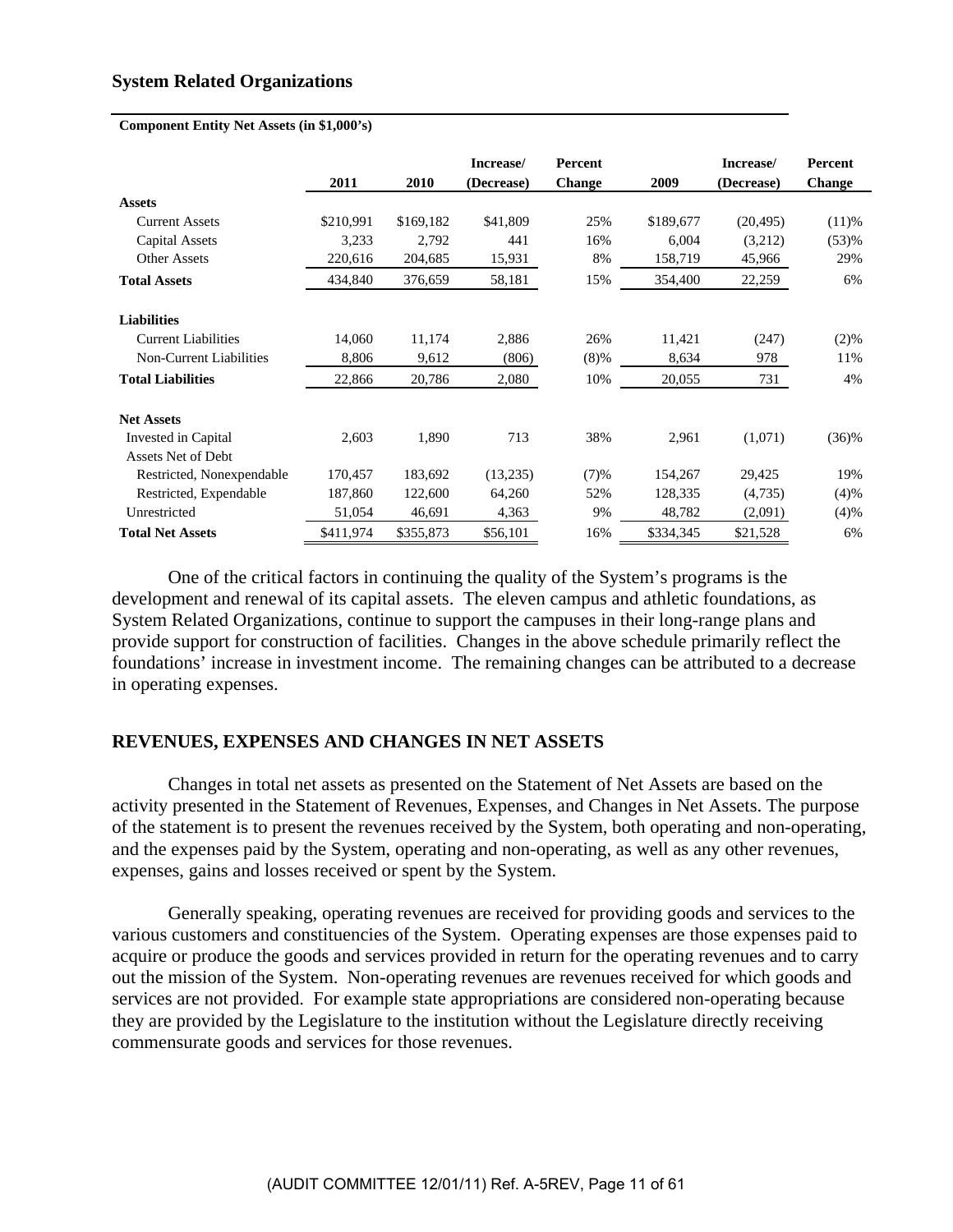### **System Revenues, Expenses and Changes in Net Assets (in \$1,000's)**

The Statement of Revenues, Expenses, and Changes in Net Assets reflect a positive year with an increase in the net assets at the end of the year.

|                                            |             |             | Increase/       | Percent |             | Increase/       | Percent       |
|--------------------------------------------|-------------|-------------|-----------------|---------|-------------|-----------------|---------------|
|                                            | 2011        | 2010        | <b>Decrease</b> | Change  | 2009        | <b>Decrease</b> | <b>Change</b> |
| <b>Operating Revenues</b>                  |             |             |                 |         |             |                 |               |
| Student tuition and fees, net              | \$328,805   | \$302,887   | \$25,918        | 9%      | \$284,888   | \$17,999        | 6%            |
| Grants and contracts, Federal              | 186,353     | 174,000     | 12,353          | 7%      | 179,466     | (5,466)         | (3)%          |
| Grants and contracts, Other                | 80,575      | 94,512      | (13,937)        | (15)%   | 87,624      | 6,888           | 8%            |
| Sales and Services                         | 137,189     | 140,444     | (3,255)         | (2)%    | 139,583     | 861             | 1%            |
| Other                                      | 28,240      | 19,563      | 8,677           | 44%     | 16,511      | 3,052           | 18%           |
| <b>Total Operating Revenues</b>            | 761,162     | 731,406     | 29,756          | 4%      | 708,072     | 23,334          | 3%            |
| <b>Operating Expenses</b>                  |             |             |                 |         |             |                 |               |
| Employees comp/Benefits                    | (907, 282)  | (931, 296)  | 24,014          | (3)%    | (943, 615)  | 12,319          | (1)%          |
| Utilities                                  | (34,203)    | (37, 542)   | 3,339           | (9)%    | (38,211)    | 669             | (2)%          |
| Supplies and Services                      | (287,746)   | (263, 646)  | (24,100)        | 9%      | (283,075)   | 19,429          | (7)%          |
| Scholarship and                            |             |             |                 |         |             |                 |               |
| Fellowships                                | (101, 044)  | (77,988)    | (23,056)        | 30%     | (51, 157)   | (26, 831)       | 52%           |
| Other                                      | (52)        | (38)        | (14)            | 37%     |             | (38)            | 100%          |
| Depreciation                               | (92, 557)   | (92, 855)   | 298             | $0\%$   | (86, 687)   | (6,168)         | 7%            |
| <b>Total Operating Expenses</b>            | (1,422,884) | (1,403,365) | (19, 519)       | 1%      | (1,402,745) | (620)           | 0%            |
| <b>Non-Operating Revenues and Expenses</b> |             |             |                 |         |             |                 |               |
| <b>State Appropriation</b>                 | 549,015     | 396,748     | 152,267         | 38%     | 619,609     | (222, 861)      | (36)%         |
| <b>Federal Grants</b>                      | 100,769     | 268,935     | (168, 166)      | (63)%   | 43,139      | 225,796         | 523%          |
| Gifts                                      | 34,999      | 33,694      | 1,305           | 4%      | 34,346      | (652)           | (2)%          |
| Investment Income (Loss), net              | 88,117      | 61,979      | 26,138          | 42%     | (83, 743)   | 145,722         | (174)%        |
| Disposal of Capital Asset                  | (1,626)     | (2, 476)    | 850             | (34)%   | (2,376)     | (100)           | 4%            |
| <b>Interest Expense</b>                    | (24, 352)   | (21,895)    | (2, 457)        | 11%     | (21, 464)   | (431)           | 2%            |
| Other Non-Operating                        |             |             |                 |         |             |                 |               |
| Revenues (Expenses)                        | 3,769       | (681)       | 4,450           | 653%    | 14,634      | (15,315)        | 105%          |
| <b>Total Non-Operating Revenues</b>        |             |             |                 |         |             |                 |               |
| and Expenses                               | 750,691     | 736,304     | 14,387          | 2%      | 604.145     | 132,159         | 22%           |
| <b>Other Revenues (Expenses)</b>           | 13,534      | 84,397      | (70, 863)       | (84)%   | (13, 342)   | 97,739          | 733%          |
| <b>Net Assets</b>                          |             |             |                 |         |             |                 |               |
| Increase (Decrease) in Net                 |             |             |                 |         |             |                 |               |
| Assets                                     | 102,503     | 148,742     | (46, 239)       | (31)%   | (103, 870)  | 252,612         | (243)%        |
| Net Assets, Beginning of                   |             |             |                 |         |             |                 |               |
| Year                                       | 2,150,623   | 2,001,881   | 148,742         | 7%      | 2,105,751   | (103, 870)      | (5)%          |
| <b>Total Net Assets, End of Year</b>       | \$2,253,126 | \$2,150,623 | \$102,503       | 5%      | \$2,001,881 | \$148,742       | 7%            |

Operating revenues increased by \$29.8 million (4.1%) and operating expenses increased by \$19.5 million (1.4%), resulting in a decrease in the operating loss of \$10.2 million (1.5%).

Operating Revenue - Student Tuition and Fees increased 8.6% to \$328.8 million as a result of the Board of Regents approved tuition and fee increases and, to a lesser extent, enrollment growth. Federal grants and contracts experienced an increase of 7.1% to \$186.3 million while State, local and other grants and contracts decreased 14.7% to \$80.6 million.

A slight increase in operating expenses was driven by a large increase in Scholarship expense and Supplies expense being offset by decreases in Employee Compensation and Benefits, and Utilities. These decreases are a result of layoffs, position eliminations and furloughs in response to the budget cuts. The Scholarship expense increased 29.6% to \$101.0 million. This is a result of an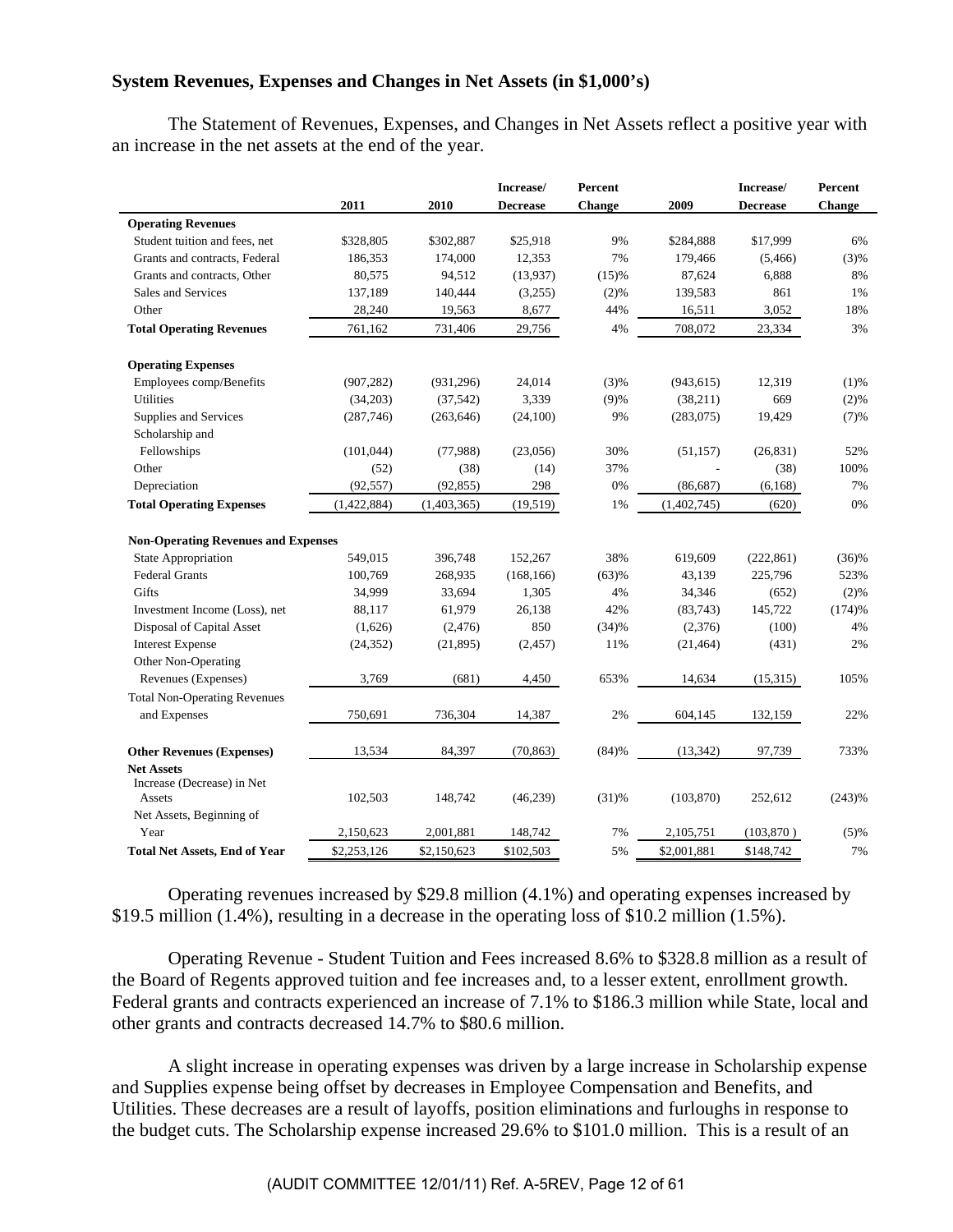increasing number of students receiving financial aid awards and the institution commitment to providing aid to students during these tough economic times.

 Non-operating net revenues increased by \$14.4 million. This was led by a significant increase in appropriations (\$152.3 million) and investment income, net (\$26.1 million) offset by significant decreases in non-operating federal grants (\$168.2 million). The changes in appropriations and non-operating federal grants were a result of Fiscal Year (FY) 10 American Reinvestment and Recovery Act (ARRA) funds being replaced by \$92.4 million in state appropriated general funds by the legislature. Other revenues and expenses decreased by \$70.9 million as a result of a decrease in state appropriations restricted for capital purposes of \$64.9 million and a decrease in capital gifts of \$7.5 million.

### **System Related Organizations**

|                                         |           |           | Increase/   | Percent  |           | Increase/ | Percent       |
|-----------------------------------------|-----------|-----------|-------------|----------|-----------|-----------|---------------|
|                                         | 2011      | 2010      | Decrease    | Change   | 2009      | Decrease  | <b>Change</b> |
| <b>Operating Revenues</b>               |           |           |             |          |           |           |               |
| <b>Patient Revenue</b>                  | 58,614    | \$61,334  | $(\$2,720)$ | (4)%     | \$64,634  | (\$3,300) | (5)%          |
| <b>Contract Revenue</b>                 | 7,355     | 8,848     | (1, 493)    | (17)%    | 7,794     | 1,054     | 14%           |
| Contributions                           | 38,938    | 44,889    | (5,951)     | (13)%    | 62,622    | (17, 733) | (28)%         |
| Campus Support                          | 5,945     | 4,216     | 1,729       | 41%      | 6,030     | (1, 814)  | (30)%         |
| Other                                   | 5,408     | 5,476     | (68)        | (1)%     | 4,859     | 617       | 13%           |
| <b>Total Operating Revenues</b>         | 116,260   | 124,763   | (8,503)     | (7)%     | 145,939   | (21, 176) | (15)%         |
| <b>Operating Expenses</b>               |           |           |             |          |           |           |               |
| Program Expenses                        | (34,306)  | (37, 556) | 3,250       | (9)%     | (53, 599) | 16,043    | (30)%         |
| Other Operating Expenses                | (41, 442) | (57,000)  | 15,558      | (27)%    | (37,992)  | (19,008)  | 50%           |
| Depreciation                            | (857)     | (1,003)   | 146         | $(15)\%$ | (1, 118)  | 115       | $(10)\%$      |
| <b>Total Operating Expenses</b>         | (76, 605) | (95, 559) | 18,954      | (20)%    | (92,709)  | (2,850)   | 3%            |
| Non-Operating Revenues and Expenses     |           |           |             |          |           |           |               |
| Investment Income (Loss), net           | 40.369    | 22,446    | 17,923      | 80%      | (37, 725) | 60.171    | (159)%        |
| Payments to NSHE System                 | (37, 832) | (49,295)  | 11,463      | (23)%    | (39,032)  | (10, 263) | 26%           |
| <b>Other Non-Operating Revenues</b>     | (41)      | 119       | (160)       | (134)%   | (1,754)   | 1,873     | (107)%        |
| Total Non-Operating Revenues & Expenses | 2,496     | (26,730)  | 29,226      | (109)%   | (78, 511) | 51,781    | $(66)$ %      |
| <b>Other Revenues</b>                   |           |           |             |          |           |           |               |
| <b>Other Revenues</b>                   | 13,950    | 19,054    | (5,104)     | (27)%    | 13,242    | 5,812     | 44%           |
| Net Assets                              |           |           |             |          |           |           |               |
| Increase (decrease) in Net Assets       | 56,101    | 21,528    | 34,573      | 161%     | (12,039)  | 33,567    | (279)%        |
| Net Assets, Beginning of Year           | 355,873   | 334,345   | 21,528      | 6%       | 346,384   | (12,039)  | (3)%          |
| Total Net Assets, End of Year           | \$411,974 | \$355,873 | 56,101      | 16%      | \$334,345 | \$21,528  | 6%            |

Component entities increased from 2010 to 2011, as shown in the following schedule.

### **CASH FLOWS (in \$1,000's)**

Net cash flows increased primarily due to an increase in investment income. Cash used in operating activities decreased, reflecting NSHE's aggressive cost saving measures in response to the State budget cuts. Net operating cash flows (amount of cash used in operating activities) decreased 3.7%.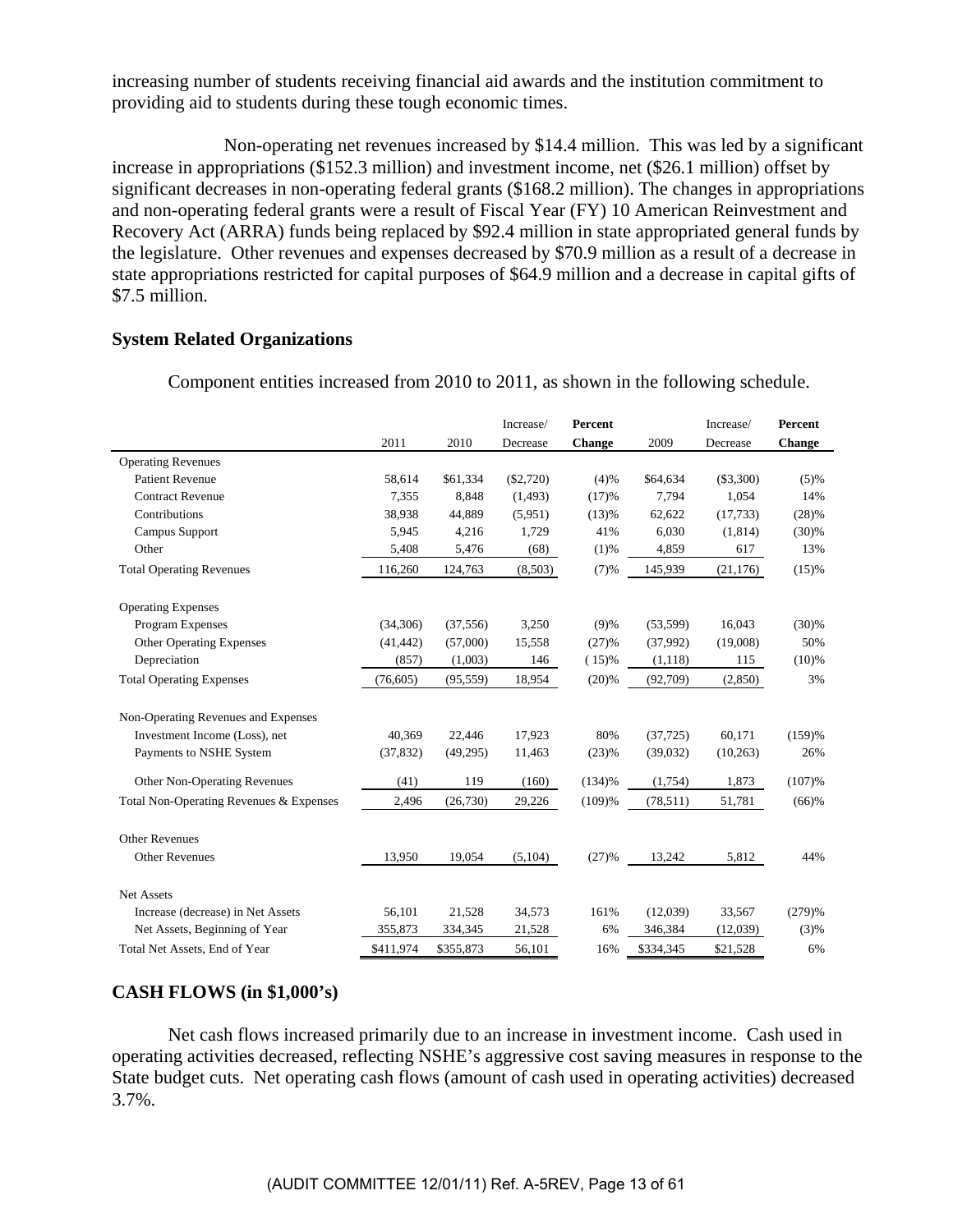Cash flows used in capital financing activities indicated an increase of \$62.0 million, reflecting a decrease in the expenditure of cash on capital assets and the issuance of bonds for future asset projects. Cash generated through investing activities decreased by \$74.5 million. This category generally reflects investing activities during the year.

|                                 |               |               | Increase/  | Percent |                | Increase/  | Percent |
|---------------------------------|---------------|---------------|------------|---------|----------------|------------|---------|
|                                 | 2011          | 2010          | (Decrease) | Change  | 2009           | (Decrease) | Change  |
|                                 |               |               |            |         |                |            |         |
| <b>Operating Activities</b>     | $(\$562,752)$ | $(\$584,420)$ | \$21,668   | (4)%    | $($ \$613,358) | \$28,938   | (5)%    |
| Non-Capital financing           | 686,107       | 694,445       | (8,338)    | (1)%    | 730,716        | (36,271)   | (5)%    |
| Capital financing activities    | (81,909)      | (143, 917)    | 62,008     | (43)%   | (121, 888)     | (22,029)   | 18%     |
| Investing activities            | (39,994)      | 82,164        | (122, 158) | (149)%  | (17,032)       | 99,196     | 582%    |
| Net increase (decrease) in cash | 1,452         | 48,272        | (46, 820)  |         | (21, 562)      | 69,834     |         |
| Cash - Beginning of the year    | 200,835       | 152,563       | 48,272     |         | 174,125        | (21, 562)  |         |
| Cash-End of the year            | \$202,287     | \$200,835     | \$1,452    |         | \$152,563      | \$48,272   |         |

### **CAPITAL ASSET AND DEBT ADMINISTRATION**

As of June 30, 2011, the System had invested \$1.986 billion in a broad range of capital assets, including equipment, buildings, machinery and equipment, library books and media, art and other valuable collections, intangible assets and land. This represents a net increase (including additions and deletions) of \$16.1 million over the June 30, 2010, total of \$1.97 billion.

During fiscal year 2011, NSHE issued \$32.7 million of new revenue bonds to fund the UNR Living Learning Center. As of June 30, 2011 the coverage on the University Revenue Bonds (pledged revenues to maximum annual debt service) was 4.41 times. For statutory purposes, the coverage was 1.63 times, above minimum required coverage of 1.10. NSHE issued a total of \$4.0 million in notes payable during fiscal year 2011.

### **FUTURE FINANCIAL EFFECTS**

In the recent years the demand for higher education services has stabilized. In FY 11, the System realized a growth in student full time equivalent (FTE) enrollment of 0.53 percent systemwide compared to FY 10. In FY 11, student FTE enrollment changed from  $(2.56)$  to 16.7 percent at the state college and the community colleges. Student FTE enrollments increased at one of the state's two universities and decreased at the other in FY 11 at rates between (1.86) and 4.1 percent. Student enrollment counts are not yet available for the fall 2011 semester, but preliminary figures reflect that system-wide the number of FTE students should decrease slightly from fall 2010 levels, with some institutions growing slightly and some institutions anticipating slight decreases in FTE students.

The Legislatively approved NSHE operating budget includes state appropriations and authorized expenditures (State Supported Operating Budget), plus registration fee surcharges approved by the Board of Regents in June 2011, totals \$725.9 million in FY 12. This compares to a Legislatively approved amount, after budget reductions, of \$798.5 million in FY 11 and represents a 9.1% decrease. General fund only allocations for NSHE, after budget cuts, were \$558.9 million in FY 11 and are \$473.3 million in FY 12. This equals a reduction in general fund support of 18.1%. In FY11, general fund appropriations accounted for approximately 70.0% of the total State Supported Operating Budget and in FY 12 general fund appropriations account for approximately 65.2%. The remaining revenue sources budgeted in the state supported operating budget, including all nonappropriated sources, total \$252.6 million in FY 12 (34.8% of the total). This is an increase in dollars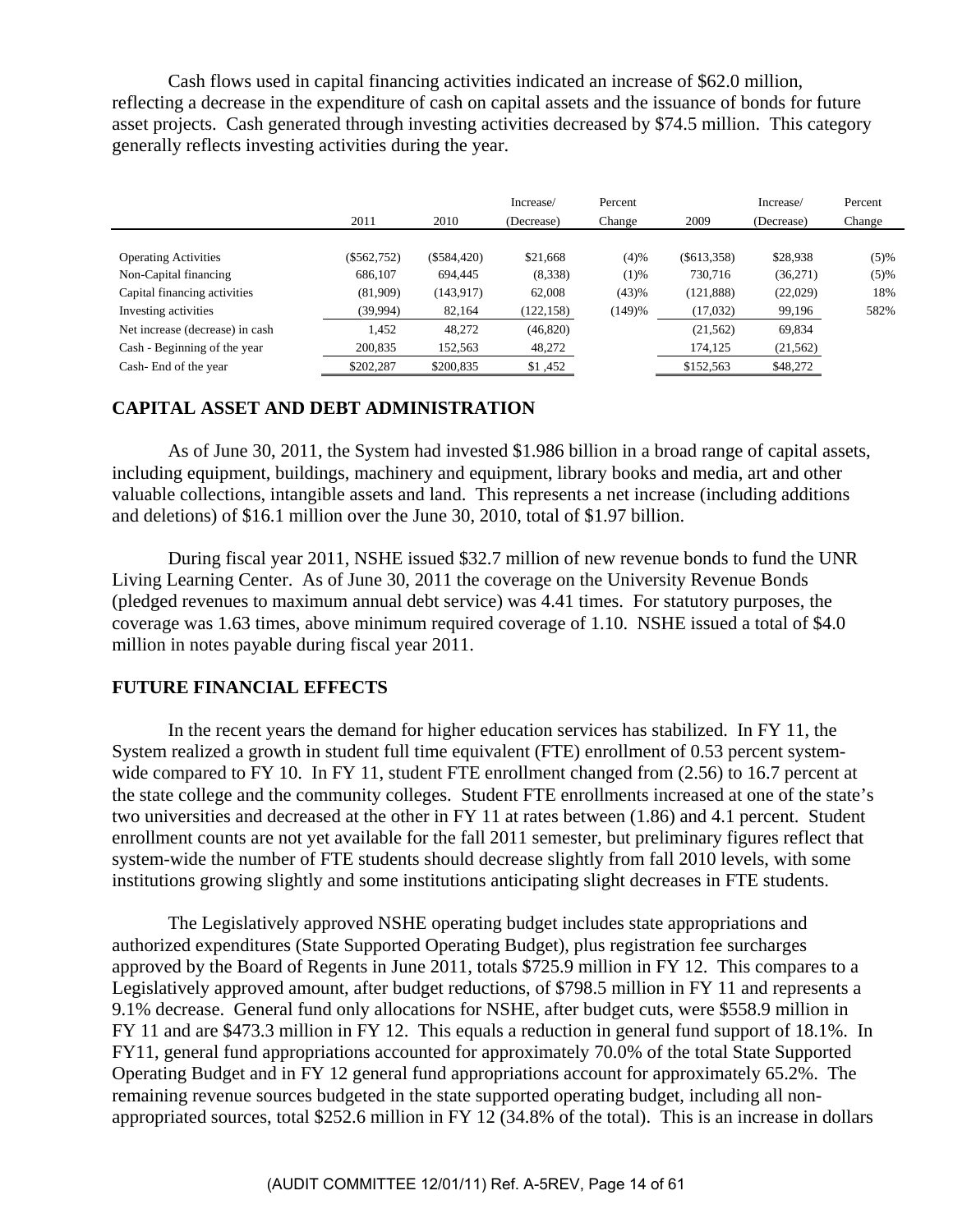of \$13.0 million and an increase in percentage of budget supported by non-general fund sources of approximately 5.4% over FY 11 budget.

As was the case in FY 11, student FTE enrollments will likely reflect growth at some of institutions in FY 12 and NSHE will be requesting the Interim Finance Committee, as authorized in Senate Bill 503 (2011), for authority to expend student fee revenues generated in excess of budgeted levels due to enrollments exceeding projections in FY 12. These funds will be utilized to augment existing state budgets for the affected institutions.

### **CAUTIONARY NOTE REGARDING FORWARD-LOOKING STATEMENTS**

Certain information provided by the System, including statements written in this discussion and analysis or made orally by its representatives, may contain forward-looking statements as defined in the Private Securities Litigation Reform Act of 1995. Other than statements of historical facts, all statements that address activities, events or developments that the System expects or anticipates will or may occur in the future contain forward-looking information.

In reviewing such information it should be kept in mind that actual results may differ materially from those projected or suggested in such forward-looking information. This forwardlooking information is based upon various factors and was derived using various assumptions. The System does not update forward-looking information contained in this report or elsewhere to reflect actual results, changes in assumptions, or changes in other factors affecting such forward-looking information.

(Remainder of this page left intentionally blank)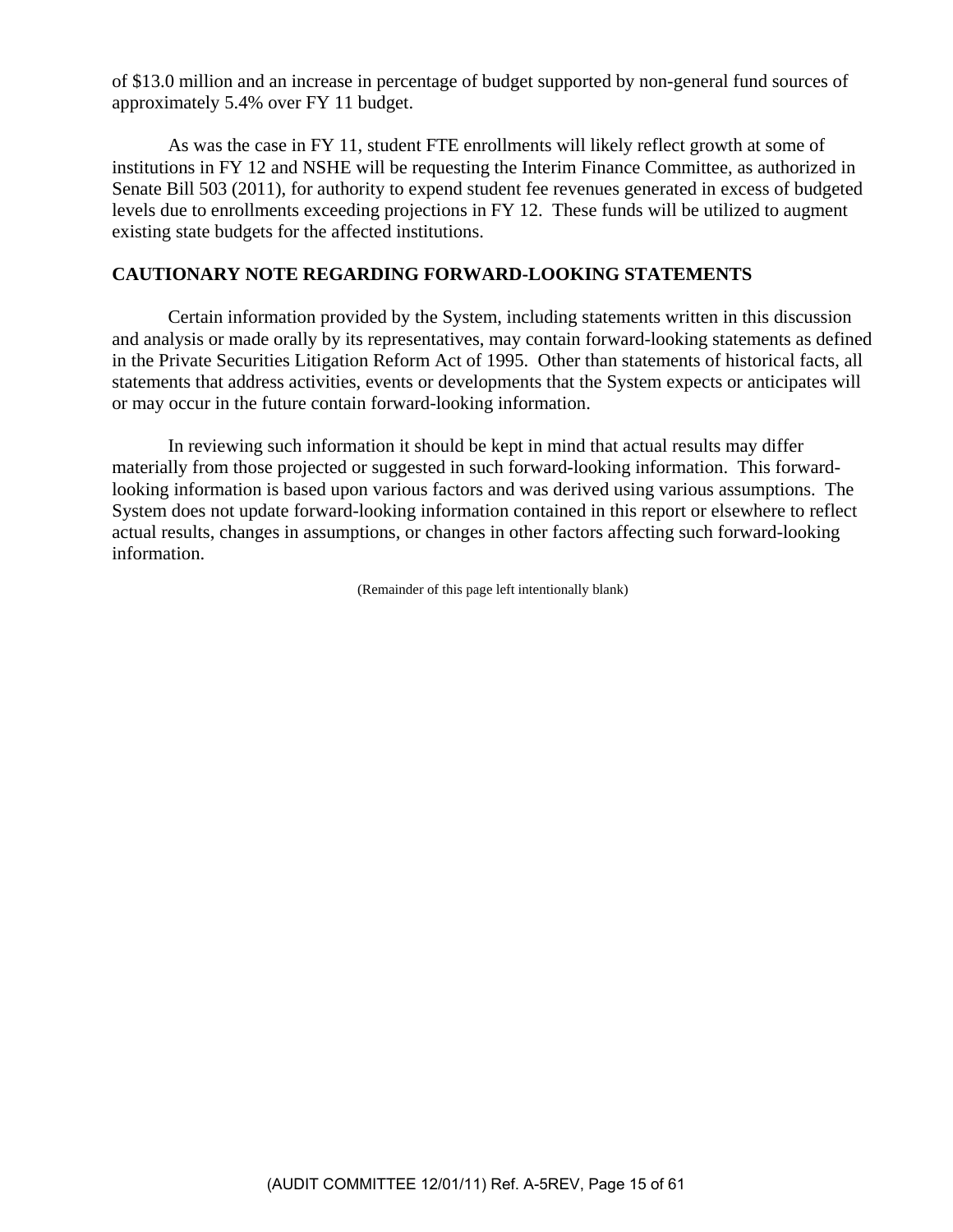(This Page Intentionally Left Blank)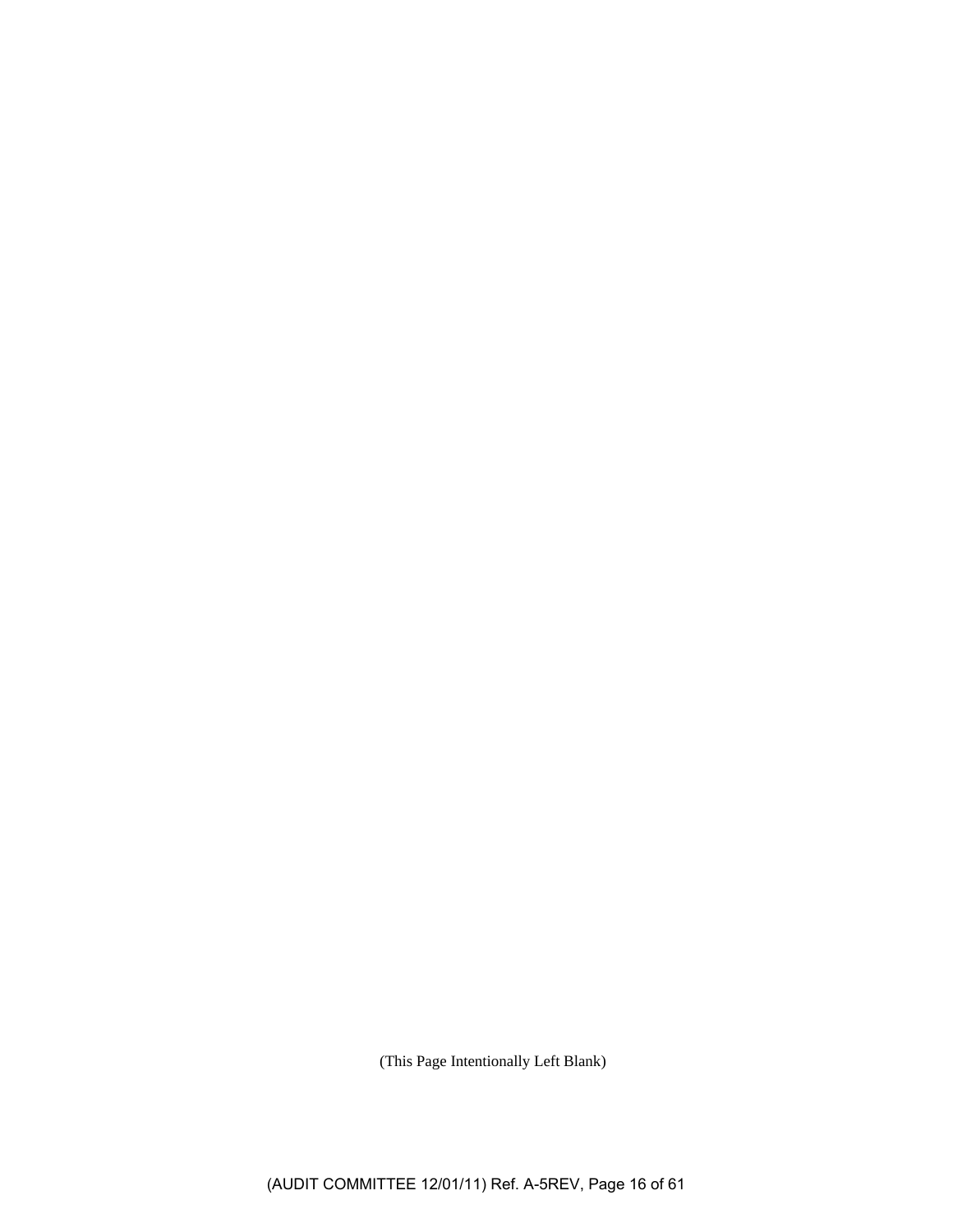### **NEVADA SYSTEM OF HIGHER EDUCATION COMBINED STATEMENTS OF NET ASSETS (in \$1,000's) AS OF JUNE 30, 2011 AND 2010**

|                                                                                      |                       | System                   |                         | <b>System Related Organizations</b> |
|--------------------------------------------------------------------------------------|-----------------------|--------------------------|-------------------------|-------------------------------------|
|                                                                                      | 2011                  | 2010                     |                         | 2010                                |
| <b>ASSETS</b>                                                                        |                       |                          |                         |                                     |
| <b>Current Assets</b>                                                                |                       |                          |                         |                                     |
| Cash and cash equivalents                                                            | 186,765<br>\$         | 128,937<br>\$            | \$53,922                | \$43,550                            |
| Restricted cash and cash equivalents                                                 | 151                   | 157                      | 2,027                   | 1,148                               |
| Short-term investments                                                               | 394,017<br>37,990     | 344,366<br>31,165        | 137,759<br>140          | 105,506<br>272                      |
| Accounts receivable, net<br>Receivable from U.S. Government                          | 38,312                | 39,397                   | $\boldsymbol{0}$        | $\overline{0}$                      |
| Receivable from State of Nevada                                                      | 2,939                 | 4,295                    | $\mathbf{0}$            | $\Omega$                            |
| Pledges receivable, net                                                              | 225                   | $\mathbf{0}$             | 6,358                   | 7,595                               |
| Patient accounts receivable, net                                                     | $\mathbf{0}$          | $\mathbf{0}$             | 5,557                   | 6,486                               |
| Current portion of loans receivable, net                                             | 2,014                 | 1,635                    | $\mathbf{0}$            | 78                                  |
| <b>Inventories</b>                                                                   | 5,948                 | 6,369                    | $\overline{0}$          | $\theta$                            |
| Deposits and deferred expenditures, current                                          | 9,222                 | 8,454                    | 1,318                   | 554                                 |
| Other                                                                                | $\boldsymbol{0}$      | 306                      | 3,910                   | 3,993                               |
| <b>Total Current Assets</b>                                                          | 677,583               | 565,081                  | 210,991                 | 169,182                             |
| <b>Noncurrent Assets</b>                                                             |                       |                          |                         |                                     |
| Cash held by State Treasurer                                                         | 30,347                | 64,899                   | $\mathbf{0}$            | $\theta$                            |
| Restricted cash and cash equivalents                                                 | 32,711                | 6,842                    | 1,375                   | 569                                 |
| Receivable from State of Nevada<br>Restricted investments                            | 3,472<br>$\mathbf{0}$ | 31,809<br>$\overline{0}$ | $\mathbf{0}$            | $\Omega$                            |
| <b>Endowment</b> investments                                                         | 223,093               | 192,645                  | 30,897                  | 30,888<br>108,969                   |
| Deposits and deferred expenditures                                                   | 7,557                 | 5,339                    | 126,533<br>$\mathbf{0}$ | $\mathbf{0}$                        |
| Loans receivable, net                                                                | 10,581                | 10,646                   | $\overline{0}$          | $\Omega$                            |
| Capital assets, net                                                                  | 1,986,114             | 1,969,992                | 3,233                   | 2,792                               |
| Pledges receivable                                                                   | 1,865                 | $\mathbf{0}$             | 39,074                  | 41,965                              |
| Other noncurrent assets                                                              | 296                   | 317                      | 22,737                  | 22,294                              |
| <b>Total Noncurrent Assets</b>                                                       | 2,296,036             | 2,282,489                | 223,849                 | 207,477                             |
| <b>TOTAL ASSETS</b>                                                                  | 2,973,619             | 2,847,570                | 434,840                 | 376,659                             |
| <b>LIABILITIES</b>                                                                   |                       |                          |                         |                                     |
| <b>Current Liabilities</b>                                                           |                       |                          |                         |                                     |
| Accounts payable                                                                     | 38,056                | 36,574                   | 3,752                   | 2,529                               |
| Accrued payroll and related liabilities                                              | 28,350                | 27,948                   | 1,406                   | 1,496                               |
| Unemployment insurance and workers compensation                                      | 4,719                 | 4,123                    | $\mathbf{0}$            | $\overline{0}$                      |
| Current portion of compensated absences                                              | 31,402                | 30,897                   | $\boldsymbol{0}$        | 13                                  |
| Current portion of long-term debt                                                    | 19,829                | 20,052                   | 87                      | 86                                  |
| Current portion of obligations under capital leases                                  | 1,208                 | 2,077                    | 405                     | 392                                 |
| Accrued interest payable                                                             | 11,995                | 11,140                   | $\mathbf{0}$            | $\overline{0}$                      |
| Deferred revenue<br>Funds held in trust for others                                   | 37,550                | 33,978                   | 881<br>$\mathbf{0}$     | 518<br>$\theta$                     |
| Due to affiliates                                                                    | 8,450<br>$\mathbf{0}$ | 6,642<br>26              | 6,874                   | 5,310                               |
| Other                                                                                | 794                   | 992                      | 655                     | 830                                 |
| <b>Total Current Liabilities</b>                                                     | <u>182,353 </u>       | <u>174,449 </u>          | <u>14,060</u>           | 11,174                              |
| <b>Noncurrent Liabilities</b>                                                        |                       |                          |                         |                                     |
| Refundable advances under federal loan programs                                      | 7,815                 | 7,074                    | $\boldsymbol{0}$        | $\mathbf{0}$                        |
| Compensated absences                                                                 | 16,977                | 15,144                   | $\mathbf{0}$            | $\theta$                            |
| Deferred revenue                                                                     | $\boldsymbol{0}$      | $\boldsymbol{0}$         | 2,121                   | 2,398                               |
| Long-term debt                                                                       | 505,961               | 489,535                  | 99                      | 185                                 |
| Obligations under capital leases                                                     | 2,462                 | 5,385                    | 445                     | 859                                 |
| Due to State of Nevada                                                               | 4,925                 | 5,360                    | $\boldsymbol{0}$        | $\mathbf{0}$                        |
| Other noncurrent liabilities                                                         | $\mathbf{0}$          | $\boldsymbol{0}$         | 6,141                   | 6,170                               |
| <b>Total Noncurrent Liabilities</b>                                                  | 538,140               | 522,498                  | 8,806                   | 9,612                               |
| <b>TOTAL LIABILITIES</b>                                                             | 720,493               | 696,947                  | 22,866                  | 20,786                              |
| <b>NET ASSETS</b>                                                                    |                       |                          |                         |                                     |
| <b>Net Assets</b>                                                                    |                       |                          |                         |                                     |
| Invested in capital assets, net of related debt                                      | 1,449,211             | 1,450,749                | 2,603                   | 1,890                               |
| Restricted - Nonexpendable                                                           | 85,288                | 82,088                   | 223,756                 | 183,692                             |
| Restricted - Expendable - Scholarships, research and                                 | 140,640               | 116,537                  | 133,974                 | 121,804                             |
| Restricted - Expendable - Loans                                                      | 8,009                 | 7,413                    | $\boldsymbol{0}$        | $\theta$                            |
| Restricted - Expendable - Capital projects<br>Restricted - Expendable - Debt service | 82,243<br>14,304      | 112,828                  | 172<br>$\boldsymbol{0}$ | 1,634<br>$\overline{0}$             |
| Restricted - Expendable - Other                                                      | $\mathbf{0}$          | 13,984<br>$\mathbf{0}$   | 415                     | 162                                 |
| Unrestricted                                                                         | 473,431               | 367,024                  | 51,054                  | 46,691                              |
|                                                                                      |                       |                          |                         |                                     |
| TOTAL NET ASSETS                                                                     | \$2,253,126           | \$2,150,623              | \$411,974               | \$355,873                           |

The accompaning notes are an integral part  $\alpha$  these financial statements 12/01/11) Ref. A-5REV, Page 17 of 61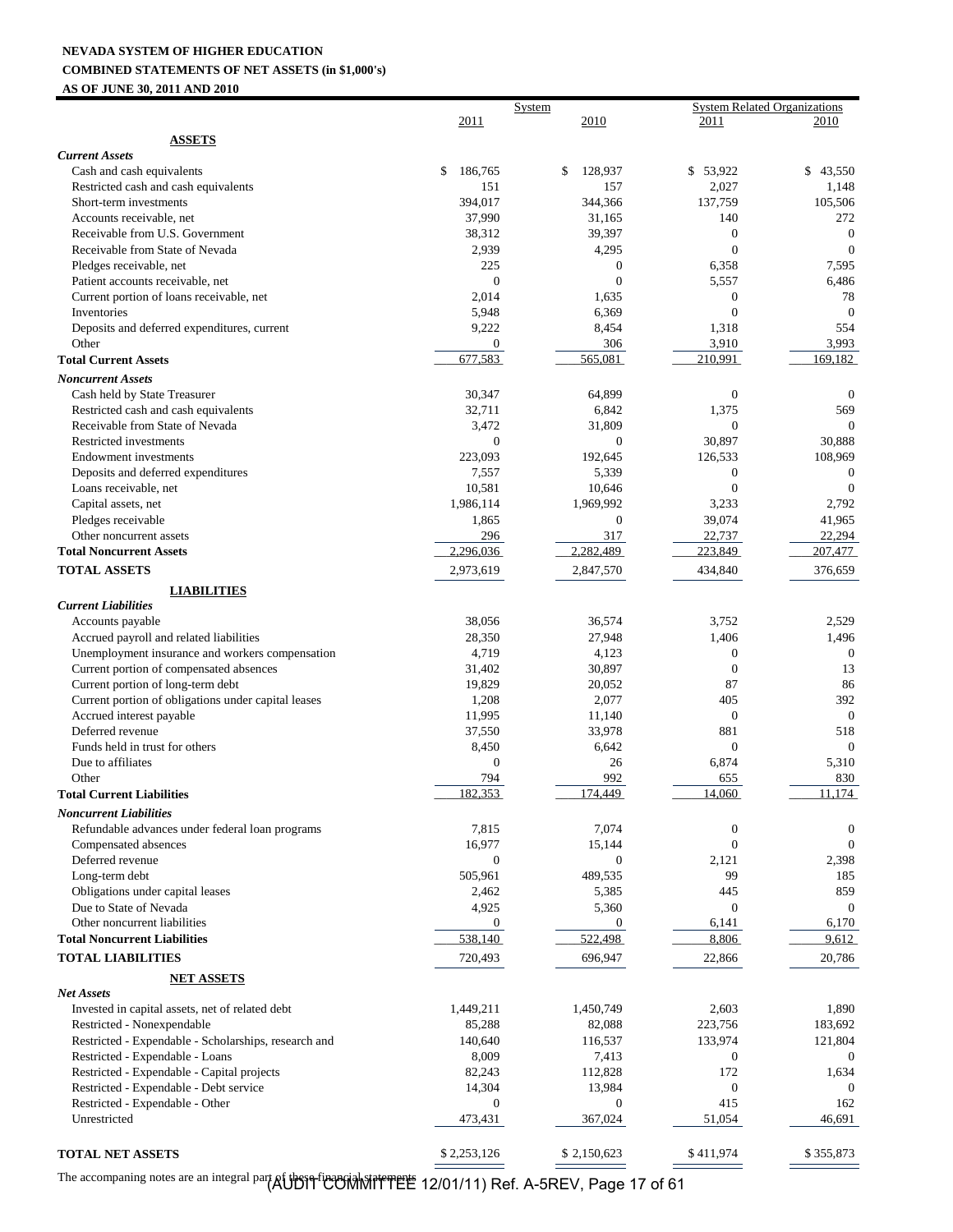#### **NEVADA SYSTEM OF HIGHER EDUCATION COMBINED STATEMENTS OF REVENUES, EXPENSES AND CHANGES IN NET ASSETS (in \$1,000's) FOR THE YEARS ENDED JUNE 30, 2011 AND 2010**

|                                                                                                       | System                  |                         |                           | <b>System Related Organizations</b> |
|-------------------------------------------------------------------------------------------------------|-------------------------|-------------------------|---------------------------|-------------------------------------|
|                                                                                                       | 2011                    | 2010                    | 2011                      | 2010                                |
| <b>Operating Revenues</b>                                                                             |                         |                         |                           |                                     |
| Student tuition and fees (net of scholarship<br>allowance of \$91,504 and \$79,721)                   | \$ 328,805              | \$<br>302,887           | \$<br>$\boldsymbol{0}$    | \$<br>$\boldsymbol{0}$              |
| Federal grants and contracts                                                                          | 186,353                 | 174,000                 | $\boldsymbol{0}$          | $\boldsymbol{0}$                    |
| State grants and contracts                                                                            | 35,345                  | 36,934                  | $\mathbf{0}$              | $\overline{0}$                      |
| Local grants and contracts                                                                            | 28,122                  | 40,407                  | $\mathbf{0}$              | $\overline{0}$                      |
| Other grants and contracts                                                                            | 17,108                  | 17,171<br>9             | $\mathbf{0}$              | $\overline{0}$                      |
| Campus support<br>Sales and services of educational departments                                       | 16<br>59,717            | 61,594                  | 5,945<br>$\mathbf{0}$     | 4,216<br>$\overline{0}$             |
| (including \$3,043 and \$3,806 from System related<br>organizations)                                  |                         |                         |                           |                                     |
| Sales and services of auxiliary enterprises (net of<br>scholarship allowances of \$5,464 and \$3,585) | 77,472                  | 78,850                  | $\boldsymbol{0}$          | $\boldsymbol{0}$                    |
| Contributions                                                                                         | $\mathbf{0}$            | $\boldsymbol{0}$        | 38,938                    | 44,889                              |
| Patient revenue                                                                                       | $\overline{0}$          | $\overline{0}$          | 58,614                    | 61,334                              |
| Contract revenue                                                                                      | $\mathbf{0}$            | $\mathbf{0}$            | 7,355                     | 8,848                               |
| Special events and fundraising                                                                        | $\overline{0}$          | $\mathbf{0}$            | 1,599                     | 1,587                               |
| Interest earned on loans receivable<br>Other operating revenues                                       | 196<br>28,028           | 189                     | $\mathbf{0}$<br>3,809     | $\overline{0}$<br>3,889             |
| <b>Total Operating Revenues</b>                                                                       | 761,162                 | 19,365<br>731,406       | 116,260                   | 124,763                             |
|                                                                                                       |                         |                         |                           |                                     |
| <b>Operating Expenses</b><br>Employee compensation and benefits                                       |                         |                         |                           | (28,959)                            |
| <b>Utilities</b>                                                                                      | (907, 282)<br>(34,203)  | (931, 296)<br>(37, 542) | (27, 783)<br>$\mathbf{0}$ | $\overline{0}$                      |
| Supplies and services                                                                                 | (287,746)               | (263, 646)              | (2,736)                   | (11, 877)                           |
| Scholarships and fellowships                                                                          | (101, 044)              | (77,988)                | (134)                     | (608)                               |
| Program expenses, System related organizations                                                        | $\mathbf{0}$            | $\boldsymbol{0}$        | (34,306)                  | (37, 556)                           |
| Depreciation                                                                                          | (92, 557)               | (92, 855)               | (857)                     | (1,003)                             |
| Other operating expenses                                                                              | (52)                    | (38)                    | (10,789)                  | (15, 556)                           |
| <b>Total Operating Expenses</b>                                                                       | (1,422,884)             | (1,403,365)             | (76,605)                  | (95, 559)                           |
| <b>Operating (Loss)</b> Income                                                                        | (661, 722)              | (671, 959)              | 39,655                    | 29,204                              |
| <b>Nonoperating Revenues (Expenses)</b>                                                               |                         |                         |                           |                                     |
| State appropriations                                                                                  | 549,083                 | 397,076                 | $\boldsymbol{0}$          | $\boldsymbol{0}$                    |
| Refund to State                                                                                       | (68)                    | (328)                   | $\boldsymbol{0}$          | $\boldsymbol{0}$                    |
| Gifts including \$30,830 and \$30,730 from System<br>related organizations)                           | 34,999                  | 33,694                  | $\mathbf{0}$              | $\overline{0}$                      |
| Investment income, net                                                                                | 88,117                  | 61,979                  | 40,369                    | 22,446                              |
| Loss on disposal of capital assets                                                                    | (1,626)                 | (2,476)                 | $\boldsymbol{0}$          | $\theta$                            |
| Interest expense                                                                                      | (24, 352)               | (21,895)                | (34)                      | (13)                                |
| Payments to System campuses and divisions<br>Other nonoperating revenues (expenses)                   | $\overline{0}$<br>3,769 | $\mathbf{0}$<br>(681)   | (37, 832)<br>(7)          | (49,295)<br>132                     |
| Federal grants and contracts                                                                          | 100.769                 | 268,935                 | $\boldsymbol{0}$          | $\overline{0}$                      |
| <b>Total Nonoperating Revenues (Expenses)</b>                                                         | 750,691                 | 736,304                 | 2,496                     | (26, 730)                           |
| Income before other revenues, expenses                                                                | 88,969                  | 64,345                  | 42,151                    | 2,474                               |
| <b>Other Revenues (Expenses)</b>                                                                      |                         |                         |                           |                                     |
| State appropriations restricted for capital purposes                                                  | (3,047)                 | 61,868                  | $\boldsymbol{0}$          | $\boldsymbol{0}$                    |
| Capital grants and gifts including (\$3,060 and \$14,030<br>from System related organizations)        | 13,441                  | 20,922                  | $\boldsymbol{0}$          | $\boldsymbol{0}$                    |
| Additions to permanent endowments (including \$181)<br>and \$78 from System related organizations)    | 3,140                   | 1,607                   | 13,950                    | 19,054                              |
| <b>Total Other Revenues (Expenses)</b>                                                                | 13,534                  | 84,397                  | 13,950                    | 19,054                              |
| <b>Increase in Net Assets</b>                                                                         | 102,503                 | 148,742                 | 56,101                    | 21,528                              |
| Net Assets                                                                                            |                         |                         |                           |                                     |
| Net assets - beginning of year                                                                        | 2,150,623               | 2,001,881               | 355,873                   | 334,345                             |
| Net Assets - end of year                                                                              | \$2,253,126             | \$2,150,623             | \$411,974                 | \$355,873                           |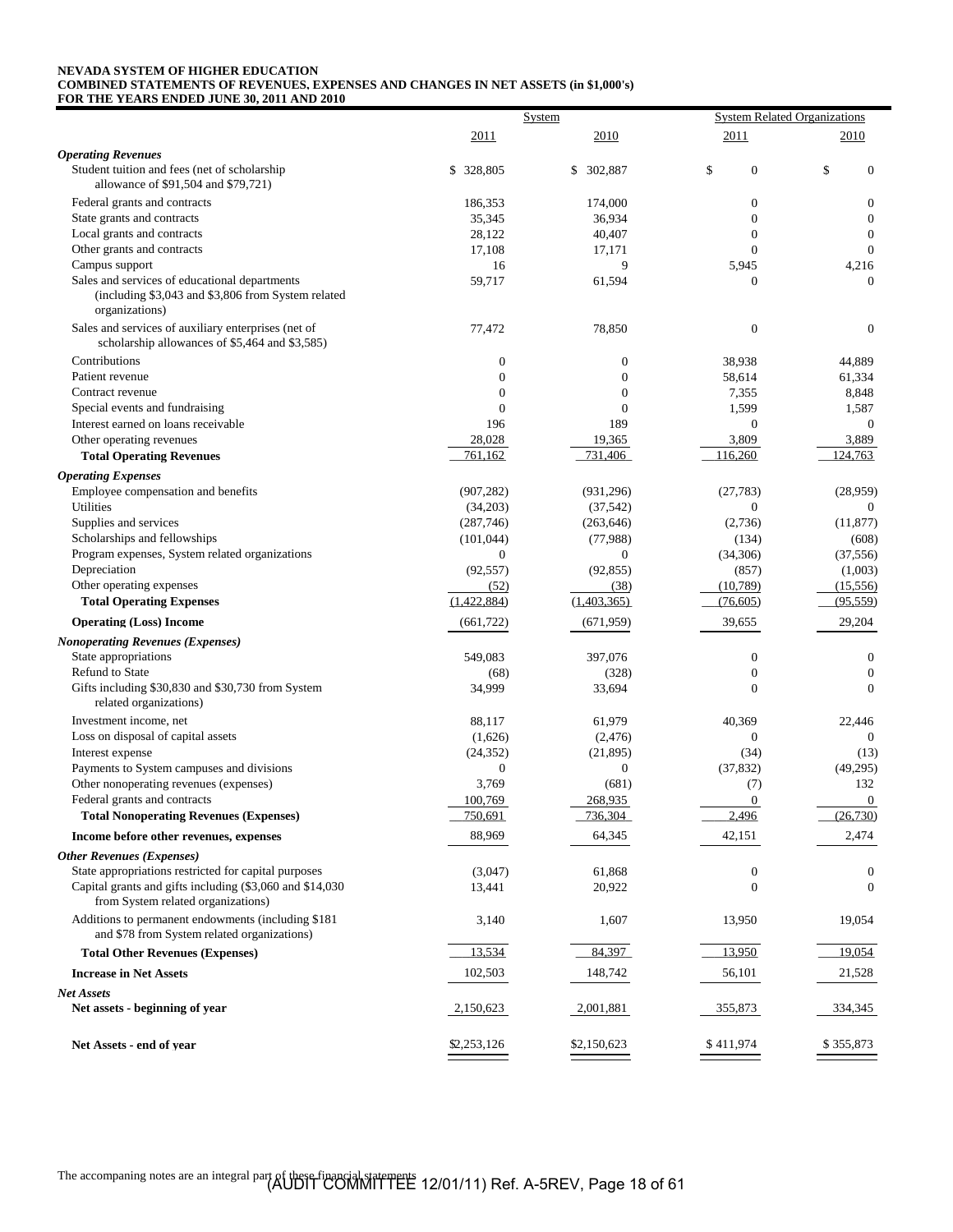#### **NEVADA SYSTEM OF HIGHER EDUCATION COMBINED STATEMENT OF CASH FLOWS (in \$1,000's) FOR THE YEARS ENDED JUNE 30, 2011 AND 2010**

|                                                          | System     |            |
|----------------------------------------------------------|------------|------------|
|                                                          | 2011       | 2010       |
| <b>Net Cash used by operating activities</b>             |            |            |
| Tuition and fees                                         | \$327,576  | \$301,788  |
| Grants and contracts                                     | 281,842    | 273,855    |
| Payments to suppliers                                    | (301, 823) | (274, 875) |
| Payments for utilities                                   | (34, 328)  | (38,318)   |
| Payments for compensation and benefits                   | (903, 809) | (927, 755) |
| Payments for scholarships and fellowships                | (100, 808) | (77, 938)  |
| Loans issued to students and employees                   | (1, 847)   | (1,182)    |
| Collection of loans to students and employees            | 1,928      | 1,816      |
| Sales and services of auxiliary enterprises              | 77,634     | 77,750     |
| Sales and services of educational departments            | 61,357     | 61,340     |
| Other receipts (payments)                                | 29,526     | 19,099     |
| Net Cash used by operating activities                    | (562, 752) | (584, 420) |
| Cash flows from noncapital financing activities          |            |            |
| State appropriations                                     | 549,684    | 397,280    |
| State appropriations refunded                            | (324)      | (328)      |
| Gifts and grants for other than capital purposes         | 32,259     | 31.606     |
| Gifts for endowment purposes                             | 3,114      | 1,607      |
| Receipts under federal student loan programs             | 160,857    | 152,495    |
| Disbursements under federal student loan programs        | (160, 925) | (152, 712) |
| Other                                                    | (1,515)    | (2,004)    |
| Agency transactions                                      | 1,328      | (3,635)    |
| Federal grants and contracts                             | 101,629    | 270,136    |
| Cash flows from noncapital financing activities          | 686,107    | 694,445    |
| Cash flows used in capital financing activities          |            |            |
| Proceeds from capital debt                               | 36,764     | 9,812      |
| Other                                                    | 5,680      | 1,557      |
| Payments for debt issuance costs                         | (250)      | (26)       |
| Capital appropriations                                   | 25,280     | 37,390     |
| Capital grants and gifts received                        | 5,765      | 14,563     |
| Purchases of capital assets                              | (107, 949) | (153, 885) |
| Proceeds from sale of property and equipment             | 1,144      | 76         |
| Principal paid on capital debt and leases                | (24, 548)  | (30, 370)  |
| Interest paid on capital debt and leases                 | (23, 864)  | (24, 452)  |
| Deposits for the acquisition of property and equipment   | 69         | 1,418      |
| Cash flows used in capital financing activities          | (81,909)   | (143, 917) |
| Cash flows from/used in investing activities             |            |            |
| Proceeds from sales and maturities of investments        | 56,177     | 222,813    |
| Purchase of investments                                  | (57, 664)  | (153, 671) |
| Interest and dividends received on investments           | 8,314      | 9,833      |
| Net increase in cash equivalents, noncurrent investments | 866        | 3,189      |
| Cash flows from/used in investing activities             | 7,693      | 82,164     |
| Net increase in cash                                     | 49,139     | 48,272     |
| Cash and cash equivalents, beginning of year             | 200,835    | 152,563    |
| Cash and cash equivalents, end of year                   | \$249,974  | \$200,835  |
|                                                          |            |            |

The accompaning notes are an integral part of these financial statements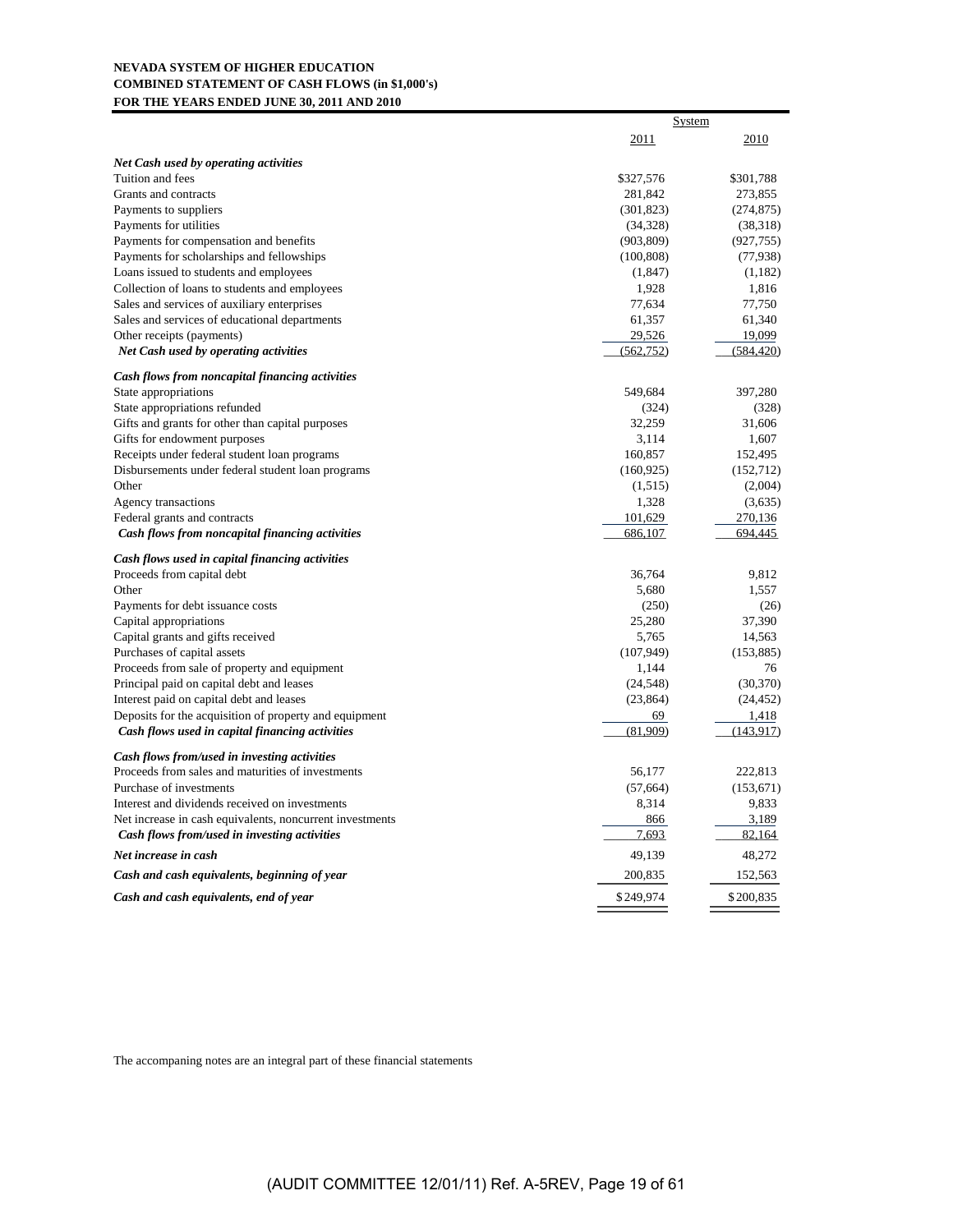#### **NEVADA SYSTEM OF HIGHER EDUCATION COMBINED STATEMENT OF CASH FLOWS (in \$1,000's) (CONTINUED) FOR THE YEARS ENDED JUNE 30, 2011 AND 2010**

|                                                                                     | <b>SYSTEM</b> |               |
|-------------------------------------------------------------------------------------|---------------|---------------|
|                                                                                     | 2011          | 2010          |
| Reconciliation of operating loss to net cash used                                   |               |               |
| <b>Operating Loss</b>                                                               | \$(661,722)   | \$(671,959)   |
| Adjustments to reconcile operating loss to cash used by operating activities:       |               |               |
| Supplies expense related to noncash gifts                                           | 946           | 1,569         |
| Depreciation and amortization expense                                               | 92,557        | 92,855        |
| Changes in assets and liabilities:                                                  |               |               |
| Accounts receivable, net                                                            | 2,035         | (5, 458)      |
| Loans receivable, net                                                               | (154)         | 1,493         |
| Inventories                                                                         | 422           | (303)         |
| Deposits and deferred expenditures                                                  | (1,031)       | (3,613)       |
| Accounts payable                                                                    | (3,440)       | 281           |
| Accrued payroll and related liabilities                                             | 483           | 1,469         |
| Unemployment insurance and workers compensation liability                           | 549           | (880)         |
| Deferred revenue                                                                    | 3,651         | (1, 183)      |
| Refundable advances under federal loan                                              | 676           | (1,577)       |
| Compensated absences                                                                | 2,276         | 2,886         |
| Net cash used by operating activities                                               | \$(562,752)   | \$ (584, 420) |
| Supplemental noncash activities information                                         |               |               |
| Loss on disposal of capital assets                                                  | 1,194         | 2,551         |
| Capital assets acquired by gifts                                                    | 401           | 3,791         |
| Capital assets acquired by incurring capital lease obligations and accounts payable | 2,446         | 1,663         |
| Unrealized gain on investments                                                      | 44,118        | \$50,192      |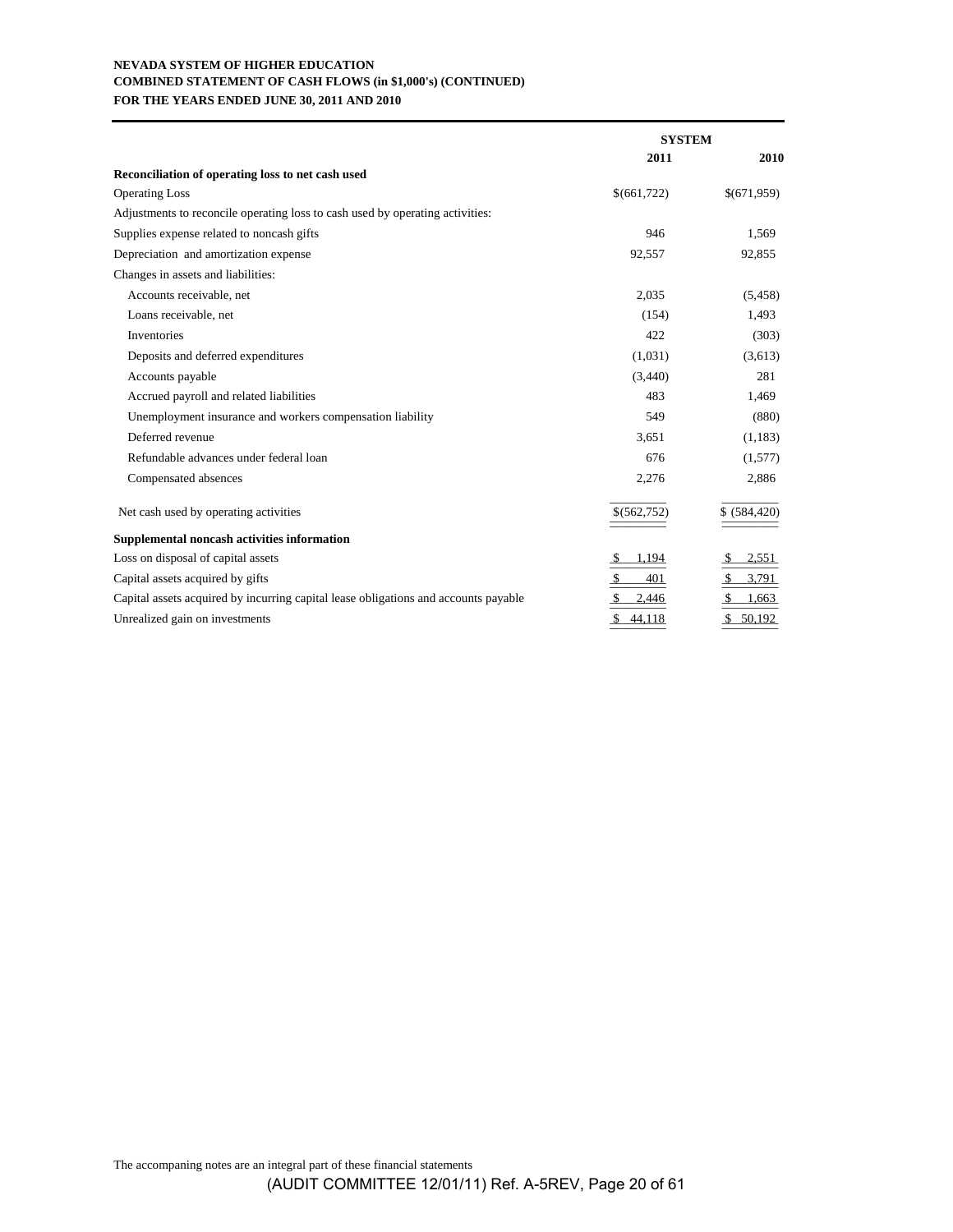### **NOTES TO THE FINANCIAL STATEMENTS (in \$1,000's) FOR THE YEARS ENDED JUNE 30, 2011 and 2010**

#### **NOTE 1 – Organization:**

The financial statements represent the combined financial statements of the various divisions and campuses of the Nevada System of Higher Education (the "System" or "NSHE") which include:

University of Nevada, Reno ("UNR") University of Nevada, Las Vegas ("UNLV") Nevada State College ("NSC") College of Southern Nevada ("CSN") Truckee Meadows Community College ("TMCC") Western Nevada College ("WNC") Great Basin College ("GBC") Desert Research Institute ("DRI") Nevada System of Higher Education Administration

The System is an entity of the State of Nevada (the "State") and receives significant support from, and has significant assets held by the State as set forth in the accompanying financial statements. The System is a component unit of the State of Nevada in accordance with the provisions of the Governmental Accounting Standards Board ("GASB") Statement No. 14, *The Financial Reporting Entity.* The System Related Organizations' columns in these financial statements are comprised of data from the System's discretely presented campus and athletic foundations and medical school practice plans (see Note 22). These System Related Organizations are included as part of the System's financial statements because of the nature and the significance of their financial relationship with the System.

The System Related Organizations include campus foundations which are related tax-exempt organizations founded to foster and promote the growth, progress, and general welfare of the System, and are reported in separate columns to emphasize that they are Nevada not-for-profit organizations legally separate from the System. During the years ended June 30, 2011 and 2010 the foundations distributed \$37,832 and \$49,295 respectively, to the System for both restricted and unrestricted purposes. Complete financial statements for the foundations can be obtained from Mark Stevens, Vice Chancellor for Finance at NSHE, 2601 Enterprise Rd., Reno, NV 89512.

The System Related Organizations also include three legally separate non-profit organizations, together known as the medical school practice plans. The practice plans include the University of Nevada School of Medicine Multispecialty Group Practice North, Inc., University of Nevada School of Medicine Group Practice South, Inc., and Nevada Family Practice Residency Program, Inc. The practice plans were established for the benefit of the University of Nevada School of Medicine and its faculty physicians who are engaged in patient care activities. During the years ended June 30, 2011 and 2010 the practice plans distributed \$2,976 and \$1,538, respectively, to the System for restricted purposes. Complete financial statements for the practice plans can be obtained from Mark Stevens, Vice Chancellor for Finance at NSHE, 2601 Enterprise Rd., Reno, NV 89512.

#### **NOTE 2 – Summary of Significant Accounting Policies:**

 The significant accounting policies followed by the System are described below to enhance the usefulness of the financial statements to the reader.

#### **BASIS OF PRESENTATION**

For financial statement reporting purposes, the System is considered a special purpose government engaged only in business-type activities. The financial statements have been prepared in accordance with accounting principles generally accepted in the United States of America as prescribed by the GASB, including Statement No. 34, *Basic Financial Statements – and Management's Discussion and Analysis – for State and Local Governments,* and Statement No. 35, *Basic Financial Statements and Management's Discussion and Analysis of Public Colleges and Universities*.

 The financial statements required by Statement No. 35 are the Statements of Net Assets, the Statements of Revenues, Expenses and Changes in Net Assets and the Statements of Cash Flows. Financial reporting requirements also include Management's Discussion and Analysis of the System's financial position and results of operations.

#### **BASIS OF ACCOUNTING**

 The financial statements have been prepared on the accrual basis of accounting whereby all revenues are recorded when earned and all expenses are recorded when incurred. All significant transactions between various divisions and campuses of the System have been eliminated. The System has the option to apply all Financial Accounting Standards Board ("FASB") pronouncements issued after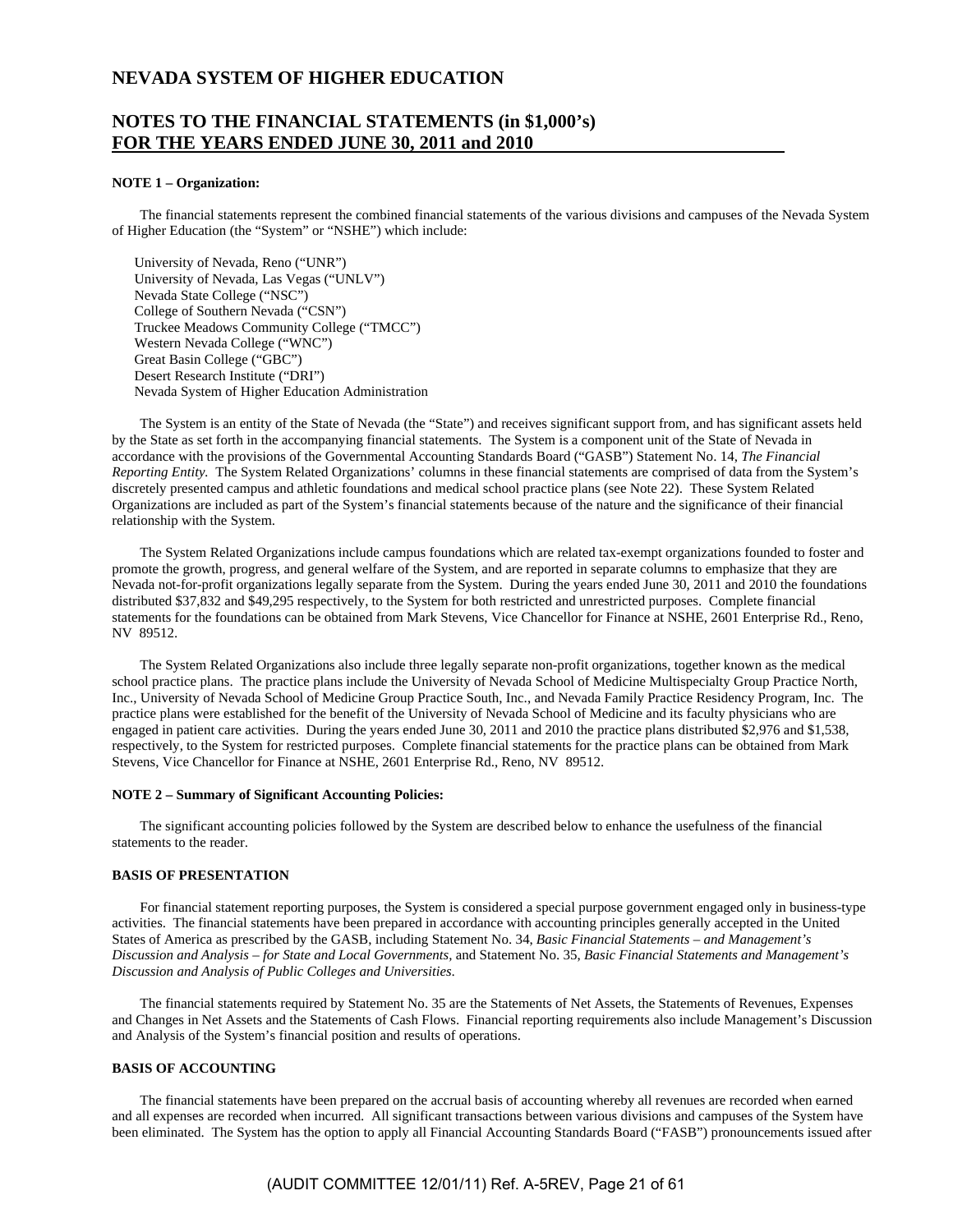### **NOTES TO THE FINANCIAL STATEMENTS (in \$1,000's) FOR THE YEARS ENDED JUNE 30, 2011 and 2010**

#### **NOTE 2 – Summary of Significant Accounting Policies (continued):**

November 30, 1989, unless FASB conflicts with GASB. The System has elected not to apply FASB pronouncements issued after the applicable date. The financial statements are presented using the economic resources measurement focus.

#### **CASH AND CASH EQUIVALENTS**

 All highly liquid investments with an original maturity of three months or less are considered to be cash equivalents. Cash held by State Treasurer represents the funds from certain state appropriations, which were enacted to provide the System with the funds necessary for the construction of major assets. Such amounts are controlled by the Nevada Public Works Board. These amounts are included in cash and cash equivalents in the Statements of Cash Flows.

#### **INVESTMENTS**

 Investments are stated at fair value. Fair value of investments is determined from quoted market prices, quotes obtained from brokers or reference to other publicly available market information. Interests in private equity partnerships and commingled funds are based upon the latest valuations provided by the general partners or fund managers of the respective partnerships and funds adjusted for cash receipts, cash disbursements and securities distributions through June 30. The System believes the carrying amount of these financial instruments is a reasonable estimate of fair value. Because the private equity partnerships and private commingled funds are not readily marketable, their estimated value is subject to uncertainty and, therefore, may differ significantly from the value that would have been used had a ready market for such investments existed. Investment transactions are recorded on the date the securities are purchased or sold (trade-date). Realized gains or losses are recorded as the difference between the proceeds from the sale and the average cost of the investment sold. Dividend income is recorded on the ex-dividend date and interest income is accrued as earned.

#### **INVENTORIES**

 Inventories consist primarily of bookstore and agricultural inventories, and other items held for sale and are stated at lower of estimated cost or market. Cost is calculated primarily on the first-in, first-out method.

#### **PLEDGES**

 In accordance with GASB Statement No. 33, *Accounting and Reporting for Non-Exchange Transactions,* private donations are recognized when all eligibility requirements are met, provided that the pledge is verifiable, the resources are measurable and collection is probable. Pledges receivable are recorded at net present value using the appropriate discount rate. An allowance for uncollectible pledges is estimated based on collection history and is netted against the gross pledges receivable.

#### **CAPITAL ASSETS**

 Capital assets are defined as assets with an initial unit cost of \$5 in the year ended June 30, 2011 and 2010 and an estimated useful life in excess of one year. Such assets are stated at cost at the date of acquisition or fair market value at date of donation in the case of gifts. The costs of normal maintenance and repairs that do not add to the value of the asset or materially extend the assets' lives are not capitalized. Major outlays for capital assets and improvements are capitalized as projects are constructed. Capital assets acquired through federal grants and contracts where the federal government retains a reversionary interest are capitalized and depreciated. Interest in the amount of \$472 and \$2,759 was capitalized during the years ended June 30, 2011 and 2010, respectively. Depreciation is computed on a straight-line basis over the following estimated useful lives:

| Assets                     | Years                                |
|----------------------------|--------------------------------------|
| Buildings and improvements | 6 to 40                              |
| Land improvements          | 10 to 15                             |
| Machinery and equipment    | 3 to 18                              |
| Library books              |                                      |
| Leasehold improvements     | shorter of useful life or lease term |
| Intangible assets          | 5 to 10                              |

 Collections are capitalized at cost or fair value at the date of donation. The System's collections are protected, preserved and held for public exhibition, education or research and include art and rare book collections which are considered inexhaustible and are therefore not depreciated.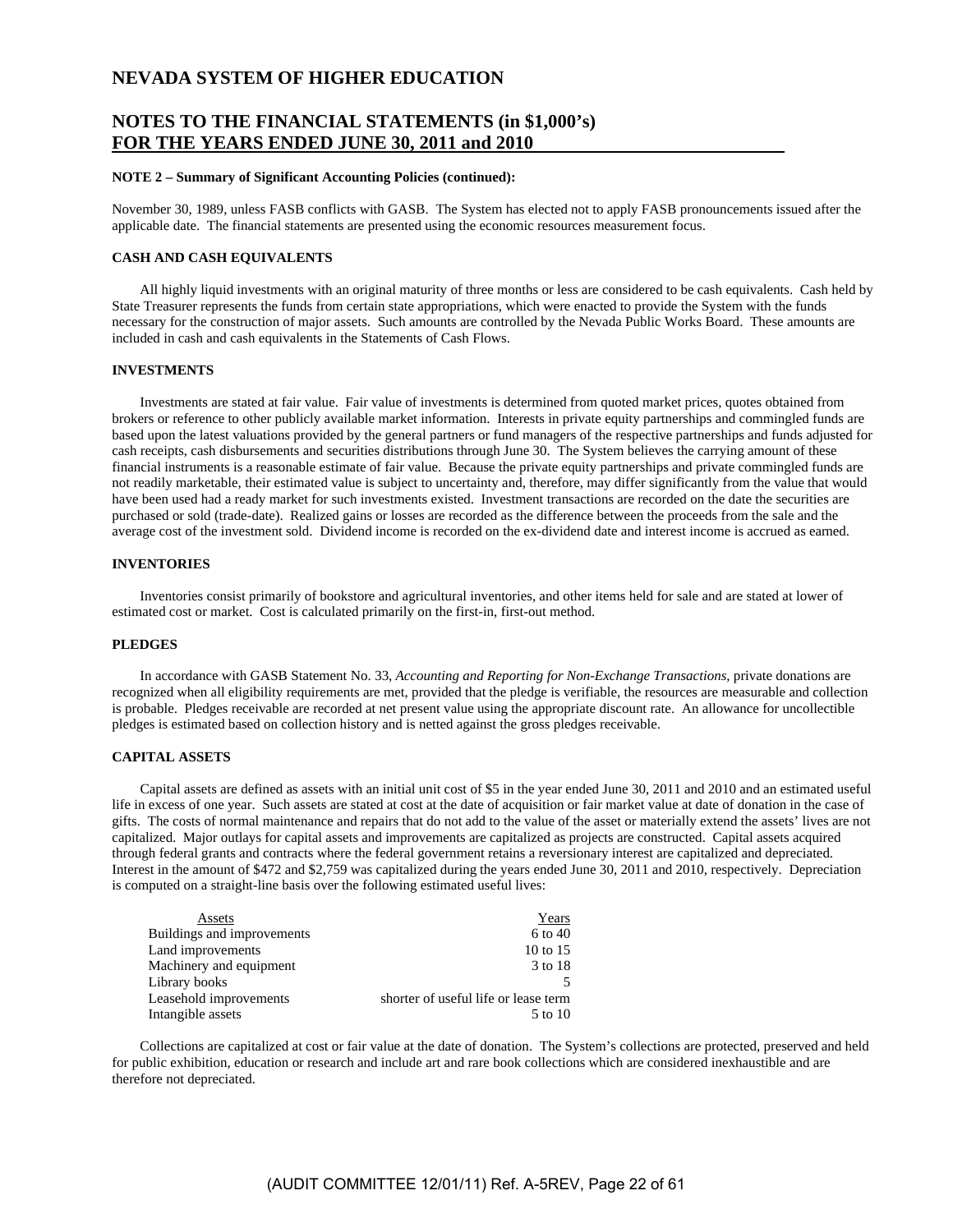### **NOTES TO THE FINANCIAL STATEMENTS (in \$1,000's) FOR THE YEARS ENDED JUNE 30, 2011 and 2010**

#### **NOTE 2 – Summary of Significant Accounting Policies (continued):**

#### **DEFERRED REVENUE**

 Deferred revenue primarily includes amounts received from grant and contract sponsors that have not been earned under the terms of the agreement and other revenue billed in advance of the event, such as student tuition and fees and fees for housing and dining services, and advanced ticket sales for athletic and other events.

#### **COMPENSATED ABSENCES**

The System accrues annual leave for employees at rates based upon length of service and job classification and compensatory time based upon job classification and hours worked. Such accrued expenses have been classified as a component of employee compensation and benefits in the accompanying Statements of Revenues, Expenses and Changes in Net Assets.

#### **FEDERAL REFUNDABLE LOANS**

 Certain loans to students are administered by the System campuses, with funding primarily supported by the federal government. The System's Statements of Net Assets include both the notes receivable and the related federal refundable loan liability representing federal capital contributions owed upon termination of the program.

#### **NET ASSETS**

Net Assets are classified as follows:

*Invested in capital assets, net of related debt:* This represents the total investment in capital assets, net of outstanding debt obligations related to those capital assets. To the extent debt has been incurred but not yet expended for capital assets, such amounts are not included as a component of invested in capital assets, net of related debt.

*Restricted net assets – nonexpendable:* Nonexpendable restricted net assets consist of endowment and similar type funds in which donors or other outside sources have stipulated, as a condition of the gift instrument, that the principal is to be maintained inviolate and in perpetuity, and invested for the purposes of producing present and future income, which may either be expended or added to principal.

*Restricted net assets – expendable:* Restricted expendable net assets include resources which must be expended in accordance with restrictions imposed by external third parties.

*Unrestricted net assets:* Unrestricted net assets represent resources that are not subject to externally imposed restrictions. These resources are used for transactions relating to educational and general operations and may be used to meet current expenses for any purpose.

When an expense is incurred that can be paid using either restricted or unrestricted resources, restricted resources are applied first.

#### **RELATED PARTY TRANSACTIONS**

 UNLV Singapore, Limited (UNLVS) is a public company limited by guaranty, incorporated in the Republic of Singapore. UNLVS is a registered charity under the Singapore Charities Act that is organized to provide educational programs in the Republic of Singapore. UNLVS delivers undergraduate and graduate hospitality degree programs under agreement with the UNLV main campus as well as other workforce training and certificate programs under contract with Singapore governmental agencies. UNLV Singapore, Limited is not a component unit of NSHE, however, certain expenses (primarily salary and fringe benefits for several employees and instructors) are incurred by UNLV and reimbursed by UNLVS. For the year ended June 30, 2011 and June 30, 2010, expenses reimbursed to UNLV by UNLVS were approximately \$366 and \$285 of which \$16 was receivable at June 30, 2011 and \$18 was a receivable at June 30, 2010.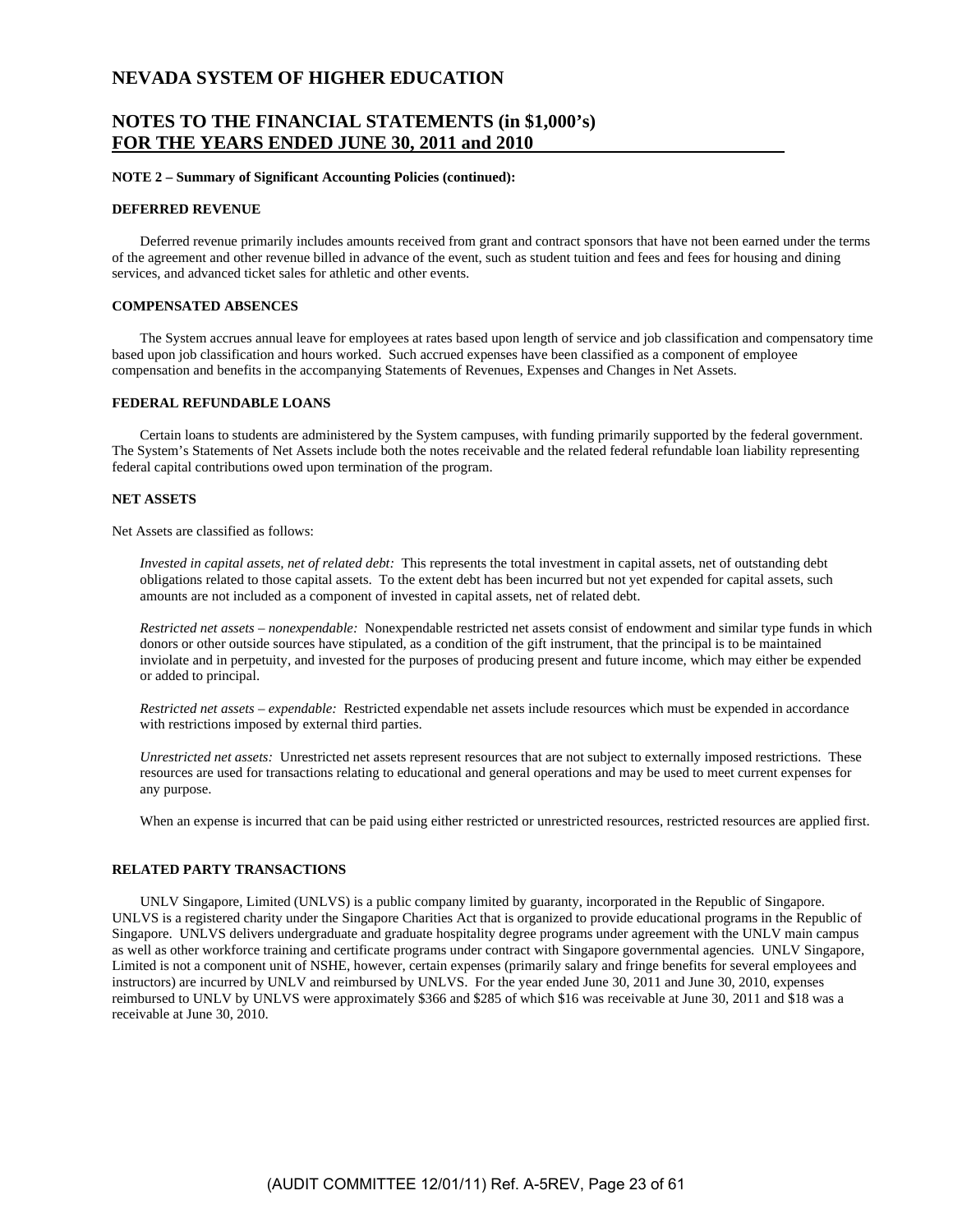### **NOTES TO THE FINANCIAL STATEMENTS (in \$1,000's) FOR THE YEARS ENDED JUNE 30, 2011 and 2010**

**NOTE 2 – Summary of Significant Accounting Policies (continued):** 

#### **OPERATING AND NONOPERATING REVENUES AND EXPENSES**

#### *SYSTEM*

Revenues and expenses are classified as operating if they result from providing services and producing and delivering goods. They also include other events that are not defined as capital and related financing, noncapital financing, or investing activities. Grants and contracts representing an exchange transaction are considered operating revenues.

 Revenues and expenses are classified as nonoperating if they result from capital and related financing, noncapital financing, or investing activities. Appropriations received to finance operating deficits are classified as noncapital financing activities, therefore, they are reported as nonoperating revenues. Grants and contracts representing nonexchange receipts are treated as nonoperating revenues.

 Functional classification of expenses is determined when an account is established and is assigned based on the functional definitions by the National Association of College and Business Officers Financial Accounting and Reporting Manual.

#### *PRACTICE PLANS*

 Net patient service revenue is reported when services are provided to patients at the estimated net realizable amounts from patients, third-party payors including Medicare and Medicaid, and others for services rendered, including estimated retroactive audit adjustments under reimbursement agreements with third-party payors. Retroactive adjustments are accrued on an estimated basis in the period the related services are rendered and adjusted in future periods as final settlements are determined. Contractual adjustments are recorded as deductions from professional fee revenue to arrive at net professional revenues. Contractual adjustments include differences between established billing rates and amounts reimbursable under various contractual agreements. Normal differences between final reimbursements and estimated amounts accrued in previous years are recorded as adjustments of the current year's contractual and bad debt adjustments.

Substantially all of the operating expenses are directly or indirectly related to patient care.

#### *FOUNDATIONS*

 Donations, gifts and pledges are recognized as income when all eligibility requirements are met, provided that the promise to give is verifiable, the resources are measurable and collection is probable

#### **SCHOLARSHIP ALLOWANCES**

 Student tuition and fee revenues, and certain other revenues from students, are reported net of scholarship allowances in the Statements of Revenues, Expenses and Changes in Net Assets. Scholarship allowances are the difference between the stated charge for goods and services provided by the institutions, and the amount that is paid by students and/or third parties making payments on the students' behalf. Payments of financial aid made directly to students are classified as scholarships and fellowships expenses.

#### **GRANTS-IN-AID**

Student tuition and fees revenue include grants-in-aid charged to scholarships and fellowships and grants-in-aid for faculty and staff benefits charged to the appropriate expenditure programs to which the applicable personnel relate. Grants-in-aid for fiscal years 2011 and 2010 were \$8,973 and \$9,551, respectively.

#### **TAX EXEMPTION**

 The System and its discretely presented System related organizations are qualified tax-exempt organizations under the provisions of Section 501(c) (3) of the Internal Revenue Code and are exempt from federal and state income taxes on related income.

#### **USE OF ESTIMATES**

 The preparation of financial statements in conformity with accounting principles generally accepted in the United States of America requires management to make estimates and assumptions that affect the reported amounts of assets and liabilities and disclosure of contingent assets and liabilities at the date of the financial statements and the reported amounts of revenues and expenses during the reporting period. Actual amounts could differ from those estimates.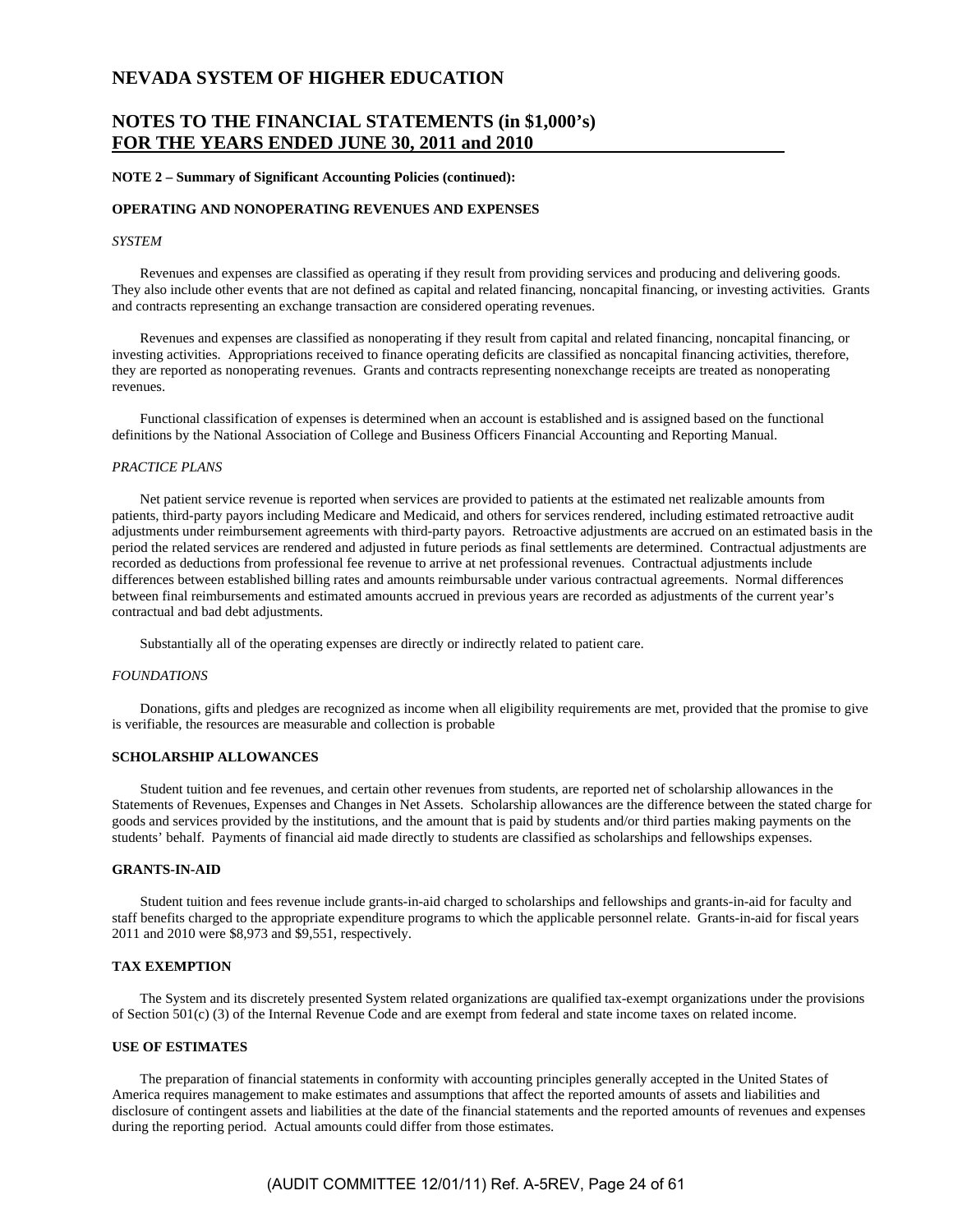### **NOTES TO THE FINANCIAL STATEMENTS (in \$1,000's) FOR THE YEARS ENDED JUNE 30, 2011 and 2010**

#### **NOTE 2 – Summary of Significant Accounting Policies (continued):**

#### **COMPARITIVE INFORMATION**

 Certain reclassifications have been made to the 2010 financial information in order to conform to 2011 presentation. The reclassifications are neither significant nor material to the 2010 financial information.

#### **NOTE 3 – System Cash and Cash Equivalents:**

 Cash and cash equivalents of the System are stated at cost, which approximates market, and consists of deposits in money market funds, which are not federally insured, and cash in the bank. At June 30, 2011 and 2010 the System's deposits in money market funds totaled \$172,313 and \$117,128 respectively, and cash in bank was \$15,551 and \$7,390, respectively. Of these balances, \$250 each year, are covered by the Federal Depository Insurance Corporation ("FDIC"), the remaining deposits are uncollateralized and uninsured. Restricted cash represents the unexpended bond proceeds held for construction of major assets.

#### **NOTE 4 – System Investments:**

Board of Regents policies include the Statement of Investment Objectives and Policies for the Endowment and Operating funds of the System. This policy governs the investment management of both funds. The Board of Regents is responsible for establishing the investment policies; accordingly, the Board of Regents has promulgated these guidelines in which they have established permitted asset classes and ranges.

Investments are stated at fair value. The historical cost and market value (fair value) of System investments at June 30, 2011 and 2010 is as follows:

|                                     | 2011      |              | 2010      |              |
|-------------------------------------|-----------|--------------|-----------|--------------|
|                                     | Cost      | Market Value | Cost      | Market Value |
| Mutual funds publicly traded        | \$261,345 | \$279.452    | \$208,503 | \$204.983    |
| Partnerships                        | 94.578    | 171.493      | 111.029   | 186,154      |
| Equities                            | 3,868     | 4.849        | 5.883     | 6,191        |
| Endowment cash and cash equivalents | 2.031     | 2.031        | 1.406     | 1.406        |
| Trust(s)                            | 4.583     | 5.880        | 4.590     | 5.264        |
| Private commingled funds            | 124,330   | 153,405      | 123,342   | 133,013      |
|                                     | \$490.735 | \$617,110    | \$454,753 | \$537.011    |

 As of June 30, 2011, the System had entered into various investment agreements with private equity partnerships and private commingled funds. Under the terms of certain of these investment agreements, the System is obligated to make additional investments in these partnerships of \$4,204. Generally, partnership investments do not have a ready market and ownership interests in some of these investment vehicles may not be traded without the approval of the general partner or fund management. These investments are subject to the risks generally associated with equities with additional risks due to leverage and the lack of a ready market for acquisition or disposition of ownership interests.

 Due to the level of risk associated with certain investment securities, it is at least reasonably possible that changes in the values of investment securities will occur in the near term and such changes could materially affect the amounts reported in the statement of net assets.

#### *Credit risk and interest rate risk*

 Certain securities with fixed income are subject to credit risk which is the risk that an issuer of an investment will not fulfill its obligations. Other securities, including obligations of the U.S. government or those explicitly guaranteed by the U.S. government, are not considered to have credit risk. Credit quality is an assessment of the issuer's ability to pay interest on the investment, and ultimately, to pay the principal. Credit quality is evaluated by one of the independent rating agencies, for example Moody's Investors Service or Standard and Poor's. For the types of investments that are subject to rating, the System's policy for reducing its exposure to credit risk is to maintain a weighted average credit rating of AA or better, and never below A, for investments with credit risk within both the endowment and operating investment pools. With regard to the trusts included in endowment investments, the System is not the trustee of these investments and, therefore, it currently has no policies with regard to credit risk for these investments.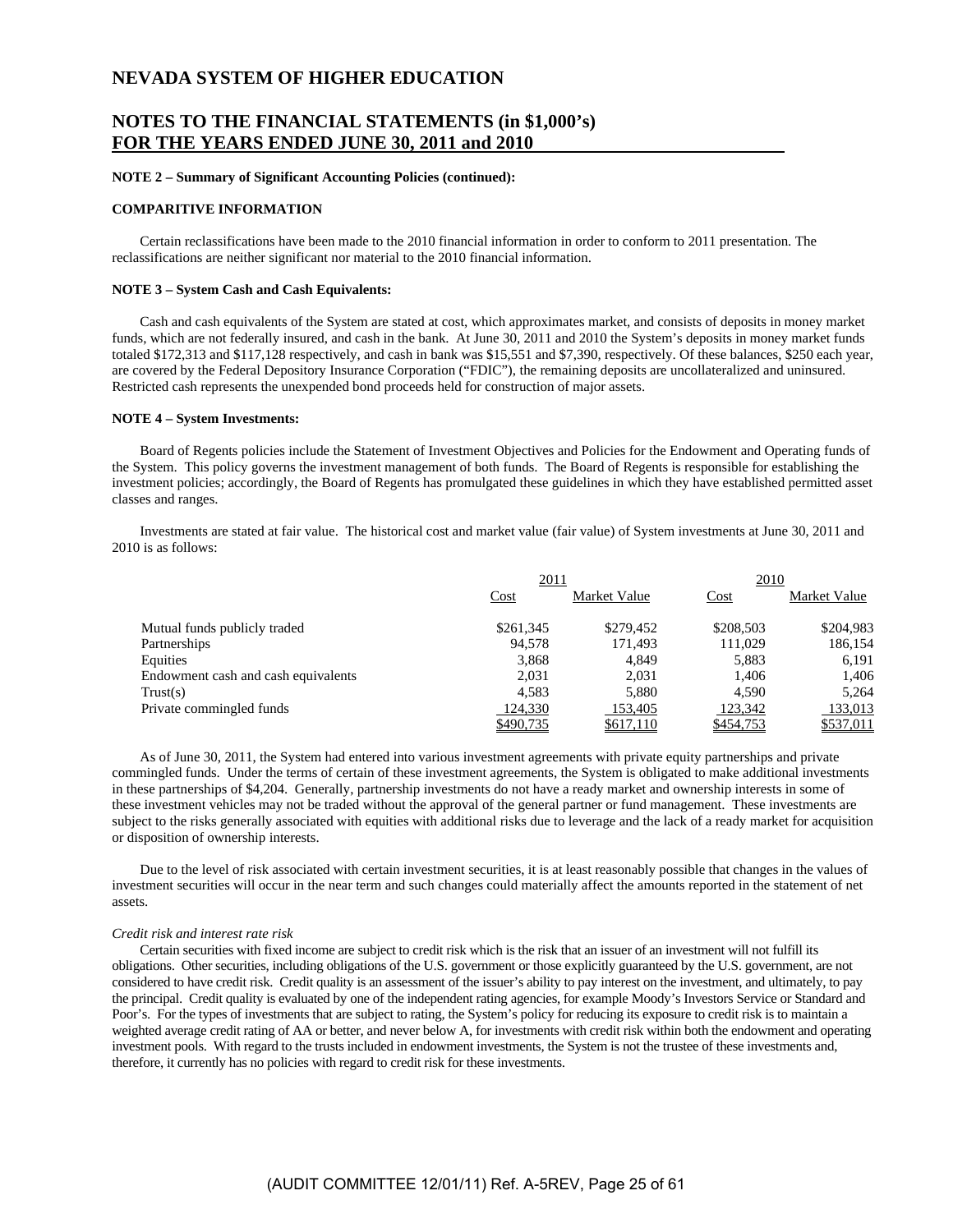### **NOTES TO THE FINANCIAL STATEMENTS (in \$1,000's) FOR THE YEARS ENDED JUNE 30, 2011 and 2010**

#### **NOTE 4 – System Investments (continued):**

The credit risk profile for the System's operating and endowment investments at June 30, 2011 is as follows:

|                                     | Fair Value | Not Rated |
|-------------------------------------|------------|-----------|
| Mutual funds publicly traded        | \$279,452  | \$279,452 |
| Partnerships                        | 171,493    | 171,493   |
| Equities                            | 4.849      | 4.849     |
| Endowment cash and cash equivalents | 2,031      | 2,031     |
| Trust(s)                            | 5,880      | 5,880     |
| Private commingled funds            | 153,405    | 153,405   |
|                                     | \$617,110  | \$617,110 |

 Interest rate risk is the risk that the value of fixed income securities will decline because of changing interest rates. The prices of fixed income securities with a shorter duration to maturity tend to be more sensitive to changes in interest rates, and, therefore, more volatile than those with longer investment lives. The System's policy for reducing its exposure to interest rate risk is to have an average investment life of at least two years for fixed income securities within both the endowment and operating investment pools. With regard to the trusts included in endowment investments, the System is not the trustee of these investments and, therefore, it currently has no policies with regard to interest rate risk for these investments.

 Investments included in the above table have been identified as having interest rate risk and are principally invested in mutual funds and private commingled funds. The segmented time distribution for these investments at June 30, 2011 is as follows:

| Less than 1 year   | \$554,348 |
|--------------------|-----------|
| 1 to 5 years       | 24,474    |
| 6 to 10 years      | 14.618    |
| More than 10 years | 23,670    |
|                    | \$617,110 |

#### *Custodial credit risk*

 Custodial credit risk is the risk that in the event of a failure of the custodian, the System may not be able to recover the value of the investments held by the custodian as these investments are uninsured. This risk typically occurs in repurchase agreements where one transfers cash to a broker-dealer in exchange for securities, but the securities are held by a separate trustee in the name of the broker-dealer. The System does not have a specific policy with regard to custodial credit risk.

#### *Concentration of credit risk*

 Concentration of credit risk is the risk of loss attributed to the magnitude of the System's investments within any one issuer. For the fixed portion of the endowment pool, the System's policy for reducing its exposure to concentration of credit risk is to limit the investments within any one issuer to a maximum of 5% of the fixed income portfolio, provided that issues of the U.S. Government or agencies of the U.S. Government may be held without limitation and provided further that issues of agencies of the U.S. Government shall be limited to the extent set forth in the manager-specific guidelines. The System does not have a specific policy with regard to the operating pool or the remainder of the endowment pool. At June 30, 2011 there were no investments within any one issuer in an amount that would constitute a concentration of credit risk to the System.

#### *Foreign currency risk*

 Foreign currency risk is the risk of investments losing value due to fluctuations in foreign exchange rates. The System does not directly invest in foreign currency investments and is therefore not subject to foreign currency risk. However, the System has \$91,599 and \$71,151 in mutual funds in both the operating and endowment pools that are primarily invested in international equities at June 30, 2011 and 2010, respectively.

#### **NOTE 5 – System Endowment Pool:**

 Approximately \$217,212 and \$187,380 of endowment fund investments at June 30, 2011 and 2010, respectively, are pooled on a unit market value basis. As of June 30, 2011, the endowment pool is comprised of investments in mutual funds (38%), partnerships (43%), private commingled (16%) and stocks (3%). As of June 30, 2010, the endowment pool is comprised of investments in mutual funds (37%), partnerships (44%), private commingled (16%) and stocks (3%). Each individual endowment fund acquires or disposes of units on the basis of the market value per unit on the preceding quarterly valuation date. The unit market value at June 30, 2011 and 2010 was \$553.11 and \$460.96, respectively. The System follows the requirements of the Uniform Prudent Management of Institutional Funds Act (UPMIFA) with respect to prudent investing and spending of donor-restricted endowments.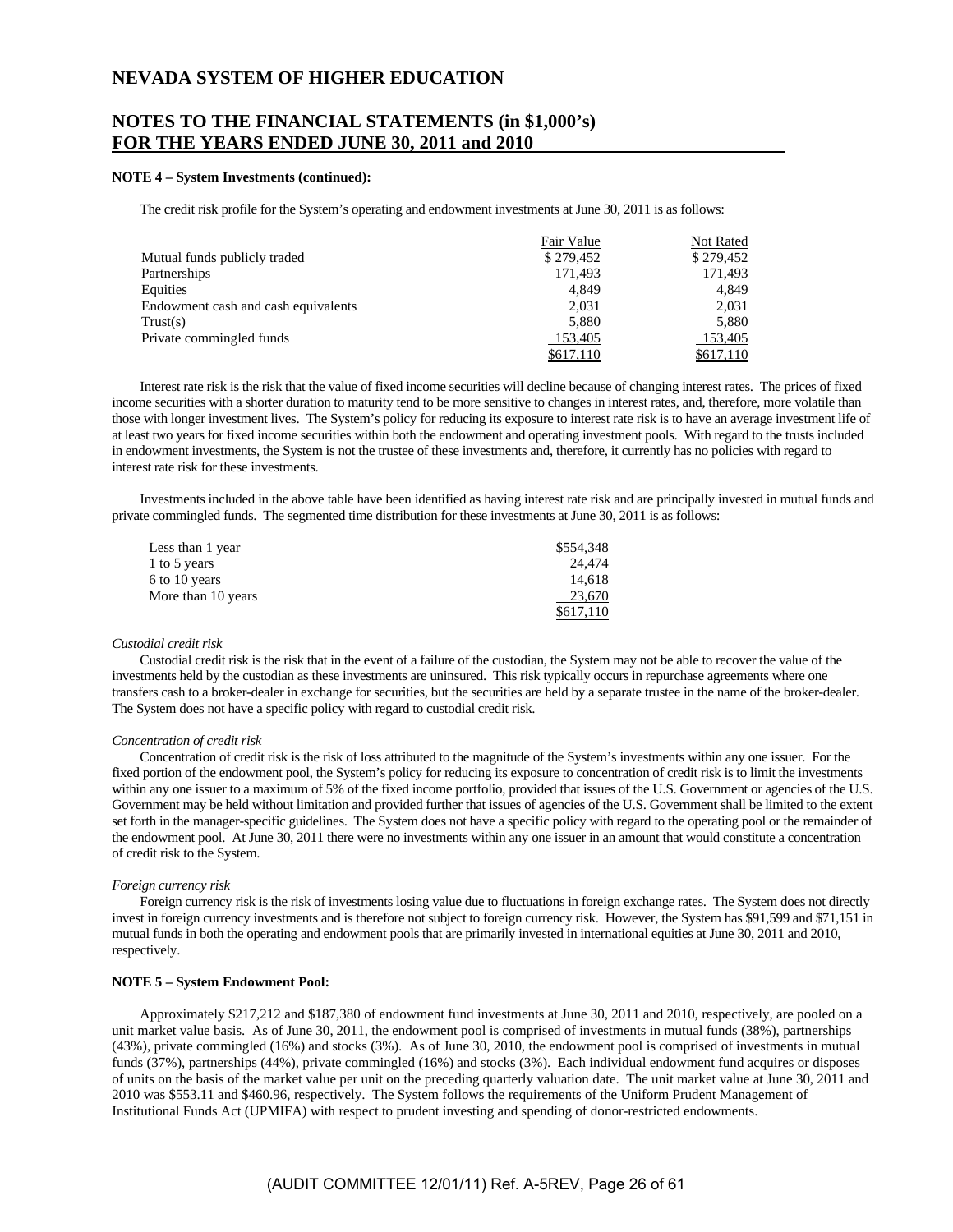### **NOTES TO THE FINANCIAL STATEMENTS (in \$1,000's) FOR THE YEARS ENDED JUNE 30, 2011 and 2010**

#### **NOTE 5 – System Endowment Pool (continued):**

 The System utilizes a spending rule for its pooled endowments, which determines the endowment income to be distributed currently for spending. For the years ended June 30, 2011 and 2010, the endowment spending policy, as approved by the Board of Regents, authorized a distribution of 4.5% of the average unit market value for the previous twenty (20) calendar quarters. Under the provisions of this spending rule, during 2011, \$21.22 was distributed to each time-weighted eligible unit for a total spending rule distribution of \$10,411 and, during 2010, \$21.05 was distributed to each time-weighted unit for a total spending rule distribution of \$10,062. The 2011 and 2010 distributions were made from investment income of \$4,195 and \$5,010, respectively, and \$6,216 and \$5,052, respectively from cumulative gains of pooled investments.

 The System's policy is to retain the endowment's realized and unrealized appreciation with the endowment after the annual income distribution has been made. Such realized and unrealized appreciation retained in endowment investments was \$117,958 and \$116,541 at June 30, 2011 and 2010, respectively, is reflected within the restricted expendable for scholarships, research and instruction net asset category and is available to meet future spending needs subject to the approval of the Board of Regents.

Effective July 1, 2009 the Board of Regents has suspended distribution on all underwater accounts.

#### **NOTE 6 – System Accounts Receivable:**

 System accounts receivable consist primarily of amounts due from students for tuition and fees and from local and private sources for grant and contract agreements. System accounts receivable are presented on the accompanying Statements of Net Assets net of allowances for uncollectible amounts of \$14,844 and \$12,638, respectively, as of June 30, 2011 and 2010.

|                                        | 2011      | 2010      |
|----------------------------------------|-----------|-----------|
| Accounts receivable:                   |           |           |
| Student tuition and fees               | \$21,034  | \$17,249  |
| Sales and services                     | 6.175     | 7.164     |
| Local and private grants and contracts | 10.300    | 11,156    |
| Other                                  | 15,325    | 8,234     |
|                                        | 52,834    | 43,803    |
| Less: Allowance for doubtful accounts  | (14, 844) | (12, 638) |
| Net accounts receivable                | \$37.990  | 31,165    |

#### **NOTE 7 – System Loans Receivable:**

 Loans receivable from students bear interest primarily between 3% and 15% per annum and are generally repayable in installments to the various campuses over a five to ten year period commencing nine months from the date of separation from the institution. Student loans made through the Federal Perkins Loan Program comprise substantially all of the loans receivable at June 30, 2011 and 2011. A provision for possible uncollectible amounts is recorded on the basis of the various institutions' estimated future losses for such items. The loans receivable and corresponding allowance for uncollectible loan balances as of June 30, 2011 and 2010 are as follows:

|                                    | 2011     | 2010     |
|------------------------------------|----------|----------|
| Loans receivable                   | \$13,892 | \$13,844 |
| Less: Allowance for doubtful loans | (1,297)  | (1,563)  |
| Net loans receivable               | 12.595   | 12.281   |
| Less current portion               | (2,014)  | (1,635)  |
| Noncurrent loans receivable        | \$10,581 | 10,646   |

(Remainder of this page left intentionally blank)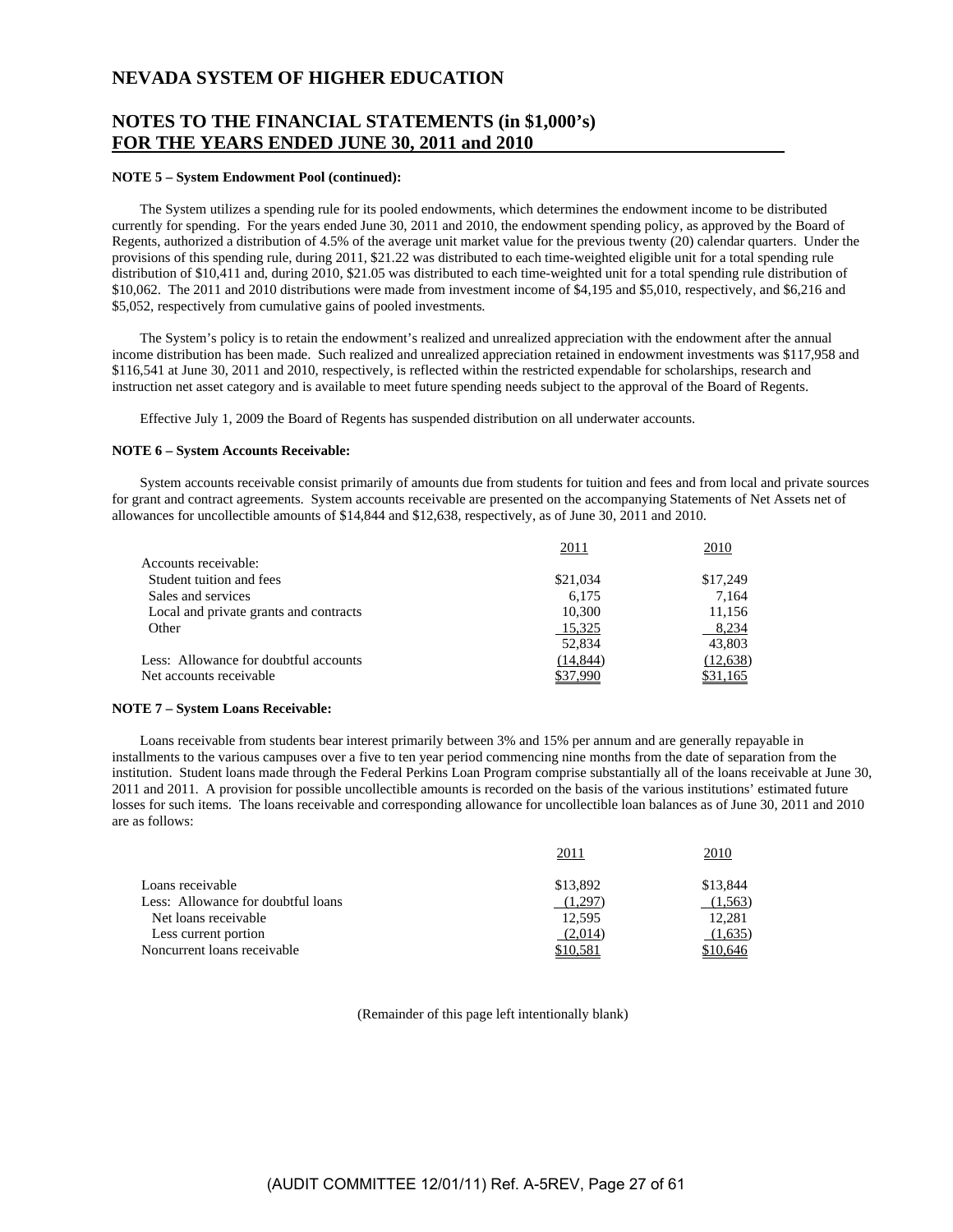### **NOTES TO THE FINANCIAL STATEMENTS (in \$1,000's) FOR THE YEARS ENDED JUNE 30, 2011 and 2010**

#### **NOTE 8 – System Capital Assets:**

System capital asset activity for the years ended June 30, 2011 and 2010 is as follows:

|                                                       |                      | 2011             |                     |                   |
|-------------------------------------------------------|----------------------|------------------|---------------------|-------------------|
|                                                       | Beginning<br>Balance | Increases        | Decreases           | Ending<br>Balance |
| Capital assets not being depreciated:                 |                      |                  |                     |                   |
| Construction in progress                              | \$<br>117,996        | \$66,827         | (\$109,047)         | \$<br>75,776      |
| Land                                                  | 81,682               | 961              | (16)                | 82,627            |
| Intangibles                                           | 808                  |                  |                     | 808               |
| Collections                                           | 11,369               | 80               | (145)               | 11,304            |
| Total capital assets not being depreciated            | 211,855              | 67,868           | (109,208)           | 170,515           |
| Capital assets being depreciated:                     |                      |                  |                     |                   |
| <b>Buildings</b>                                      | 2,155,067            | 87,549           | (830)               | 2,241,786         |
| Land improvements                                     | 104,457              | 8,816            | (545)               | 112,728           |
| Machinery and equipment                               | 313,523              | 26,263           | (15,203)            | 324,583           |
| Intangibles                                           | 11,630               | 25,209           |                     | 36,839            |
| Library books and media                               | 117,541              | 4,662            | (834)               | 121,369           |
| Total                                                 | 2,702,218            | 152,499          | (17, 412)           | 2,837,305         |
| Less accumulated depreciation for:                    |                      |                  |                     |                   |
| <b>Buildings</b>                                      | (545, 559)           | (54, 442)        | 565                 | (599, 436)        |
| Land improvements                                     | (77,995)             | (3,876)          | 111                 | (81,760)          |
| Machinery and equipment                               | (210, 491)           | (26,300)         | 13,429              | (223, 362)        |
| Intangibles                                           | (5, 155)             | (2,099)          |                     | (7,254)           |
| Library books and media                               | (104, 881)           | (5,840)          | 827                 | (109, 894)        |
| Total accumulated depreciation                        | (944, 218)           | (92, 557)        | 14,932              | (1,021,706)       |
| Total capital assets being depreciated, net           | 1,758,137            | 59,942           | (2,480)             | 1,815,599         |
| Capital assets, net                                   | \$1,969,992          | \$127,810        | ( \$111,688)        | \$1,986,114       |
|                                                       |                      | 2010             |                     |                   |
|                                                       | Beginning            |                  |                     | Ending            |
|                                                       |                      |                  |                     |                   |
|                                                       | Balance              | Increases        | Decreases           | Balance           |
|                                                       |                      |                  |                     |                   |
| Capital assets not being depreciated:                 | \$                   |                  |                     | \$                |
| Construction in progress<br>Land                      | 126,858<br>81,821    | \$ 87,078<br>122 | (\$95,940)<br>(261) | 117,996<br>81,682 |
| Intangibles                                           |                      | 808              |                     | 808               |
| Collections                                           | 9,697                | 1,686            | (14)                | 11,369            |
| Total capital assets not being depreciated            | 218,376              | 89,694           | (96,215)            | 211,855           |
|                                                       |                      |                  |                     |                   |
| Capital assets being depreciated:<br><b>Buildings</b> | 2,049,840            | 106,566          | (1, 339)            | 2,155,067         |
| Land improvements                                     | 100,648              | 4,972            | (1,163)             | 104,457           |
| Machinery and equipment                               | 301,212              | 30,681           | (18, 370)           | 313,523           |
| Intangibles                                           |                      | 10,521           | 1,109               | 11,630            |
| Library books and media                               | 113,118              | 5,100            | (677)               | 117,541           |
| Total                                                 | 2,564,818            | 157,840          | (21, 549)           | 2,702,218         |
| Less accumulated depreciation for:                    |                      |                  |                     |                   |
| <b>Buildings</b>                                      | (494, 231)           | (51, 428)        | 100                 | (545, 559)        |
| Land improvements                                     | (75,180)             | (3,754)          | 939                 | (77, 995)         |
| Machinery and equipment                               | (199,270)            | (27,180)         | 15,959              | (210, 491)        |
| Intangibles                                           |                      | (4,046)          | (1,109)             | (5,155)           |
| Library books and media                               | (99, 101)            | (6, 447)         | 667                 | (104, 881)        |
| Total accumulated depreciation                        | (867, 782)           | (92, 855)        | 17,665              | (944,081)         |
| Total capital assets being depreciated, net           | 1,697,036            | 64,985           | (3,884)             | 1,758,137         |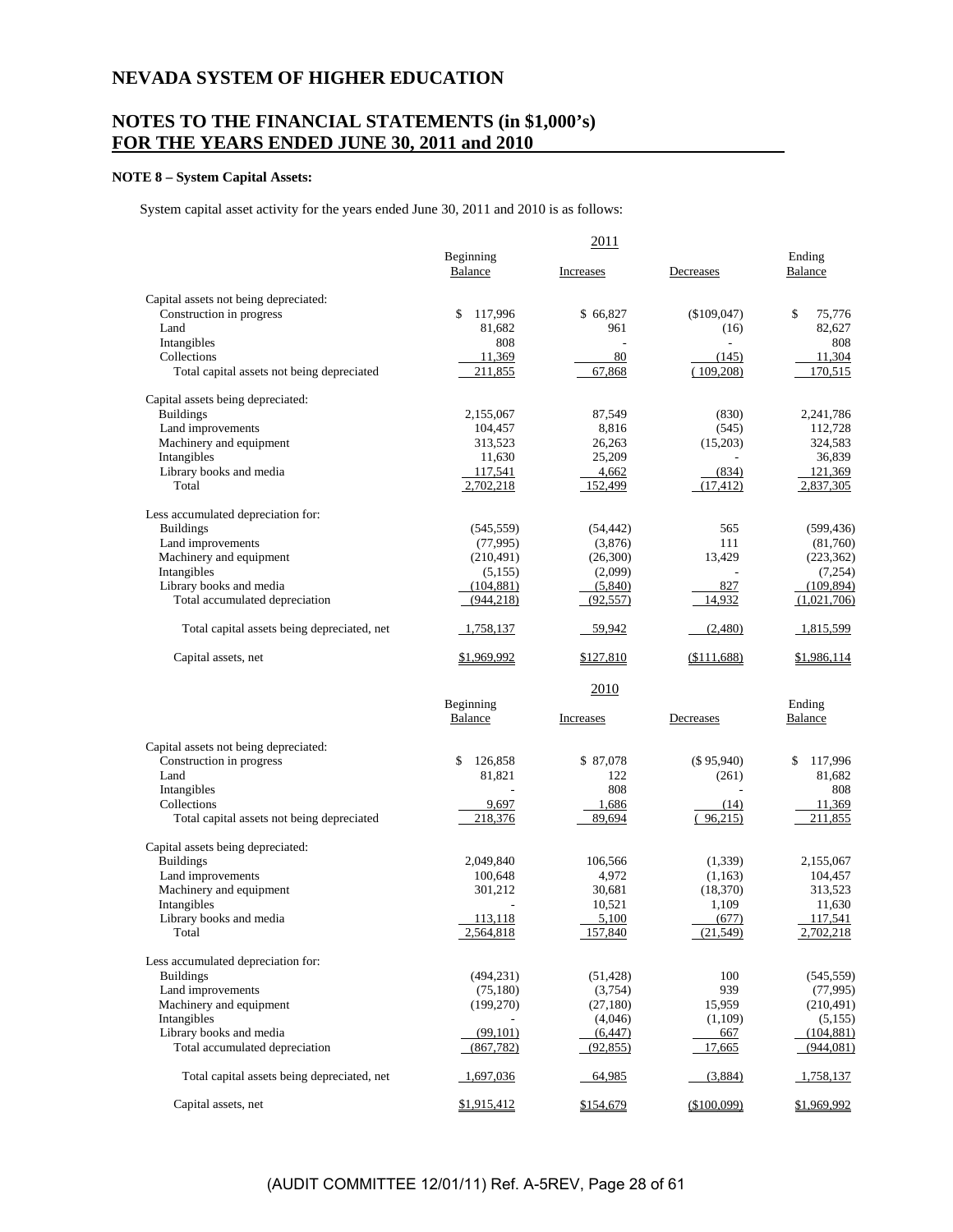### **NOTES TO THE FINANCIAL STATEMENTS (in \$1,000's) FOR THE YEARS ENDED JUNE 30, 2011 and 2010**

#### **NOTE 9 – System Long-Term Debt:**

 The long-term debt of the System consists of revenue bonds payable, certificates of participation, capital lease obligations, notes payable and other minor obligations.

 The Board of Regents issues revenue bonds to provide funds for the construction and renovation of major capital facilities. In addition, revenue bonds have been issued to refund other revenue bonds. In general, the long-term debt is issued to fund projects that would not be funded through State Appropriations, such as dormitories, dining halls and parking garages.

(Remainder of this page left intentionally blank)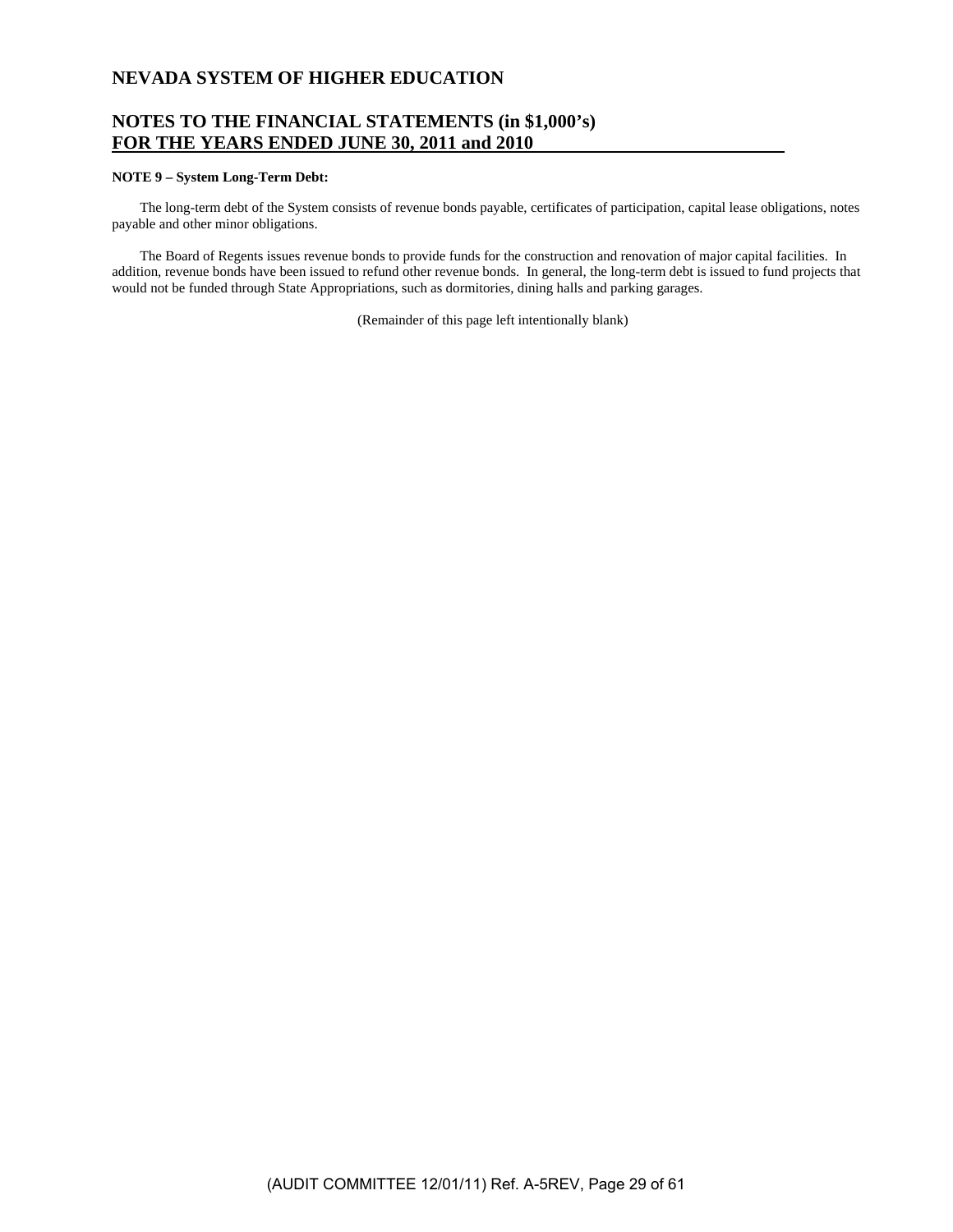### **NOTES TO THE FINANCIAL STATEMENTS (in \$1,000's) FOR THE YEARS ENDED JUNE 30, 2011 and 2010**

### **NOTE 9 – System Long-Term Debt (continued):**

System long-term debt activity for the years ended June 30, 2011 and 2010 is as follows:

|                                                  | 2011                        |                          |                          |                                |                |           |          |
|--------------------------------------------------|-----------------------------|--------------------------|--------------------------|--------------------------------|----------------|-----------|----------|
|                                                  |                             | <b>Fiscal Year Final</b> | Beginning                |                                |                | Ending    |          |
|                                                  | <b>Annual Interest Rate</b> | Payment Date             | Balance                  | <b>Additions</b>               | Reductions     | Balance   | Current  |
| Universities Revenue Bonds, Series 1995          | 3.90% to 5.25%              | 2011                     | 130<br>\$                | \$<br>$\overline{\phantom{a}}$ | $($ \$<br>130) | \$        | \$       |
| Universities Revenue Bonds, Series 1998          | 4.00% to 5.25%              | 2014                     | 3,180                    |                                | (740)          | 2,440     | 775      |
| Universities Revenue Bonds, Series April 2000    | 5.00% to 5.88%              | 2011                     | 355                      |                                | (355)          |           |          |
| Universities Revenue Bonds, Series December 2000 | 5.00% to 5.375%             | 2011                     | 1,310                    |                                | (1,310)        |           |          |
| Shadow Lane - Dental School Bond, Series 2001    | 4.25% to 5.25%              | 2012                     | 880                      |                                | (430)          | 450       | 450      |
| Universities Revenue Bonds, Series 2002A         | 3.87% to 5.40%              | 2032                     | 25,655                   |                                | (770)          | 24,885    | 805      |
| Universities Revenue Bonds, Series 2002B         | 4.75% to 5.00%              | 2033                     | 10,905                   |                                |                | 10,905    |          |
| Taxable University Revenue Bonds, Series 2002C   | 4.00% to 5.50%              | 2023                     | 6,240                    |                                | (410)          | 5,830     | 425      |
| Universities Revenue Bonds, Series 2003A         | 2.00% to 5.00%              | 2017                     | 10,710                   |                                | (1,790)        | 8,920     | 1,885    |
| Universities Revenue Bonds, Series 2003B         | 2.00% to 5.00%              | 2034                     | 46,970                   | $\overline{\phantom{a}}$       | (1,150)        | 45,820    | 1,180    |
| Universities Revenue Bonds, Series 2004A         | 2.00% to 4.50%              | 2034                     | 25,790                   |                                | (1,420)        | 24,370    | 1,450    |
| Universities Revenue Bonds, Series 2004B         | 3.00% to 4.75%              | 2035                     | 4,565                    | ۰                              | (225)          | 4,340     | 235      |
| Universities Revenue Bonds, Series 2005A         | 3.00% to 5.00%              | 2036                     | 30,830                   |                                | (275)          | 30,555    | 375      |
| Universities Revenue Bonds, Series 2005B         | 3.25% to 5.00%              | 2036                     | 166,080                  |                                | (2,875)        | 163,205   | 3,705    |
| Universities Revenue Bonds, Series 2008A         | 3.00% to 5.00%              | 2039                     | 58,970                   |                                | (1,030)        | 57,940    | 1,075    |
| Universities Revenue Bonds, Series 2009A         | 2.00% to 5.25%              | 2039                     | 18,140                   | $\overline{\phantom{a}}$       | (555)          | 17,585    | 565      |
| Certificates of Participation, Series 2006A      | 4.00% to 5.00%              | 2026                     | 11,015                   |                                |                | 11,015    | 547      |
| Certificates of Participation, Series 2006B      | 4.81% to 4.98%              | 2011                     | 515                      |                                | (515)          |           |          |
| Universities Revenue Bonds, Series 2010A         | 2.00% to 7.90%              | 2041                     | $\overline{\phantom{a}}$ | 29,455                         |                | 29,455    |          |
| Universities Revenue Bonds, Series 2010B         | 4.00%                       | 2018                     |                          | 3,275                          |                | 3,275     |          |
| SNSC Phase II Lease Revenue Bonds                | 7.58%                       | 2023                     | 6,835                    |                                | (330)          | 6,505     | 350      |
| Prepaid Interest in Advance of Refunding         |                             |                          | (1,307)                  |                                | 102            | (1,205)   | (102)    |
| Premiums                                         |                             |                          | 10,735                   | 155                            | (476)          | 10,414    | 479      |
| <b>Total Bonds Payable</b>                       |                             |                          | 438,503                  | 32,885                         | (14, 684)      | 456,704   | 14,199   |
| Notes Payable                                    |                             |                          | 71,084                   | 4,010                          | (6,008)        | 69,086    | 5,630    |
| Total                                            |                             |                          | \$509,587                | \$36,895                       | (\$20,692)     | \$525,790 | \$19,829 |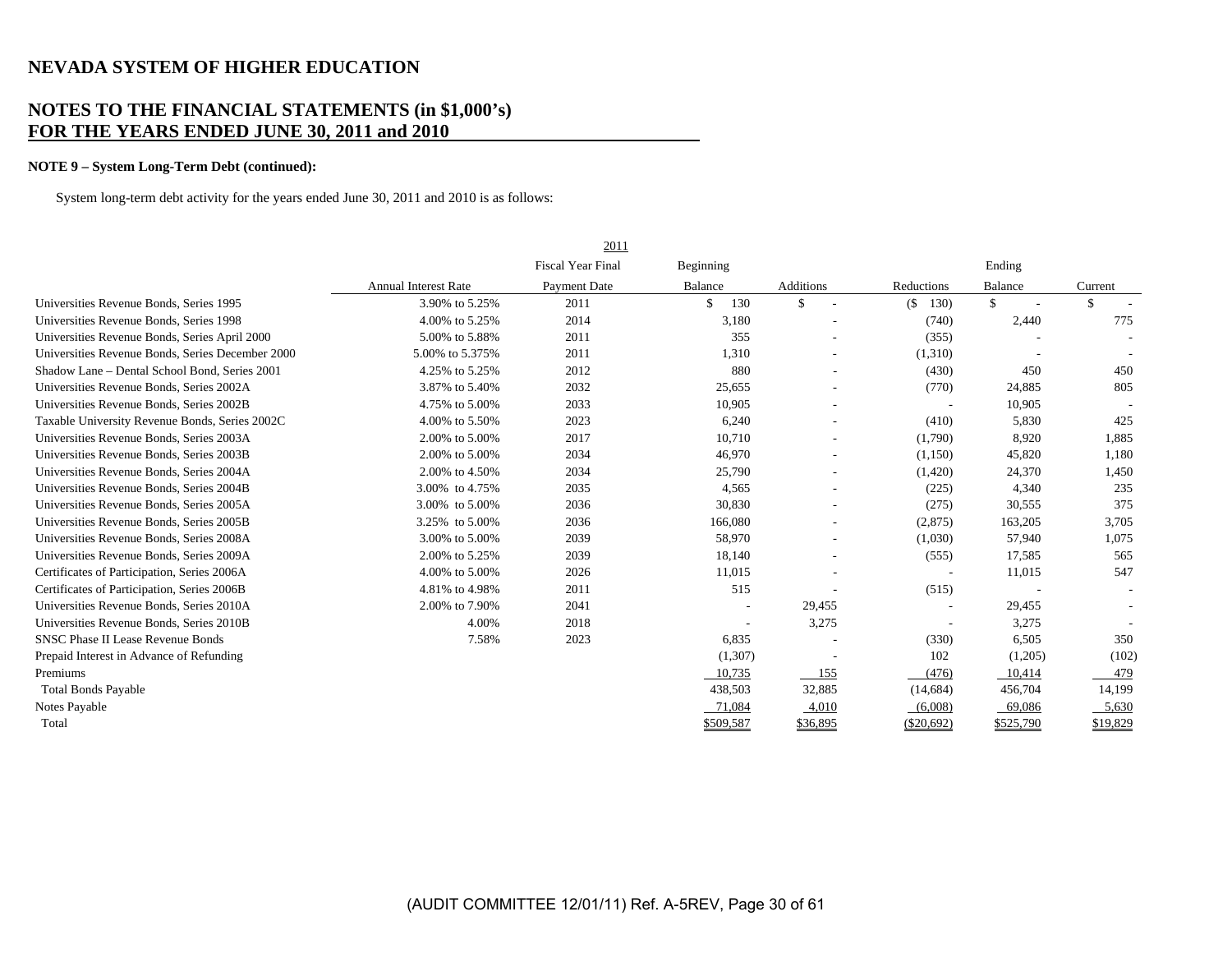### **NOTES TO THE FINANCIAL STATEMENTS (in \$1,000's) FOR THE YEARS ENDED JUNE 30, 2011 and 2010**

### **NOTE 9 – System Long-Term Debt (continued):**

System notes payable activity is as follows:

 20112011

|                                                |                      |             | Final        | Original | Outstanding |
|------------------------------------------------|----------------------|-------------|--------------|----------|-------------|
|                                                | <b>Interest Rate</b> | Date Issued | Payment Date | Amount   | Balance     |
| Bank of America N. A. Commercial Markets, UNLV |                      |             |              |          |             |
| $- T \& M$ Chiller and Refunding               | 3.7249%              | 12/20/06    | 06/01/21     | \$21,376 | \$18,692    |
| Sun Trust Banks, Inc., UNLV – Refunding        | 3.93%                | 12/20/06    | 07/01/26     | 16,713   | 15,659      |
| Bank of America, UNR Medical Learning Lab      | 6.12%                | 10/29/09    | 7/1/16       | 9.812    | 9.657       |
| Other notes payable                            | $1.07\% - 6.30\%$    | Various     | Various      | Various  | 25,078      |
|                                                |                      |             |              |          | \$69,086    |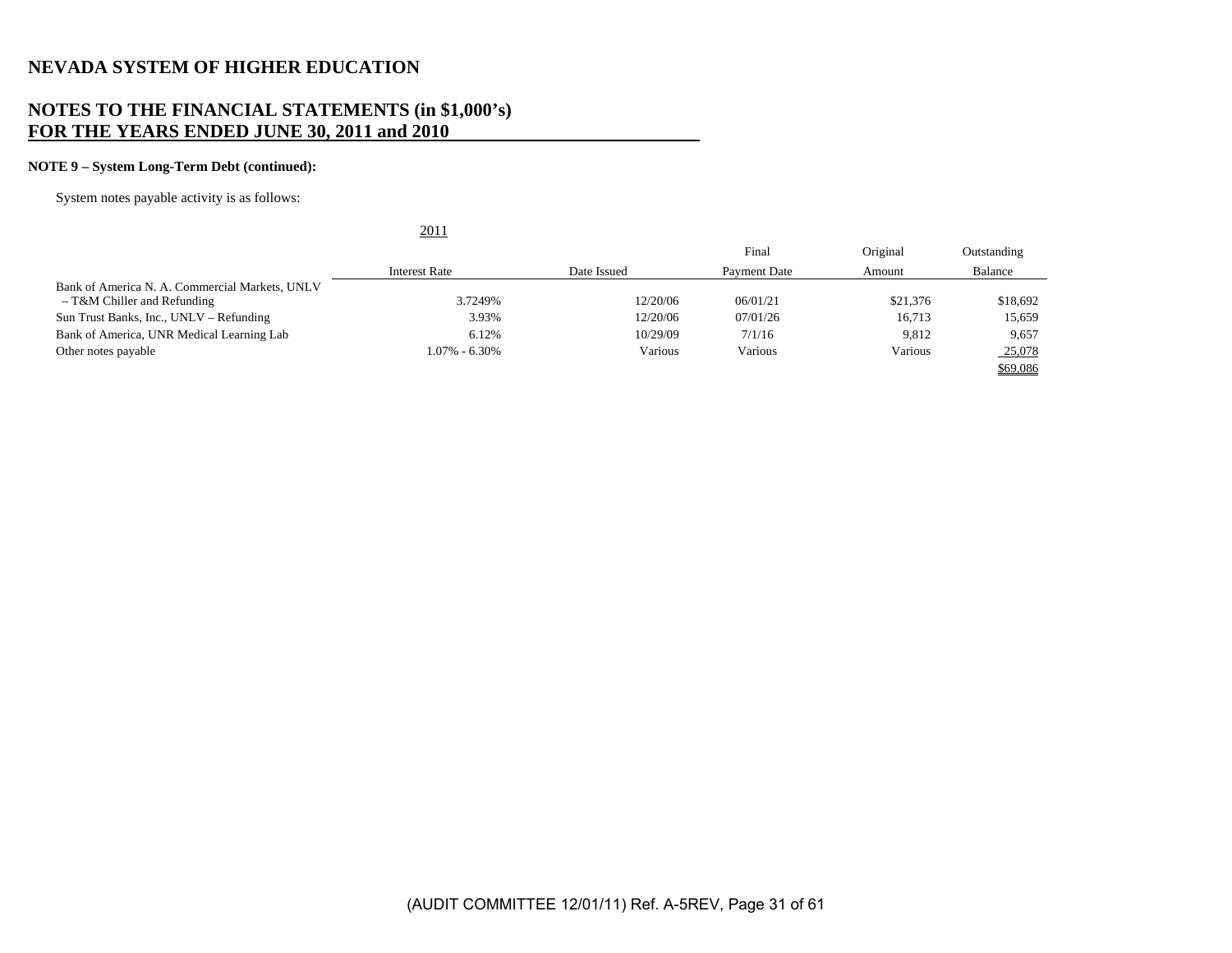### **NOTES TO THE FINANCIAL STATEMENTS (in \$1,000's) FOR THE YEARS ENDED JUNE 30, 2011 and 2010**

### **NOTE 9 – System Long-Term Debt (continued):**

|                                                  |                             | 2010                     |           |                                |                          |           |                          |
|--------------------------------------------------|-----------------------------|--------------------------|-----------|--------------------------------|--------------------------|-----------|--------------------------|
|                                                  |                             | <b>Fiscal Year Final</b> | Beginning |                                |                          | Ending    |                          |
|                                                  | <b>Annual Interest Rate</b> | <b>Payment Date</b>      | Balance   | Additions                      | Reductions               | Balance   | Current                  |
| Universities Revenue Bonds, Series 1995          | 3.90% to 5.25%              | 2011                     | 250<br>\$ | \$<br>$\overline{\phantom{a}}$ | $($ \$<br>120)           | \$<br>130 | \$<br>130                |
| Universities Revenue Bonds, Series 1998          | 4.00% to 5.25%              | 2014                     | 3,885     |                                | (705)                    | 3,180     | 740                      |
| Universities Revenue Bonds, Series 2000          | 5.10% to 5.88%              | 2010                     | 715       |                                | (715)                    |           |                          |
| Universities Revenue Bonds, Series April 2000    | 5.00% to 5.88%              | 2011                     | 690       |                                | (335)                    | 355       | 355                      |
| Universities Revenue Bonds, Series December 2000 | 5.00% to 5.375%             | 2011                     | 2,565     |                                | (1,255)                  | 1,310     | 1,310                    |
| Shadow Lane - Dental School Bond, Series 2001    | 4.25% to 5.25%              | 2012                     | 1,290     |                                | (410)                    | 880       | 430                      |
| Universities Revenue Bonds, Series 2002A         | 3.87% to 5.40%              | 2032                     | 26,395    |                                | (740)                    | 25,655    | 770                      |
| Universities Revenue Bonds, Series 2002B         | 4.75% to 5.00%              | 2033                     | 10,905    | ٠                              | $\overline{\phantom{a}}$ | 10.905    | $\overline{\phantom{a}}$ |
| Taxable University Revenue Bonds, Series 2002C   | 4.00% to 5.50%              | 2023                     | 6,630     |                                | (390)                    | 6.240     | 410                      |
| Universities Revenue Bonds, Series 2003A         | 2.00% to 5.00%              | 2017                     | 12,410    |                                | (1,700)                  | 10.710    | 1,790                    |
| Universities Revenue Bonds, Series 2003B         | 2.00% to 5.00%              | 2034                     | 48,085    |                                | (1,115)                  | 46,970    | 1,150                    |
| Universities Revenue Bonds, Series 2004A         | 2.00% to 4.50%              | 2034                     | 27,175    | $\overline{\phantom{a}}$       | (1,385)                  | 25,790    | 1,420                    |
| Universities Revenue Bonds, Series 2004B         | 3.00% to 4.75%              | 2035                     | 9.785     |                                | (5,220)                  | 4,565     | 225                      |
| Universities Revenue Bonds, Series 2005A         | 3.00% to 5.00%              | 2036                     | 31,010    |                                | (180)                    | 30,830    | 275                      |
| Universities Revenue Bonds, Series 2005B         | 3.25% to 5.00%              | 2036                     | 168,015   |                                | (1,935)                  | 166,080   | 2,875                    |
| Universities Revenue Bonds, Series 2008A         | 3.00% to 5.00%              | 2039                     | 60,135    |                                | (1,165)                  | 58,970    | 1,030                    |
| Universities Revenue Bonds, Series 2009A         | 2.00% to 5.25%              | 2039                     | 18,140    | ٠                              |                          | 18,140    | 555                      |
| Certificates of Participation, Series 2006A      | 4.00% to 5.00%              | 2026                     | 11,015    |                                |                          | 11.015    |                          |
| Certificates of Participation, Series 2006B      | 4.81% to 4.98%              | 2011                     | 1,005     |                                | (490)                    | 515       | 515                      |
| <b>SNSC Phase II Lease Revenue Bonds</b>         | 7.58%                       | 2023                     | 7.140     |                                | (305)                    | 6,835     | 330                      |
| Prepaid Interest in Advance of Refunding         |                             |                          | (1,560)   |                                | 253                      | (1,307)   | (102)                    |
| Premiums                                         |                             |                          | 11,210    |                                | (475)                    | 10,735    | 474                      |
| <b>Total Bonds Payable</b>                       |                             |                          | 456,890   |                                | (18, 387)                | 438,503   | 14,682                   |
| Notes Payable                                    |                             |                          | 70,395    | 9,814                          | (9,125)                  | 71.084    | 5,370                    |
| Total                                            |                             |                          | \$527,285 | \$9,814                        | (\$27,512)               | \$509,587 | \$20,052                 |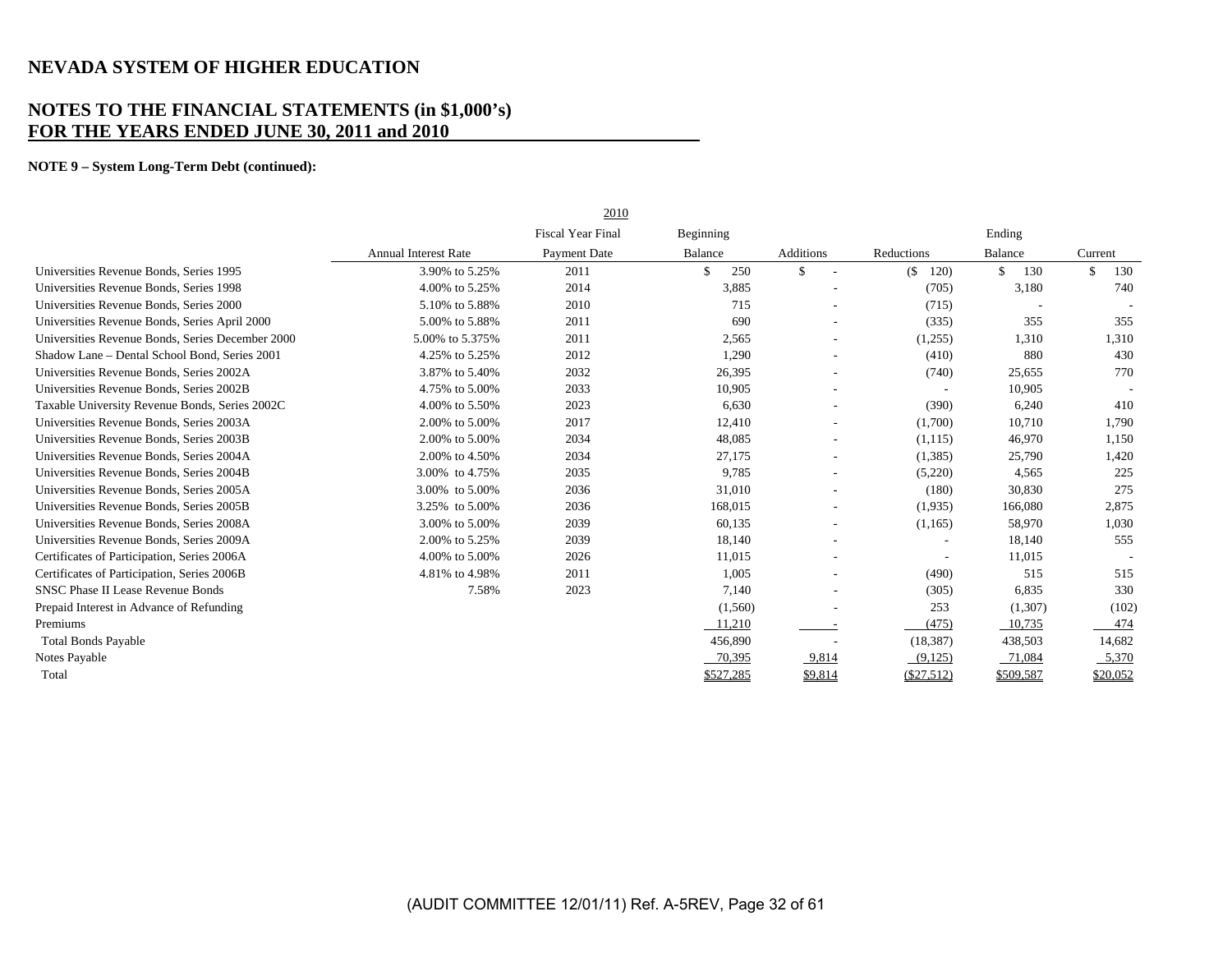### **NOTES TO THE FINANCIAL STATEMENTS (in \$1,000's) FOR THE YEARS ENDED JUNE 30, 2011 and 2010**

### **NOTE 9 – System Long-Term Debt (continued):**

System notes payable activity is as follows:

 20102010

|                                                |               |             | Final        | Original | Outstanding |
|------------------------------------------------|---------------|-------------|--------------|----------|-------------|
|                                                | Interest Rate | Date Issued | Payment Date | Amount   | Balance     |
| Bank of America N. A. Commercial Markets, UNLV |               |             |              |          |             |
| $- T \& M$ Chiller and Refunding               | 3.7249%       | 12/20/06    | 06/01/21     | \$21,376 | \$20,377    |
| Sun Trust Banks, Inc., UNLV – Refunding        | 3.93%         | 12/20/06    | 07/01/26     | 16.713   | 15.943      |
| Bank of America, UNR Medical Learning Lab      | 6.12%         | 10/29/09    | 7/1/16       | 9,812    | 9.812       |
| Other notes payable                            | 1.07% - 6.30% | Various     | Various      | Various  | 24,952      |
|                                                |               |             |              |          | \$71,084    |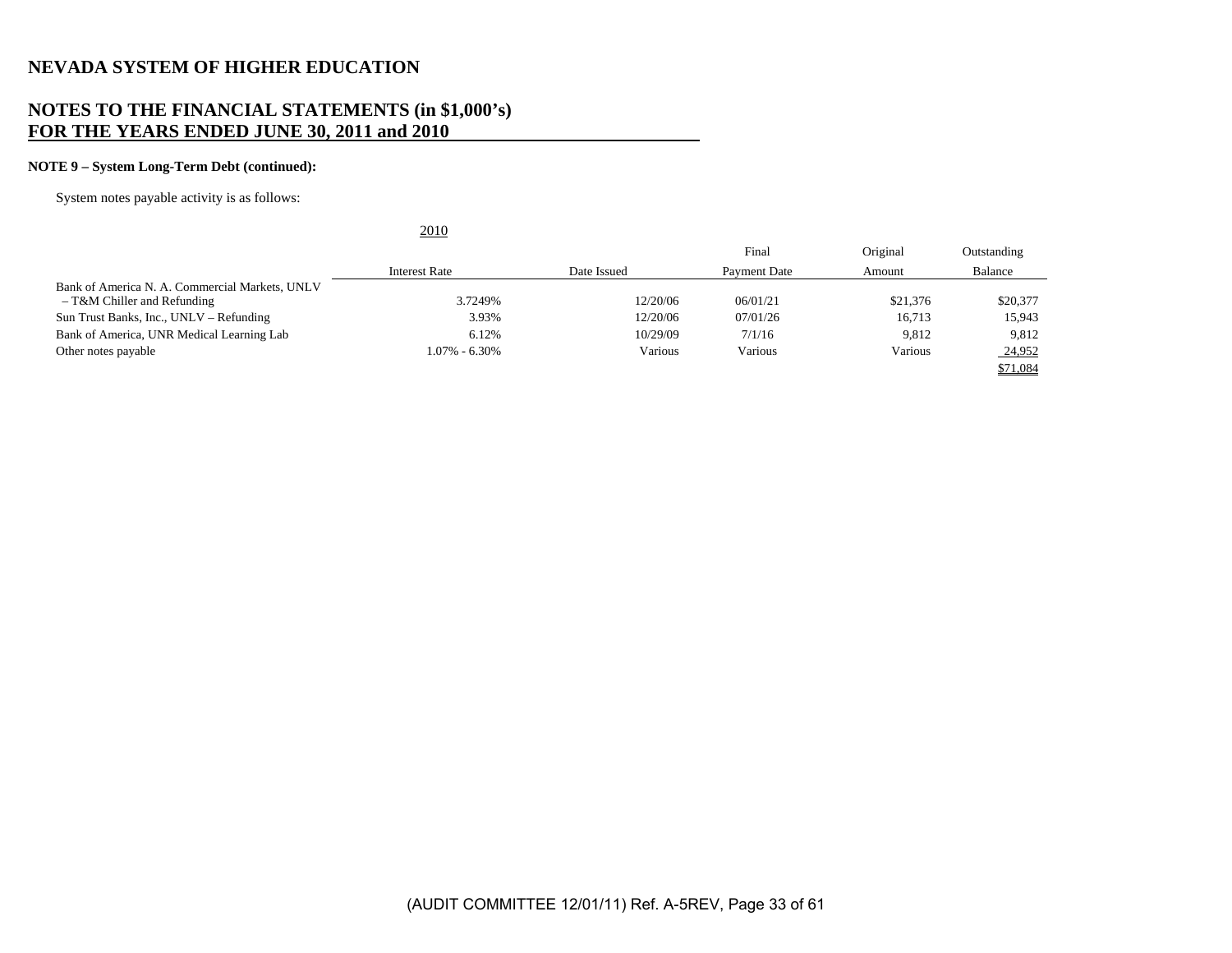### **NOTES TO THE FINANCIAL STATEMENTS (in \$1,000's) FOR THE YEARS ENDED JUNE 30, 2011 and 2010**

#### **NOTE 9 – System Long-Term Debt (continued):**

 The revenue bonds are collateralized by tuition and fees, auxiliary enterprises revenues and certain other revenues as defined in the bond indentures. The Certificates of Participation are secured by any and all available revenues as defined in the bond indentures. There are a number of limitations and restrictions contained in the various bond indentures. The most restrictive covenants of the various bond indentures require the various divisions and campuses of the System to maintain minimum levels of revenues, as defined in the indentures. The system is in compliance with all covenants.

Scheduled maturities of long-term debt for the years ending June 30 are as follows:

|           | Principal              | Interest  | Total        |
|-----------|------------------------|-----------|--------------|
| 2012      | 19,829<br>$\mathbb{S}$ | \$24,749  | \$<br>44,578 |
| 2013      | 21,076                 | 23,856    | 44,932       |
| 2014      | 22,350                 | 22,956    | 45,306       |
| 2015      | 22,236                 | 21,983    | 44,219       |
| 2016      | 21,903                 | 21,043    | 42,946       |
| 2017-2021 | 111,361                | 89,238    | 200,599      |
| 2022-2026 | 93,607                 | 65,517    | 159,124      |
| 2027-2031 | 96,486                 | 42,286    | 138,772      |
| 2032-2036 | 94,829                 | 17,536    | 112,365      |
| 2037-2041 | 22,113                 | 2,790     | 24,903       |
| Total     | \$525,790              | \$331,954 | \$857,744    |

The Due to State represents the balance of a State General Obligation Bond on behalf of TMCC.

#### **NOTE 10 – System Obligations Under Capital Leases:**

The System has entered into various non-cancellable lease agreements of land, buildings and improvements, and machinery and equipment expiring at various dates from fiscal year 2011 to 2016.

System obligations under capital leases were as follows for the year ended June 30, 2011 and 2010:

|                           |                             |                  | 2011        |                          |         |
|---------------------------|-----------------------------|------------------|-------------|--------------------------|---------|
|                           | Beginning<br><b>Balance</b> | <b>Additions</b> | Reductions  | Ending<br><b>Balance</b> | Current |
| Capital lease obligations | \$7,462                     | \$24             | (\$3,816)   | \$3,670                  | \$1,208 |
|                           |                             |                  | 2010        |                          |         |
|                           | Beginning<br><b>Balance</b> | Additions        | Reductions  | Ending<br><b>Balance</b> | Current |
| Capital lease obligations | \$10,062                    | \$177            | $(\$2,777)$ | \$7,462                  | \$2,077 |

The following System property included in the accompanying financial statements was leased under capital leases as of June 30, 2011 and 2010:

|                               | 2011     | 2010     |
|-------------------------------|----------|----------|
| Buildings and improvements    | \$10,528 | \$11,699 |
| Machinery and equipment       | 5,722    | 8.821    |
| Total                         | 16.250   | 20,520   |
| Less accumulated depreciation | (9,249)  | (9,757)  |
| Total                         | .001     | \$10.763 |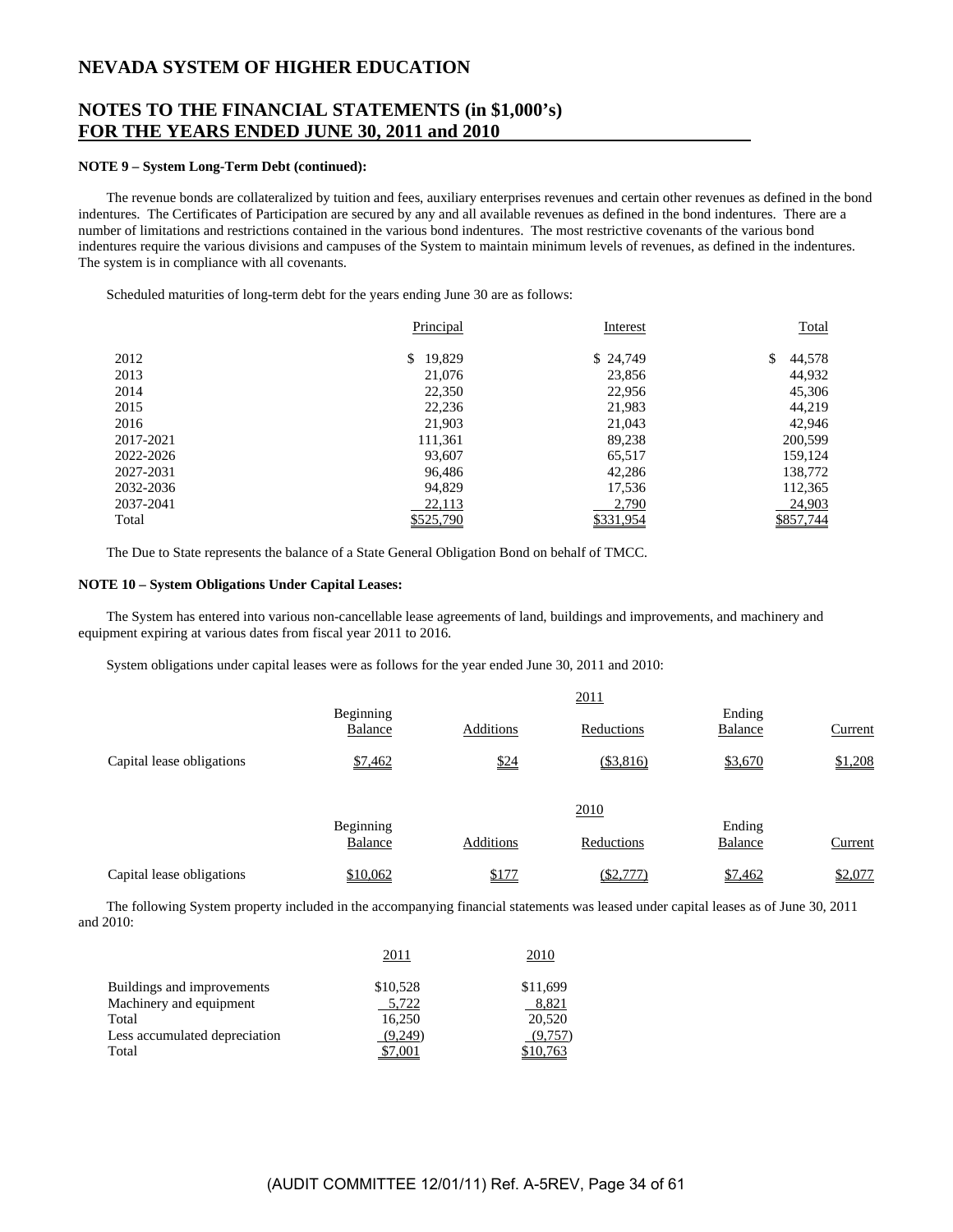### **NOTES TO THE FINANCIAL STATEMENTS (in \$1,000's) FOR THE YEARS ENDED JUNE 30, 2011 and 2010**

#### **NOTE 10 – System Obligations Under Capital Leases (continued):**

Future net minimum rental payments, which are required under the System leases for the years ending June 30, are as follows:

| 2012                              | \$1,306 |
|-----------------------------------|---------|
| 2013                              | 1,320   |
| 2014                              | 927     |
| 2015                              | 210     |
| 2016                              | 104     |
| 2017-2021                         |         |
| Total minimum lease payments      | 3,867   |
| Less amount representing interest | (197)   |
| Obligations under capital leases  |         |

 Total interest expense under the System capital leases and included in the accompanying financial statements was \$131 and \$407, respectively, during the years ended June 30, 2011 and 2010. Depreciation of the capital lease assets is included in depreciation expense of the Statements of Revenues, Expenses and Changes in Net Assets.

#### **NOTE 11– Operating Leases:**

 The System has entered into various noncancellable operating lease agreements covering certain buildings and equipment. The lease terms range from one to ten years. The expense for operating leases was \$6,090 and \$5,723, respectively, for years ended June 30, 2011 and 2010.

Future minimum lease payments on noncancellable operating leases for the years ending June 30, are as follows:

| 2012                            | \$4,483  |
|---------------------------------|----------|
| 2013                            | 3,560    |
| 2014                            | 2,676    |
| 2015                            | 1,601    |
| 2016                            | 1,586    |
| 2017-2021                       | 767      |
| Total future minimum obligation | \$14,673 |

#### **NOTE 12– Unemployment Insurance and Workers Compensation:**

 The System is self-insured for unemployment insurance and workers compensation. These risks are subject to various claim and aggregate limits, with excess liability coverage provided by an independent insurer. Liabilities are recorded when it is probable a loss has occurred and the amount of the loss can be reasonably estimated. These losses include an estimate for claims that have been incurred, but not reported. The estimated liabilities are based upon an independent actuarial determination of the present value of the anticipated future payments.

Changes in unemployment and workers compensation for the years ended June 30, 2011 and 2010 are as follows:

|                        |                |           | 2011        |                |
|------------------------|----------------|-----------|-------------|----------------|
|                        | Beginning      |           |             | Ending         |
|                        | <b>Balance</b> | Additions | Reductions  | Balance        |
| Unemployment insurance | \$1,055        | \$2,719   | $(\$2,074)$ | \$1,700        |
| Workers compensation   | 3,068          | 6,444     | (6, 493)    | 3,019          |
| Total                  | \$4,123        | \$9,163   | $(\$8,567)$ | \$4,719        |
|                        |                |           |             |                |
|                        | Beginning      |           | 2010        |                |
|                        |                |           |             | Ending         |
|                        | <b>Balance</b> | Additions | Reductions  | Balance        |
| Unemployment insurance | \$1,936        | \$1,420   | $(\$2,301)$ | \$1,055        |
| Workers compensation   | 3,068          | 6,523     | (6, 523)    | 3,068          |
| Total                  | \$5,004        | \$7,943   | $(\$8,824)$ | <u>\$4,123</u> |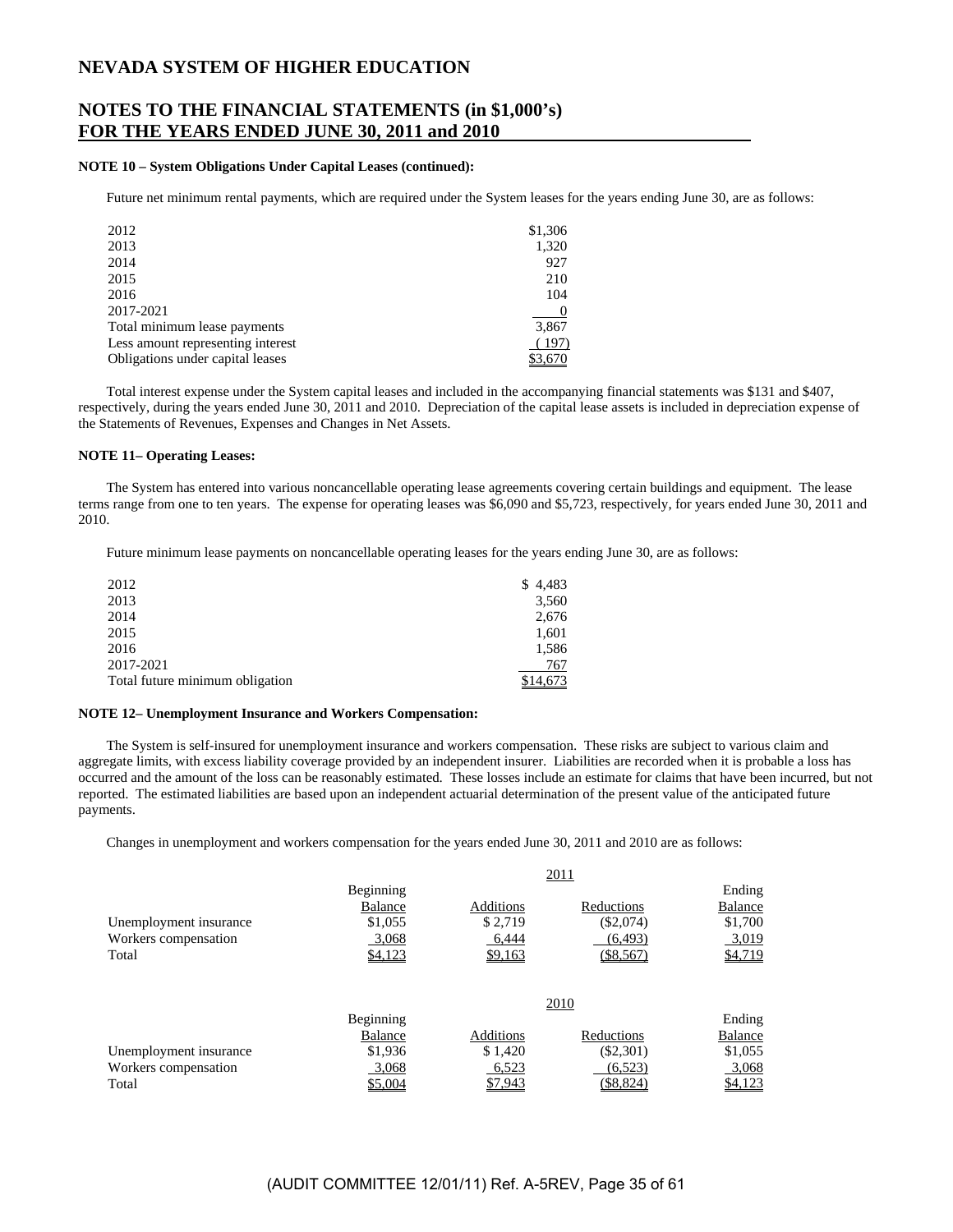### **NOTES TO THE FINANCIAL STATEMENTS (in \$1,000's) FOR THE YEARS ENDED JUNE 30, 2011 and 2010**

#### **NOTE 13– System Other Noncurrent Liability Activity:**

The activity with respect to System other noncurrent liabilities for the years ended June 30, 2011 and 2010 was as follows:

|                                 |                |              | 2011           |                |          |
|---------------------------------|----------------|--------------|----------------|----------------|----------|
|                                 | Beginning      |              |                | Ending         |          |
|                                 | <b>Balance</b> | Additions    | Reductions     | <b>Balance</b> | Current  |
| Refundable advances under       |                |              |                |                |          |
| federal loans program           | 7,074<br>S.    | \$.<br>1.047 | $($ \$<br>306) | 7,815<br>\$.   | \$       |
| Compensated absences            | 46,041         | 31,056       | (28, 718)      | 48,379         | 31,402   |
| Deferred revenue                | 33,978         | 37,395       | (33, 823)      | 37,550         | 37,550   |
| Other non-current liabilities - |                |              |                |                |          |
| Due to State                    | 5,775          |              | (415)          | 5,360          | 435      |
| Total                           | \$92,868       | \$69,498     | $($ \$63,262)  | \$99,104       | \$69,387 |
|                                 |                |              | 2010           |                |          |
|                                 | Beginning      |              |                | Ending         |          |
|                                 | <b>Balance</b> | Additions    | Reductions     | <b>Balance</b> | Current  |
| Refundable advances under       |                |              |                |                |          |
| federal loans program           | \$7,545        | \$.<br>392   | $($ \$<br>863) | \$<br>7.074    | \$       |
| Compensated absences            | 43,072         | 30,290       | (27, 321)      | 46,041         | 30,897   |
| Deferred revenue                | 35,377         | 33,600       | (34,999)       | 33,978         | 33,978   |
| Other non-current liabilities - |                |              |                |                |          |
| Due to State                    | 6,190          |              | (415)          | 5,775          | 415      |
| Total                           | \$92,184       | \$64,282     | $(\$63,598)$   | \$92,868       | \$65,290 |

2011

#### **NOTE 14– Extinguishment of Debt:**

 During 2011, no debt was considered to be extinguished through refunding of prior issues by a portion of the current issues. In prior years, NSHE defeased revenue bonds by placing the proceeds of new bonds in an irrevocable escrow account to provide for all future debt service payments on the old bonds. Accordingly, the escrow account assets and the liability for the defeased bonds are not included in NSHE's financial statements. At June 30, 2011, \$20,725 of bonds outstanding are considered defeased.

#### **NOTE 15– Irrevocable Letter of Credit:**

 In connection with its worker's compensation liability coverage, the System is required to maintain a \$400 standby letter of credit. An additional letter of credit was established in April 2004 in connection with the System's self-insured workers' compensation liability; the amount as of June 30, 2011 was \$1,618. A letter of credit was established in July 2003 in connection with the DRI Lease Revenue Bond in the amount of \$2,100. No advances were made under the letters of credit during the years ended June 30, 2011 and 2010.

#### **NOTE 16– System Pension Plans:**

 Substantially all permanent employees of the System are covered by retirement plans. Classified employees are covered by the State of Nevada Public Employees Retirement System ("PERS"), a cost-sharing multiple-employer public employee retirement system. Professional employees are covered under PERS or up to three Alternative Retirement Plans.

 All permanent System classified employees are mandated by State law to participate in PERS. PERS is a defined benefit plan. Employees who retire with 5 or more years of service at age 65, 10 or more years of service at age 60 or with 30 years or more of service at any age are entitled to a retirement benefit, payable monthly for life, equal to 2.67% percent of the employee's average compensation for each year of service up to 30 years, with a maximum of 75 percent. An employee's average compensation is the average of the employee's highest compensation for 36 consecutive months. A diminished benefit is provided to all eligible employees upon early retirement, if such employees have achieved the years of service required for regular retirement. PERS also provides death and disability benefits. Benefits for employees hired after January 1, 2010 have a slightly reduced benefit structure. Benefits are established by State statute.

 The authority for establishing and amending the obligation to make contributions is provided by statute. Contribution rates are also established by statute. Active employees contribute to PERS at a rate of either 11.25% or 0% of annual covered wages depending on the contribution option selected. The System is required to contribute to PERS at a rate of either 11.25% or 21.5% of annual covered wages, depending on the option selected by the employee. The System is not liable for any unfunded liabilities of PERS.

 PERS issues a comprehensive annual financial report that includes financial statements and required supplementary information. The report may be obtained by writing to PERS at 693 W. Nye Lane, Carson City, NV 89703-1599.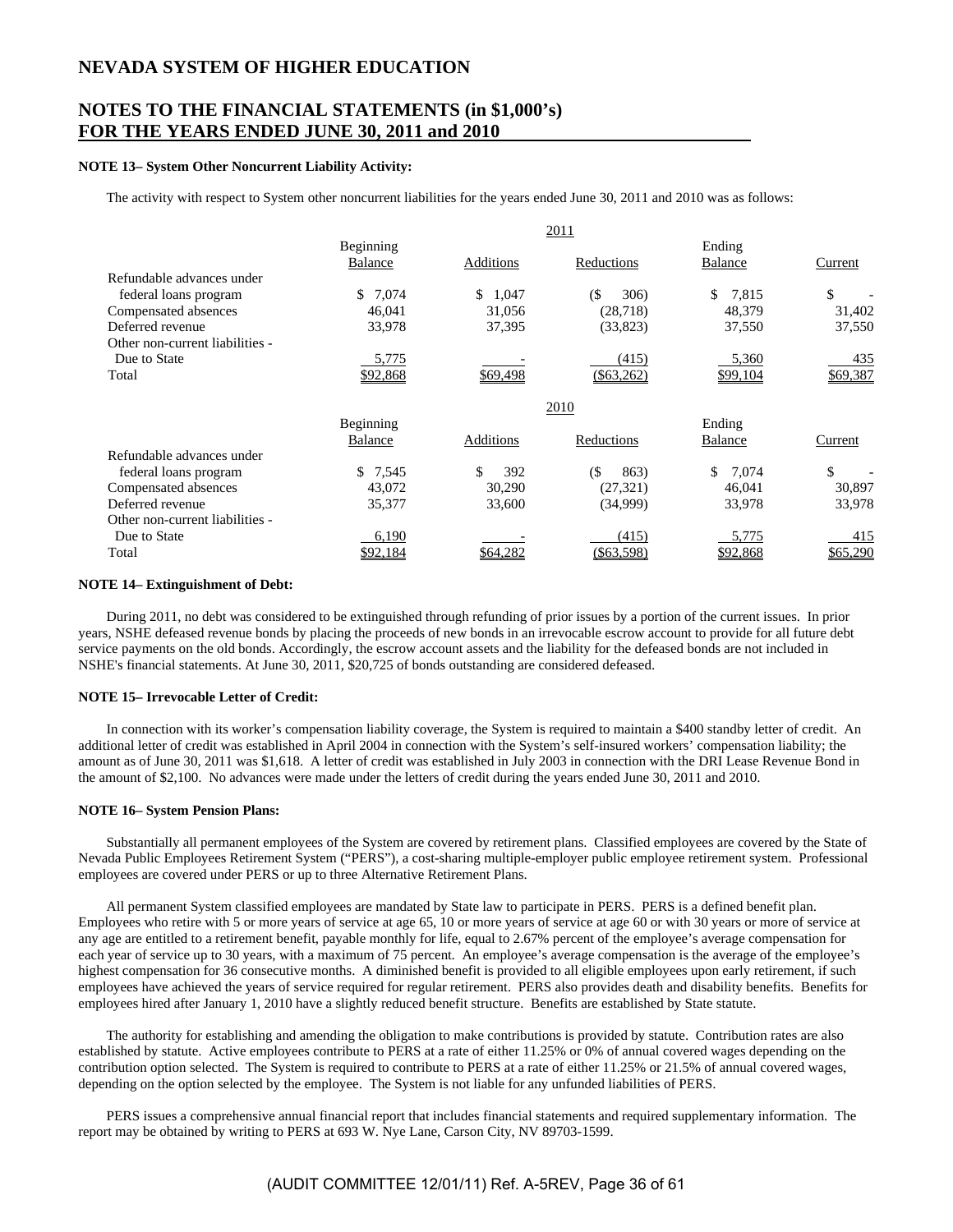### **NOTES TO THE FINANCIAL STATEMENTS (in \$1,000's) FOR THE YEARS ENDED JUNE 30, 2011 and 2010**

#### **NOTE 16– System Pension Plans(continued):**

 In addition to PERS, certain exempt employees have the option of participating in various retirement plans provided through the Teachers Insurance and Annuity Association and the College Retirement Equities Fund, the American Century Family of Funds, VALIC, and Fidelity Investments. Under these defined contribution plans, the System and participants make annual contributions to purchase individual, fixed or variable annuities equivalent to retirement benefits earned or to participate in a variety of mutual funds.

 System employees may elect to participate in voluntary tax sheltered annuity and deferred compensation programs subject to maximum contribution limits established annually by the Internal Revenue Service. The employee contributions are not matched by the System.

 The System's contribution to all retirement plans for the years ended June 30, 2011 and 2010 was approximately \$72,683 and \$75,784, respectively, equal to the required contribution for each year.

#### **NOTE 17– System Postemployment Benefits Other than Pensions:**

In June 2004, the GASB issued Statement No. 45, *Accounting and Financial Reporting by Employers for Postemployment Benefits Other than Pensions*, which requires accrual-based measurement, recognition and disclosure of other postemployment benefits (OPEB) expense, such as retiree medical and dental costs, over the employees' years of service, along with the related liability, net of any plan assets.

Public employees who meet the eligibility requirements for retirement and at the time of retirement are participants in the program, have the option upon retirement to continue group insurance including medical, dental, vision, accidental death and dismemberment, travel accident, longterm disability, mental health, substance abuse and life insurance benefits. Nevada Administrative Code 287.530 established this benefit upon the retiree. Monthly contributions are deducted from pension checks. The cost varies depending on which health plan the retiree chooses, as well as the amount of the State subsidy they receive.

The Public Employees Benefits Program administers these benefits as a multiple employer cost sharing plan. The State Retirees' Health and Welfare Benefits Trust Fund has been created to provide benefits to retirees and their beneficiaries. The unfunded actuarial accrued liability for the trust, as of the most recent valuation on July 1, 2010, is \$947,000. This compares to \$1,850,000 on July 1, 2009. This is recorded on the financial statements of the trust and the State as a fiduciary fund, but not on the financial statements of the System.

Complete financial statements for the State Retirees' Health and Welfare Benefits Fund can be obtained from the Accounting Department at the Public Employees Benefit Program, 901 S. Stewart St., Carson City, NV 89701.

 The System's contribution for the retired employee group insurance assessment for the years ended June 30, 2011 and 2010 was approximately \$3,355 and \$12,277, respectively, equal to the required contribution each year. This significant reduction resulted from a lowering of the contribution rate by the legislature during the  $26<sup>th</sup>$  special session.

#### **NOTE 18 - System Commitments and Contingent Liabilities:**

 The System is a defendant or co-defendant in legal actions. Based on present knowledge and advice of legal counsel, System management believes any ultimate liability in these matters, in excess of insurance coverage, will not materially affect the net assets, changes in net assets or cash flows of the System.

 The System has an actuarial study of its workers' compensation losses completed every other year. The study addresses the reserves necessary to pay open claims from prior years and projects the rates needed for the coming year. The System uses a third party administrator to adjust its workers' compensation claims.

 The System is self-insured for its unemployment liability. The System is billed by the State each quarter based the actual unemployment benefits paid by the State. Each year the System budgets resources to pay for the projected expenditures. The amount of future benefits payments to claimants and the resulting liability to the System cannot be reasonably determined as of June 30, 2011.

 The estimated cost to complete property authorized or under construction at June 30, 2011 is \$76,082. These costs will be financed by State appropriations, private donations, available resources and/or long-term borrowings.

#### **NOTE 19– Risk Management:**

 The System is an entity created by the Constitution of the State of Nevada. The System transfers its tort liabilities (other than Medical Malpractice) to the Tort Claims Fund of the State of Nevada (State). The State retains the first \$2,000 of loss and purchases excess liability in the amount of \$10,000 excess of a \$2,000 self insured retention (SIR).

The System purchases the following commercial insurance:

Coverage for direct physical loss or damage to the System's property with limits of \$500,000 per occurrence and a \$500 SIR.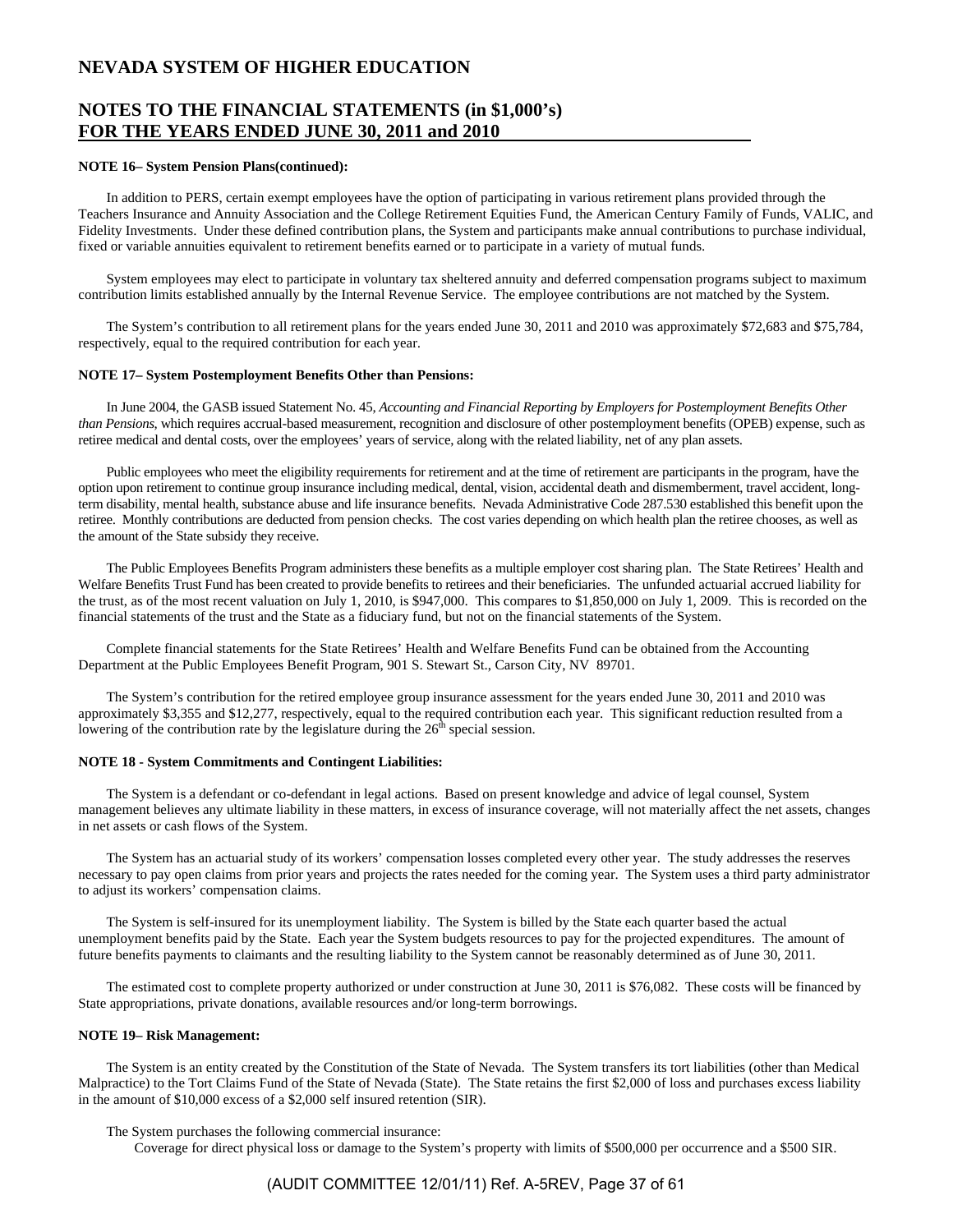### **NOTES TO THE FINANCIAL STATEMENTS (in \$1,000's) FOR THE YEARS ENDED JUNE 30, 2011 and 2010**

#### **NOTE 19– Risk Management (continued):**

Worker's compensation (foreign and domestic) with statutory limits excess of a \$750 SIR. Employee dishonesty with limits of \$1,250 and a deductible of \$50.

Medical malpractice with limits of \$1,000 per occurrence and \$3,000 aggregate. Allied health malpractice with limits of \$1,000 per occurrence and \$3,000 aggregate.

 The System purchases other commercial insurance for incidental exposures where prudent. The amount of claim settlements did not exceed the insurance coverage for any of the past three years.

The System is charged an assessment to cover its portion of the State's cost of the Tort Claims fund.

#### **NOTE 20– Subsequent Events:**

At the September 2011 Board of Regents meeting, the Board of Regents approved the issuance of up to \$75,000 in long term, fixed rate tax exempt revenue bonds. The purpose of the bond issue would be to refinance various outstanding debts. The transaction is expected to be completed no later than December 31, 2011.

#### **NOTE 21– Functional Classification of System Expenses:**

The following is the functional classifications of expenses as reported on the Statements of Revenues, Expenses and Changes in Net Assets for the years ended June 30, 2011 and 2010.

| 501,483<br>113,167 |
|--------------------|
|                    |
|                    |
| 63,187             |
| 115,104            |
| 143.211            |
| 107,795            |
| 112,960            |
| 77.988             |
| 75,615             |
|                    |
| 92,855             |
|                    |
|                    |

(Remainder of this page left intentionally blank)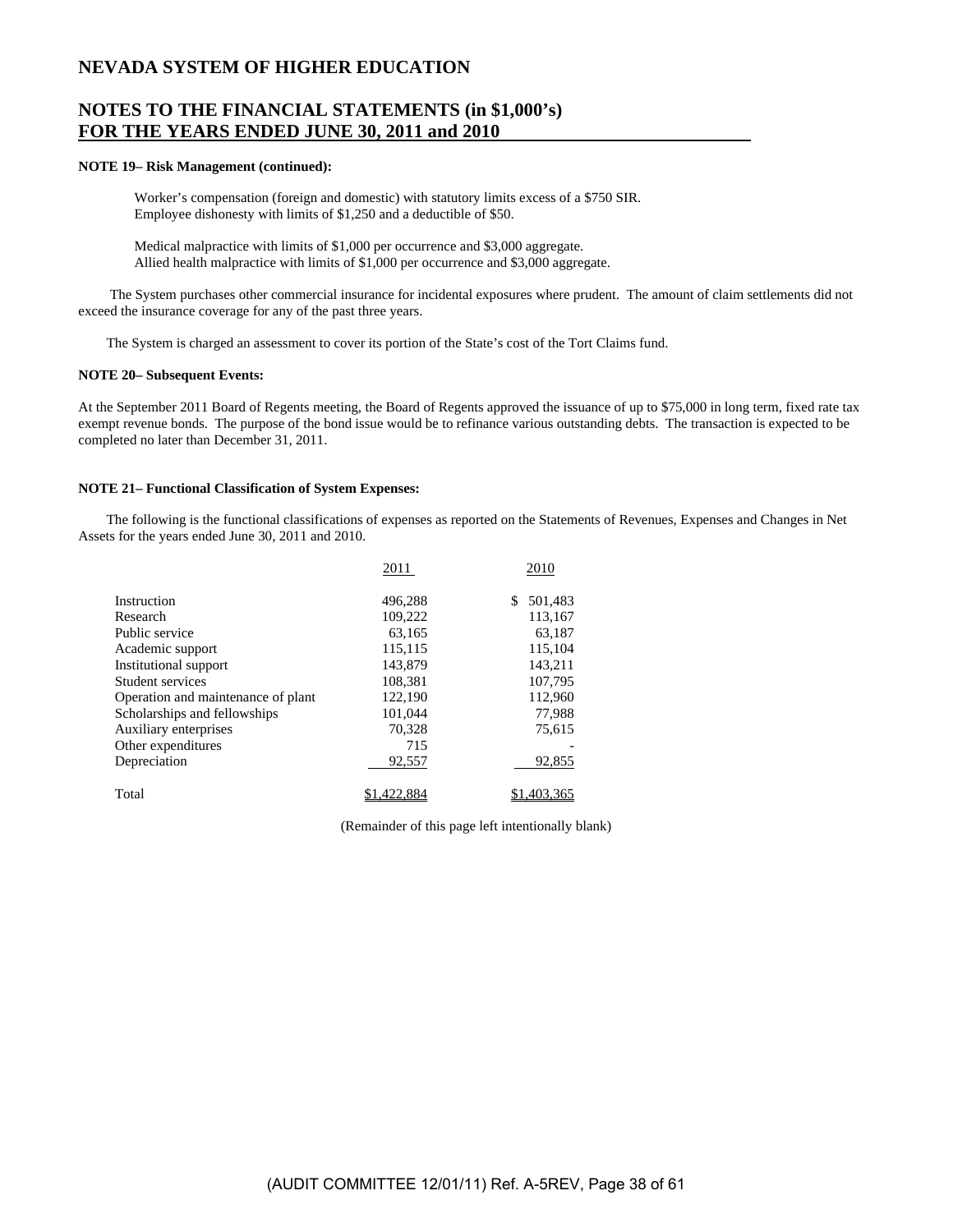(This Page Intentionally Left Blank)

(AUDIT COMMITTEE 12/01/11) Ref. A-5REV, Page 39 of 61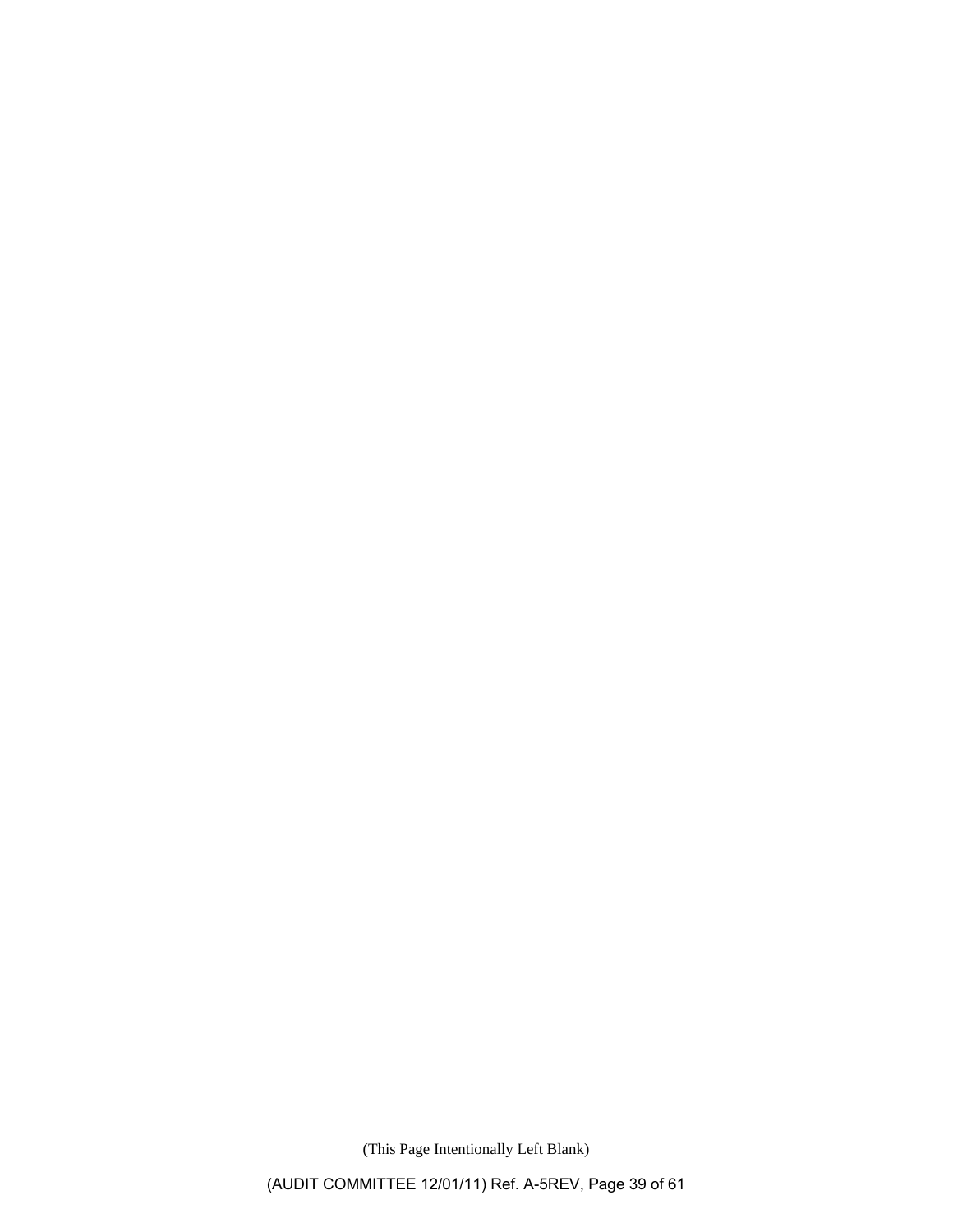### **NOTES TO THE FINANCIAL STATEMENTS (in \$1,000's) FOR THE YEARS ENDED JUNE 30, 2011 and 2010**

#### **NOTE 22 - System Related Organizations:**

 As described in Note 1, the System Related Organizations columns in the financial statements includes the financial data of the System's discretely presented campus foundations and medical school practice plans. Due to the condensed natures of this information, the individual line items may not necessarily agree with the financial statements of the system related organization, although the totals agree with the financial statements. Condensed combining financial data of the System related organizations is as follows:

#### **NEVADA SYSTEM OF HIGHER EDUCATION SYSTEM RELATED ORGANIZATIONS NET ASSETS AS OF JUNE 30, 2011 (in \$1,000)**

| <b>ASSETS</b>                                   | <b>UNR</b><br><b>Foundation</b> | <b>UNR</b><br><b>AAUN</b> | <b>UNR</b><br><b>AAUN</b><br><b>Endowment</b> | <b>Practice</b><br><b>Plans</b> | <b>DRI</b><br><b>Foundation</b> |
|-------------------------------------------------|---------------------------------|---------------------------|-----------------------------------------------|---------------------------------|---------------------------------|
| <b>Current Assets</b>                           |                                 |                           |                                               |                                 |                                 |
| Cash and cash equivalents                       | \$26,911                        | \$1,339                   | \$<br>$\overline{4}$                          | \$3,763                         | \$200                           |
| Short-term investments                          | 97,840                          |                           | 5,371                                         | 4,445                           |                                 |
| Other current assets                            | 2,453                           | 324                       |                                               | 7,238                           | $\overline{c}$                  |
| <b>Total Current Assets</b>                     | 127,204                         | 1,663                     | 5,376                                         | 15,446                          | 202                             |
| <b>Noncurrent Assets</b>                        |                                 |                           |                                               |                                 |                                 |
| Capital assets, net                             | 44                              | 62                        |                                               | 2,373                           | 486                             |
| <b>Endowment</b> investments                    | 20,354                          |                           |                                               |                                 |                                 |
| Other noncurrent assets                         | 19,815                          | 1,003                     |                                               | 984                             |                                 |
| <b>Total Noncurrent Assets</b>                  | 40,213                          | 1,065                     | $\overline{\phantom{a}}$                      | 3,357                           | 486                             |
| <b>TOTAL ASSETS</b>                             | 167,417                         | 2,728                     | 5,376                                         | 18,803                          | 688                             |
| <b>LIABILITIES</b>                              |                                 |                           |                                               |                                 |                                 |
| <b>Current Liabilities</b>                      |                                 |                           |                                               |                                 |                                 |
| Due to affiliates                               | 5,100                           | 302                       |                                               | 1,462                           |                                 |
| Current portion of long-term debt               |                                 |                           |                                               |                                 | 87                              |
| Other current liabilities                       | 42                              | 310                       | -11                                           | 3,755                           | $\overline{c}$                  |
| <b>Total Current Liabilities</b>                | 5.142                           | 612                       | 11                                            | 5,217                           | 89                              |
| <b>Noncurrent Liabilities</b>                   |                                 |                           |                                               |                                 |                                 |
| Long-term debt                                  |                                 |                           |                                               |                                 | 99                              |
| Other noncurrent liabilities                    | 1,995                           | 1,864                     |                                               | 445                             |                                 |
| <b>Total Noncurrent Liabilities</b>             | 1,995                           | 1,864                     |                                               | 445                             | 99                              |
| <b>TOTAL LIABILITIES</b>                        | 7,137                           | 2,476                     | 11                                            | 5,662                           | 188                             |
| <b>NET ASSETS</b>                               |                                 |                           |                                               |                                 |                                 |
| Invested in capital assets, net of related debt | 44                              | 62                        |                                               | 1,896                           | 486                             |
| Restricted:                                     |                                 |                           |                                               |                                 |                                 |
| Nonexpendable                                   | 100,749                         | 100                       | 3,770                                         |                                 | $\overline{\phantom{a}}$        |
| Expendable                                      | 47,750                          |                           | 1,523                                         |                                 | 20                              |
| Unrestricted                                    | 12,037                          | 90                        | 72                                            | 11.245                          | (6)                             |
| <b>TOTAL NET ASSETS</b>                         | \$160,280                       | \$252                     | \$5,365                                       | \$13,141                        | \$500                           |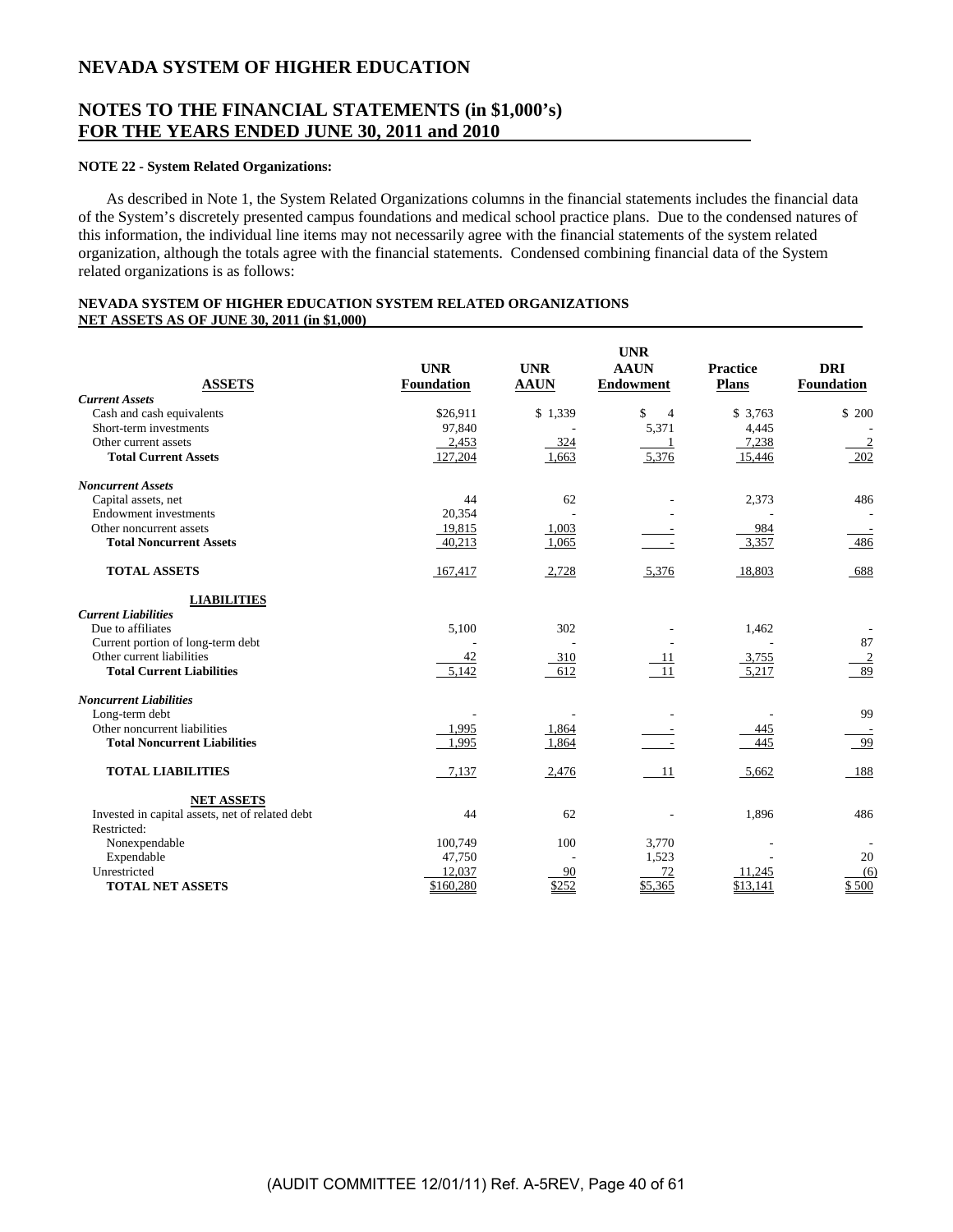### **NOTES TO THE FINANCIAL STATEMENTS (in \$1,000's) FOR THE YEARS ENDED JUNE 30, 2011 and 2010**

| <b>DRI</b><br>Research<br>Park | <b>TMCC</b><br><b>Foundation</b> | <b>WNC</b><br><b>Foundation</b> | <b>GBC</b><br><b>Foundation</b> | <b>UNLV</b><br><b>Foundation</b> | <b>CSN</b><br><b>Foundation</b> | $\mathbf{NSC}$<br><b>Foundation</b> | <b>Total</b><br><b>System Related</b><br><b>Organizations</b> |
|--------------------------------|----------------------------------|---------------------------------|---------------------------------|----------------------------------|---------------------------------|-------------------------------------|---------------------------------------------------------------|
| \$<br>$\overline{1}$           | \$1,098                          | \$1,051                         | \$ 407                          | \$19,192                         | \$632                           | \$1,351                             | \$55,949                                                      |
|                                |                                  |                                 | 811                             | 26,478                           | 2,814                           |                                     | 137,759                                                       |
|                                | 68<br>1,166                      | 58<br>1,109                     | 17<br>1,235                     | 6,866<br>52,536                  | 252<br>3,698                    | 4<br>1,355                          | 17,283<br>210,991                                             |
|                                | $\overline{\phantom{a}}$         |                                 | 56                              | 212                              |                                 |                                     | 3,233                                                         |
|                                | 389                              | 1,514                           | 4,072                           | 129,920                          | 1,181                           |                                     | 157,430                                                       |
|                                | 389                              | 92<br>1,606                     | 102<br>4,230                    | 38,621<br>168,753                | 862<br>2,043                    | 1,707<br>1,707                      | 63,186<br>223,849                                             |
| $\overline{1}$                 | 1,555                            | 2,715                           | 5,465                           | 221,289                          | 5,741                           | 3,062                               | 434,840                                                       |
|                                |                                  |                                 |                                 |                                  |                                 |                                     |                                                               |
|                                |                                  |                                 | 10<br>$\overline{\phantom{a}}$  |                                  |                                 |                                     | 6,874<br>87                                                   |
|                                | 879                              |                                 | $\overline{2}$                  | 2,076                            | 19                              |                                     | 7,099                                                         |
| $\frac{3}{3}$                  | 879                              |                                 | 12                              | 2,076                            | 19                              |                                     | 14,060                                                        |
| $\overline{\phantom{a}}$       |                                  |                                 |                                 |                                  |                                 |                                     | 99                                                            |
| 126<br>126                     |                                  |                                 |                                 | 4,277<br>4,277                   |                                 |                                     | 8,707<br>8,806                                                |
| 129                            | 879                              |                                 | $-12$                           | 6,353                            | 19                              |                                     | 22,866                                                        |
|                                |                                  |                                 | 56                              | 59                               |                                 |                                     | 2,603                                                         |
|                                | 395                              | 597                             | 3,266                           | 112,322                          | 1,988                           | 569                                 | 223,756                                                       |
|                                | $\overline{\phantom{a}}$         | 2,102                           | 1,177                           | 78,072                           | 1,944                           | 2,273                               | 134,561                                                       |
| (128)<br>(\$128)               | 281                              | 16<br>\$2,715                   | 954                             | 24,483                           | 1,790                           | 220                                 | 51,054                                                        |
|                                | \$676                            |                                 | \$5,453                         | \$214,936                        | \$5,722                         | \$3,062                             | \$411,974                                                     |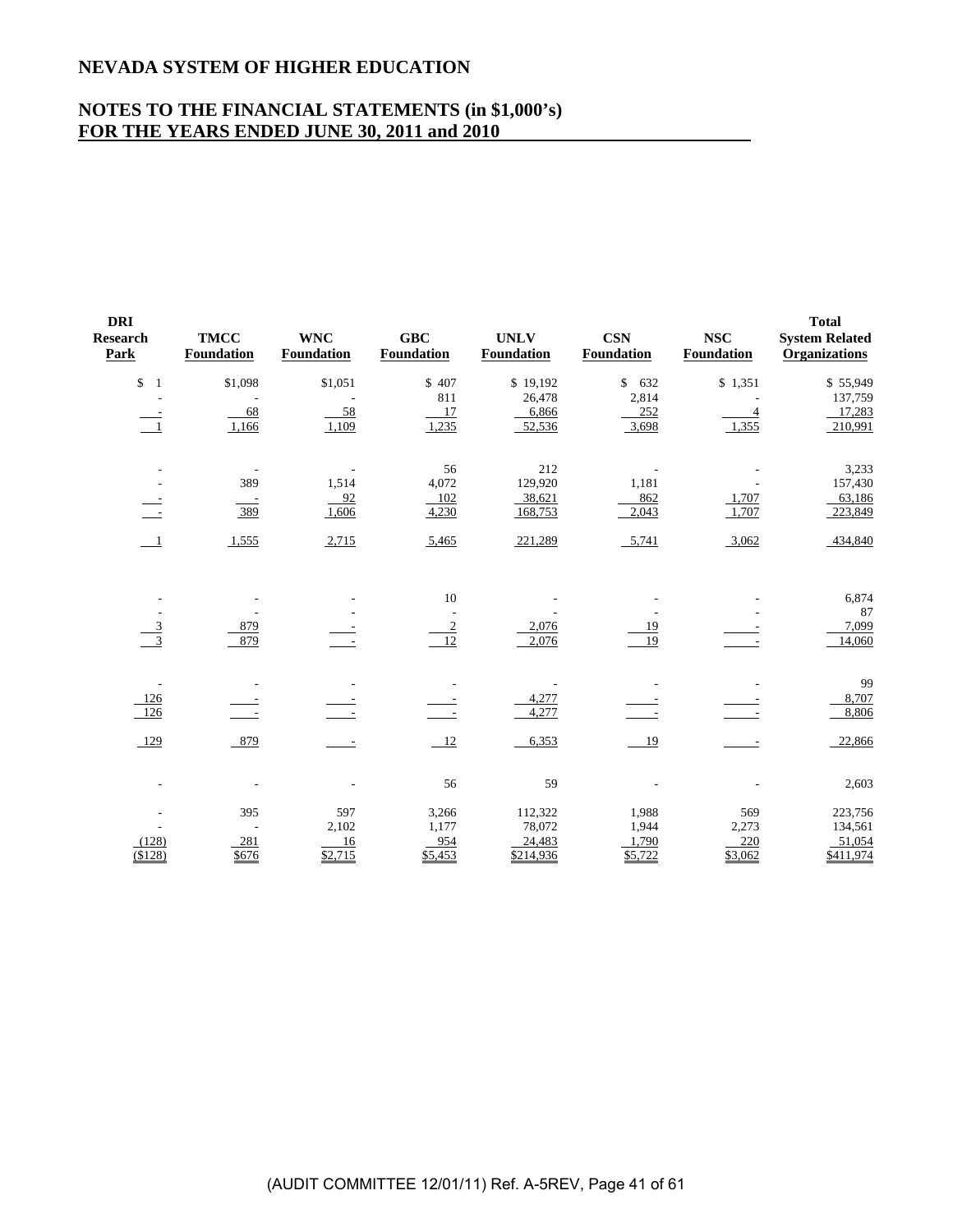### **NOTES TO THE FINANCIAL STATEMENTS (in \$1,000's) FOR THE YEARS ENDED JUNE 30, 2011 and 2010**

**NOTE 22 - System Related Organizations (continued):** 

#### **NEVADA SYSTEM OF HIGHER EDUCATION SYSTEM RELATED ORGANIZATIONS NET ASSETS AS OF JUNE 30, 2010 (in \$1,000)**

|                                                                | <b>UNR</b>        |             |                          |                 |                          |  |  |
|----------------------------------------------------------------|-------------------|-------------|--------------------------|-----------------|--------------------------|--|--|
|                                                                | <b>UNR</b>        | <b>UNR</b>  | <b>AAUN</b>              | <b>Practice</b> | <b>DRI</b>               |  |  |
| <b>ASSETS</b>                                                  | <b>Foundation</b> | <b>AAUN</b> | <b>Endowment</b>         | <b>Plans</b>    | <b>Foundation</b>        |  |  |
| <b>Current Assets</b>                                          |                   |             |                          |                 |                          |  |  |
| Cash and cash equivalents                                      | \$23,001          | \$1,401     | \$<br>5                  | \$6.536         | \$ 320                   |  |  |
| Short-term investments                                         | 78,706            |             | 4,528                    | 742             |                          |  |  |
| Other current assets                                           | 3,422             | 580         |                          | 8,187           | 104                      |  |  |
| <b>Total Current Assets</b>                                    | 105,129           | 1,981       | 4,533                    | 15,465          | 424                      |  |  |
| <b>Noncurrent Assets</b>                                       |                   |             |                          |                 |                          |  |  |
| Capital assets, net                                            | 12                | 64          |                          | 2,415           | 16                       |  |  |
| <b>Endowment</b> investments                                   | 19,434            |             |                          |                 | $\overline{\phantom{a}}$ |  |  |
| Other noncurrent assets                                        | 23,673            | 1,232       |                          | 1,120           |                          |  |  |
| <b>Total Noncurrent Assets</b>                                 | 43,119            | 1,296       |                          | 3,535           | 16                       |  |  |
| <b>TOTAL ASSETS</b>                                            | 148,248           | 3,277       | 4,533                    | 19,000          | 440                      |  |  |
| <b>LIABILITIES</b>                                             |                   |             |                          |                 |                          |  |  |
| <b>Current Liabilities</b>                                     |                   |             |                          |                 |                          |  |  |
| Due to affiliates                                              | 3,579             | 607         |                          | 1,084           |                          |  |  |
| Current portion of long-term debt                              |                   |             |                          |                 | 86                       |  |  |
| Other current liabilities                                      | 47                | 284         |                          | 4,439           | 107                      |  |  |
| <b>Total Current Liabilities</b>                               | 3,626             | 891         |                          | 5,523           | 193                      |  |  |
| <b>Noncurrent Liabilities</b>                                  |                   |             |                          |                 |                          |  |  |
| Long-term debt                                                 |                   |             |                          |                 | 185                      |  |  |
| Other noncurrent liabilities                                   | 2,268             | 2,090       |                          | 859             |                          |  |  |
| <b>Total Noncurrent Liabilities</b>                            | 2,268             | 2,090       | $\overline{\phantom{a}}$ | 859             | 185                      |  |  |
| <b>TOTAL LIABILITIES</b>                                       | 5,894             | 2,981       |                          | 6,382           | 378                      |  |  |
| <b>NET ASSETS</b>                                              |                   |             |                          |                 |                          |  |  |
| Invested in capital assets, net of related debt<br>Restricted: | 12                | 64          |                          | 1,667           | 16                       |  |  |
| Nonexpendable                                                  | 84,916            | 204         | 3,170                    |                 |                          |  |  |
| Expendable                                                     | 47,516            |             | 1,287                    |                 | $\overline{\phantom{a}}$ |  |  |
| Unrestricted                                                   | 9,910             | 28          | 76                       | 10,951          | 46                       |  |  |
| <b>TOTAL NET ASSETS</b>                                        | \$142,354         | \$296       | \$4,533                  | \$12,618        | 62<br>\$                 |  |  |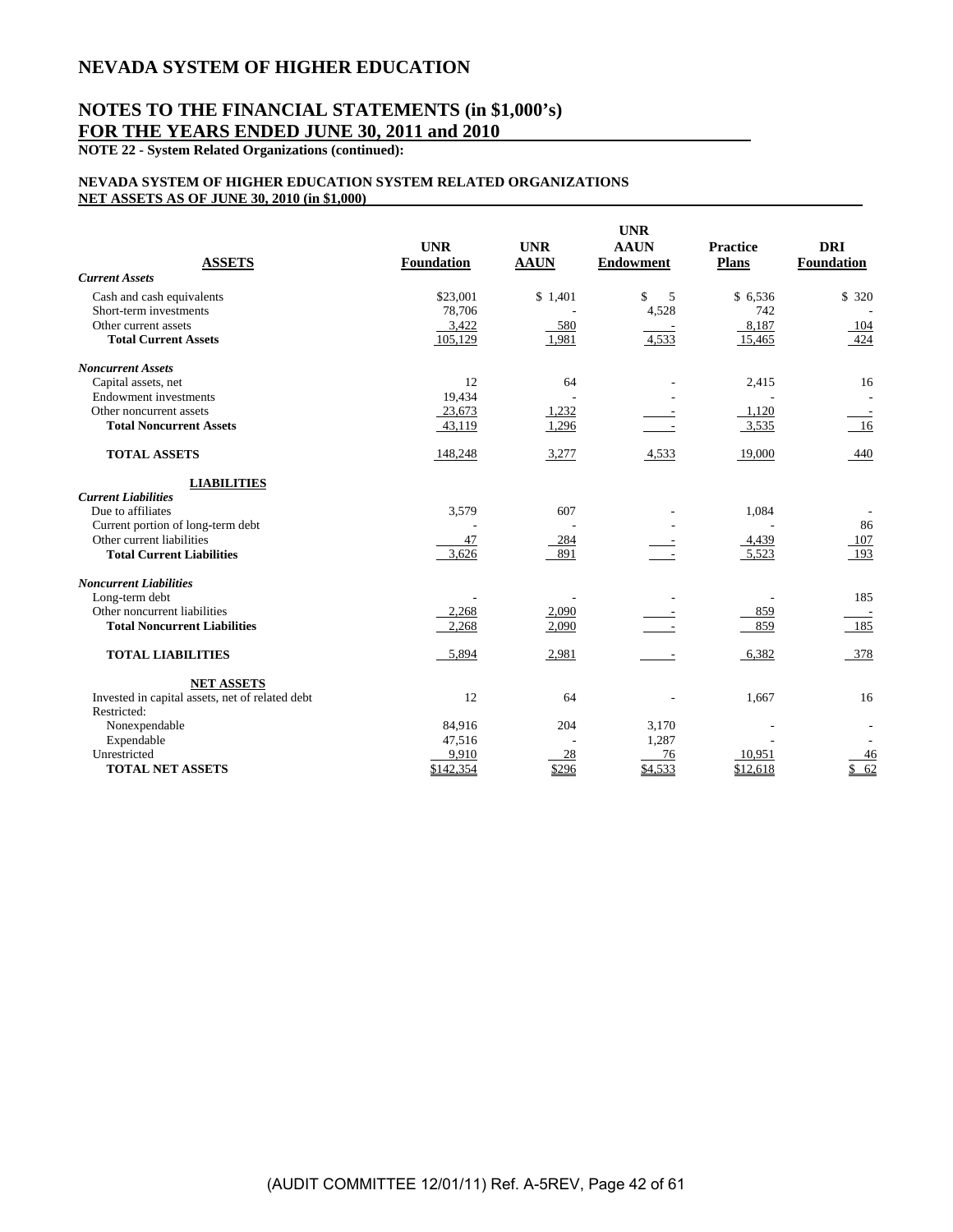### **NOTES TO THE FINANCIAL STATEMENTS (in \$1,000's) FOR THE YEARS ENDED JUNE 30, 2011 and 2010**

| <b>DRI</b><br><b>Research</b><br>Park  | <b>TMCC</b><br><b>Foundation</b>                | <b>WNC</b><br><b>Foundation</b> | <b>GBC</b><br><b>Foundation</b> | <b>UNLV</b><br><b>Foundation</b>        | <b>CSN</b><br><b>Foundation</b>    | $\ensuremath{\mathbf{NSC}}$<br><b>Foundation</b> | <b>Total</b><br><b>System Related</b><br><b>Organizations</b> |
|----------------------------------------|-------------------------------------------------|---------------------------------|---------------------------------|-----------------------------------------|------------------------------------|--------------------------------------------------|---------------------------------------------------------------|
| \$<br>$\mathbf{1}$                     | \$940<br>151                                    | \$1,131<br>L,                   | \$425<br>1,663                  | \$9,012<br>18,019                       | 714<br>\$<br>1,697                 | \$<br>1,212                                      | \$44,698<br>105,506                                           |
| $\overline{1}$                         | 49<br>1,140                                     | 63<br>1,194                     | 108<br>2,196                    | 4,701<br>31,732                         | 1,345<br>3,756                     | 419<br>1,631                                     | 18,978<br>169,182                                             |
|                                        | 304                                             | 1,254                           | 70<br>2,694                     | 215<br>115,030                          | 1,141                              |                                                  | 2,792<br>139,857                                              |
|                                        | 304                                             | 83<br>1,337                     | 24<br>2,788                     | 37,129<br>152,374                       | 80<br>1,221                        | 1,487<br>1,487                                   | 64,828<br>207,477                                             |
| $\overline{1}$                         | 1,444                                           | 2,531                           | 4,984                           | 184,106                                 | 4,977                              | 3,118                                            | 376,659                                                       |
|                                        |                                                 | 31                              | 9<br>$\overline{\phantom{a}}$   |                                         |                                    |                                                  | 5,310<br>86                                                   |
| $\frac{3}{3}$                          | 558<br>558                                      | 31                              | 163<br>172                      | 139<br>139                              | 3<br>3                             | 35<br>35                                         | 5,778<br>11,174                                               |
| $\overline{\phantom{a}}$<br>130<br>130 |                                                 |                                 |                                 | 4,080<br>4,080                          |                                    |                                                  | 185<br>9,427<br>9,612                                         |
| 133                                    | 558                                             | 31                              | 172                             | 4,219                                   | 3                                  | 35                                               | 20,786                                                        |
|                                        |                                                 |                                 | 70                              | 61                                      |                                    |                                                  | 1,890                                                         |
| (132)<br>( \$132)                      | 310<br>$\overline{\phantom{a}}$<br>576<br>\$886 | 568<br>1,895<br>37<br>\$2,500   | 2,976<br>804<br>962<br>\$4,812  | 89,838<br>67,457<br>22,531<br>\$179,887 | 1,141<br>2,281<br>1,552<br>\$4,974 | 569<br>2,360<br>154<br>\$3,083                   | 183,692<br>123,360<br>46,691<br>\$355,873                     |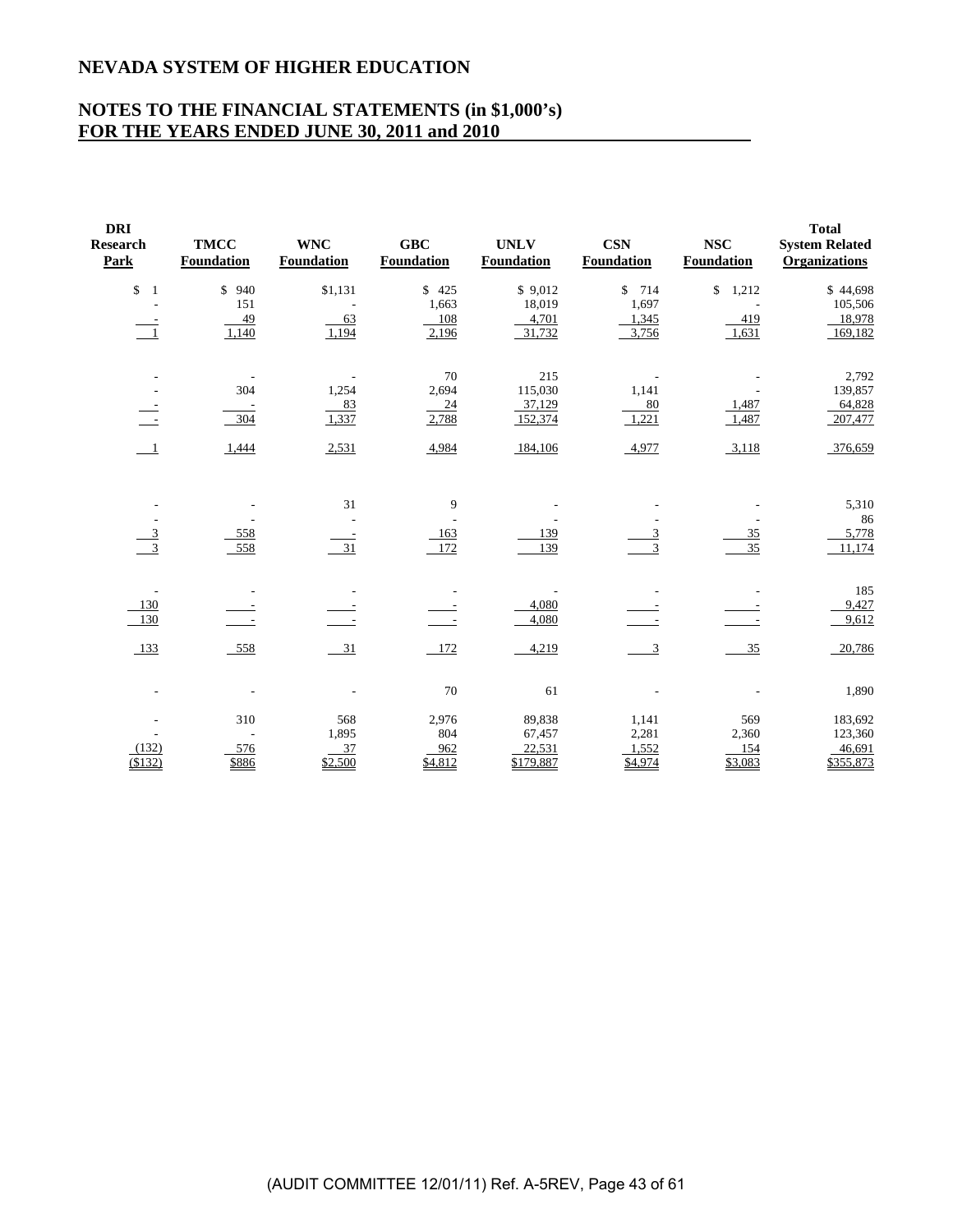### **NOTES TO THE FINANCIAL STATEMENTS (in \$1,000's) FOR THE YEARS ENDED JUNE 30, 2011 and 2010**

**NOTE 22 - System Related Organizations (continued):** 

#### **NEVADA SYSTEM OF HIGHER EDUCATION SYSTEM RELATED ORGANIZATIONS REVENUES, EXPENSES AND CHANGES IN NET ASSETS (in \$1,000) FOR THE YEAR ENDED JUNE 30, 2011**

|                                              | <b>UNR</b><br><b>Foundation</b> | <b>UNR</b><br><b>AAUN</b> | <b>UNR</b><br><b>AAUN</b><br><b>Endowment</b> | <b>Practice</b><br><b>Plans</b> | <b>DRI</b><br><b>Foundation</b> |
|----------------------------------------------|---------------------------------|---------------------------|-----------------------------------------------|---------------------------------|---------------------------------|
| <b>Operating Revenues</b>                    |                                 |                           |                                               |                                 |                                 |
| Patient revenue                              | \$                              | \$                        | \$                                            | \$58,614                        | \$                              |
| Contract revenue                             |                                 |                           |                                               | 7,355                           |                                 |
| Contributions                                | 10,819                          | 371                       | $\mathbf{1}$                                  |                                 | 743                             |
| Campus support                               | 2,349                           |                           |                                               |                                 | 317                             |
| Other operating revenues                     | 1,350                           | 103                       |                                               | 2.637                           |                                 |
| Total operating revenues                     | 14,518                          | 474                       |                                               | 68,606                          | 1,061                           |
| <b>Operating Expenses</b>                    |                                 |                           |                                               |                                 |                                 |
| Program expenses                             | 343                             |                           |                                               | 33,657                          |                                 |
| Depreciation                                 | 12                              |                           |                                               | 806                             |                                 |
| Other operating expenses                     | 3,308                           | 202                       | 12                                            | 30,616                          | 357                             |
| Total operating expenses                     | 3,663                           | 202                       | 12                                            | 65,079                          | $-357$                          |
| Operating income (loss)                      | 10,855                          | $-272$                    | (11)                                          | 3,527                           | $-704$                          |
| Nonoperating Revenues (Expenses)             |                                 |                           |                                               |                                 |                                 |
| Payments to System campuses and divisions    | (17, 170)                       | (393)                     |                                               | (2,976)                         | (260)                           |
| Other nonoperating revenues (expenses)       | 18,253                          | 77                        | 843                                           | (28)                            | (6)                             |
| Total nonoperating expenses                  | 1,083                           | (316)                     | 843                                           | (3,004)                         | (266)                           |
| Income (loss) before other revenue, expenses |                                 |                           |                                               |                                 |                                 |
| gains or losses                              | 11,938                          | (44)                      | 832                                           | 523                             | 438                             |
| Additions to permanent endowments            | 5,988                           |                           |                                               |                                 | $\sim$                          |
| Other revenues                               |                                 |                           |                                               |                                 |                                 |
| Total other revenues (expenses)              | 5,988                           |                           |                                               |                                 |                                 |
| Increase (decrease) in net assets            | 17,926                          | (44)                      | 832                                           | 523                             | 438                             |
| Net assets - beginning of year               | 142,354                         | 296                       | 4,533                                         | 12,618                          | 62                              |
| Net assets - end of year                     | \$160,280                       | \$252                     | \$5,365                                       | \$13,141                        | \$500                           |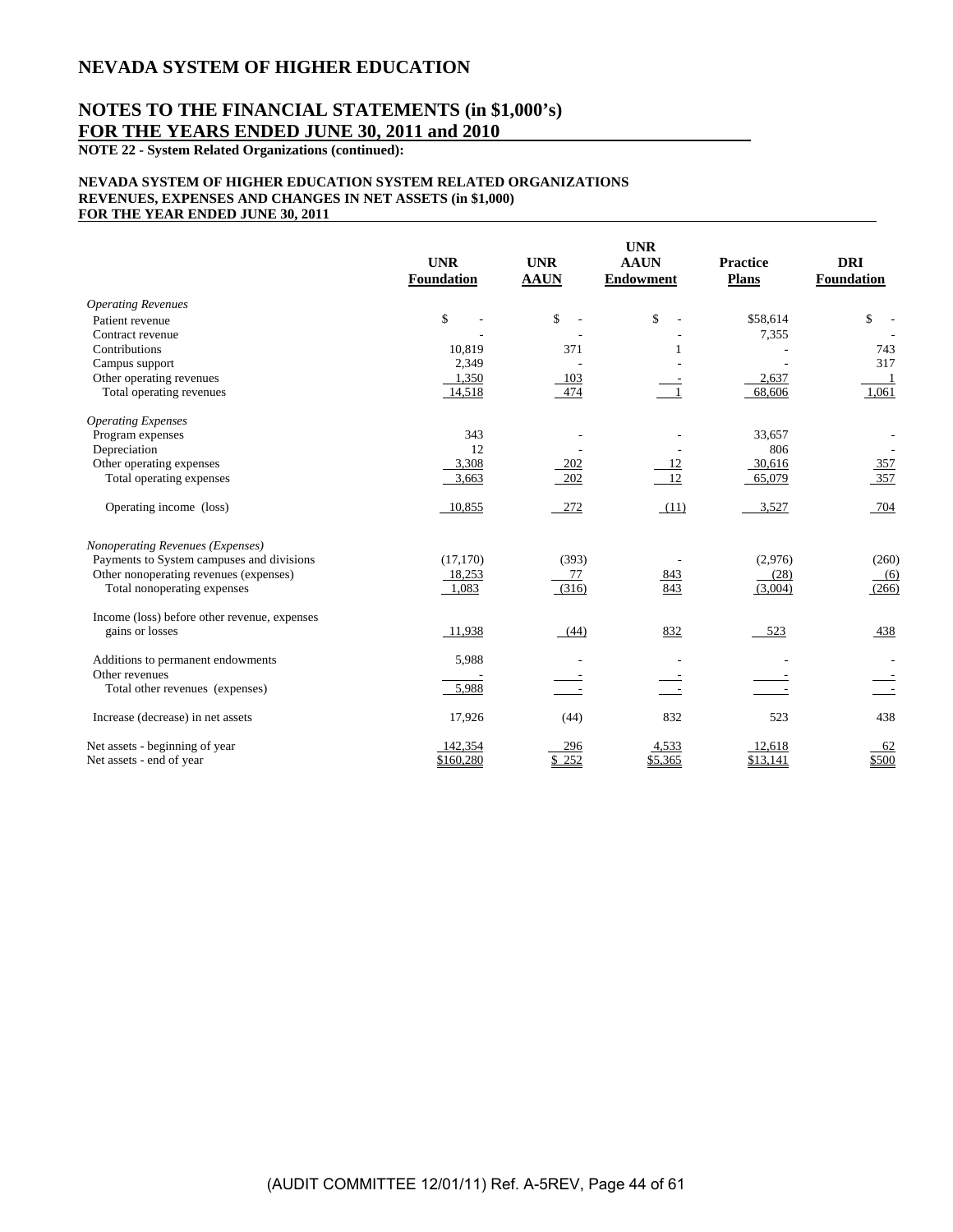### **NOTES TO THE FINANCIAL STATEMENTS (in \$1,000's) FOR THE YEARS ENDED JUNE 30, 2011 and 2010**

| <b>DRI</b><br>Research<br><b>Park</b> | <b>TMCC</b><br><b>Foundation</b> | <b>WNC</b><br><b>Foundation</b> | GBC<br><b>Foundation</b>       | <b>UNLV</b><br><b>Foundation</b>        | <b>CSN</b><br><b>Foundation</b> | <b>NSC</b><br><b>Foundation</b> | <b>Total</b> |
|---------------------------------------|----------------------------------|---------------------------------|--------------------------------|-----------------------------------------|---------------------------------|---------------------------------|--------------|
| \$<br>$\overline{\phantom{a}}$        | \$<br>$\overline{\phantom{a}}$   | \$<br>$\overline{\phantom{a}}$  | \$<br>$\overline{\phantom{a}}$ | $\mathbb S$<br>$\overline{\phantom{m}}$ | \$                              | \$<br>$\overline{\phantom{a}}$  | \$58,614     |
|                                       |                                  |                                 |                                |                                         |                                 |                                 | 7,355        |
|                                       | 544                              | 791                             | 227                            | 23,908                                  | 1,079                           | 455                             | 38,938       |
| 55                                    | 142                              | Ĭ.                              | 293                            | 2,789                                   |                                 |                                 | 5,945        |
| $\overline{3}$                        | $\sim$                           | 129                             | 57                             | 738                                     | 385                             | 5                               | 5,408        |
| 58                                    | 686                              | 920                             | 577                            | 27,435                                  | 1,464                           | 460                             | 116,260      |
|                                       |                                  | 253                             | 53                             |                                         |                                 |                                 | 34,306       |
|                                       |                                  | $\overline{\phantom{a}}$        | 13                             | 26                                      |                                 |                                 | 857          |
| 54                                    | 453                              | 489                             | 368                            | 4,561                                   | 778                             | 244                             | 41,442       |
| 54                                    | 453                              | 742                             | 434                            | 4,587                                   | 778                             | 244                             | 76,605       |
| $\overline{4}$                        | $-233$                           | 178                             | 143                            | 22,848                                  | 686                             | 216                             | 39,655       |
|                                       | (530)                            | (114)                           | (425)                          | (14, 897)                               | (830)                           | (237)                           | (37, 832)    |
|                                       | 87                               | 151                             | 628                            | 19,706                                  | 617                             |                                 | 40,328       |
|                                       | (443)                            | 37                              | 203                            | 4,809                                   | (213)                           | (237)                           | 2,496        |
| $\overline{4}$                        | (210)                            | 215                             | 346                            | 27,657                                  | 473                             | (21)                            | 42,151       |
|                                       |                                  |                                 | 295                            | 7,392                                   | 275                             |                                 | 13,950       |
|                                       |                                  |                                 |                                |                                         |                                 |                                 |              |
|                                       |                                  |                                 | 295                            | 7,392                                   | 275                             |                                 | 13,950       |
| $\overline{4}$                        | (210)                            | 215                             | 641                            | 35,049                                  | 748                             | (21)                            | 56,101       |
| (132)                                 | 886                              | 2,500                           | 4,812                          | 179,887                                 | 4,974                           | 3,083                           | 355,873      |
| ( \$128)                              | \$676                            | \$2,715                         | \$5,453                        | \$214,936                               | \$5,722                         | \$3,062                         | \$411,974    |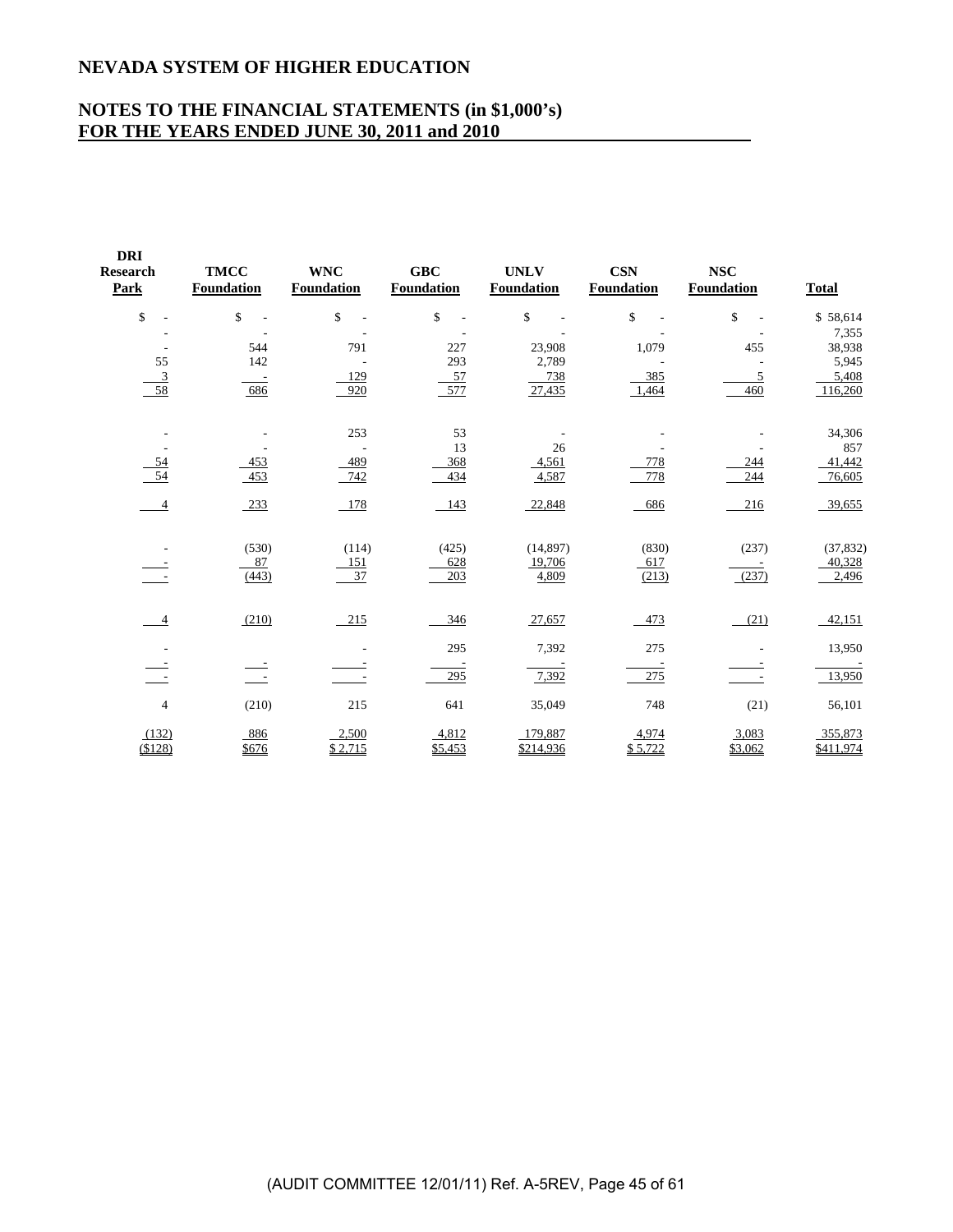### **NOTES TO THE FINANCIAL STATEMENTS (in \$1,000's) FOR THE YEARS ENDED JUNE 30, 2011 and 2010**

#### **NOTE 22 - System Related Organizations (continued):**

#### **NEVADA SYSTEM OF HIGHER EDUCATION SYSTEM RELATED ORGANIZATIONS REVENUES, EXPENSES AND CHANGES IN NET ASSETS (in \$1,000) FOR THE YEAR ENDED JUNE 30, 2010**

|                                              | <b>UNR</b><br><b>Foundation</b> | <b>UNR</b><br><b>AAUN</b> | <b>UNR</b><br><b>AAUN</b><br><b>Endowment</b> | <b>Practice</b><br><b>Plans</b> | <b>DRI</b><br><b>Foundation</b> |
|----------------------------------------------|---------------------------------|---------------------------|-----------------------------------------------|---------------------------------|---------------------------------|
| <b>Operating Revenues</b>                    |                                 |                           |                                               |                                 |                                 |
| Patient revenue                              | \$                              | \$                        | \$                                            | \$61,334                        | \$                              |
| Contract revenue                             |                                 |                           |                                               | 8,848                           |                                 |
| Contributions                                | 21,345                          | 363                       |                                               |                                 | 623                             |
| Campus support                               | 1,859                           |                           |                                               |                                 | 280                             |
| Other operating revenues                     | 1,245                           | - 110                     |                                               | 2,542                           | 67                              |
| Total operating revenues                     | 24,449                          | 473                       | $\sim 100$                                    | 72,724                          | 970                             |
| <b>Operating Expenses</b>                    |                                 |                           |                                               |                                 |                                 |
| Program expenses                             | 224                             |                           |                                               | 37,042                          |                                 |
| Depreciation                                 | $\overline{7}$                  |                           |                                               | 932                             |                                 |
| Other operating expenses                     | 3,177                           | 207                       | 660                                           | 35,205                          | 447                             |
| Total operating expenses                     | 3,408                           | 208                       | 660                                           | 73.179                          | 447                             |
| Operating income (loss)                      | 21,041                          | 265                       | (660)                                         | (455)                           | 523                             |
| <b>Nonoperating Revenues (Expenses)</b>      |                                 |                           |                                               |                                 |                                 |
| Payments to System campuses and divisions    | (16,054)                        | (1, 134)                  |                                               | (1,538)                         | (555)                           |
| Other nonoperating revenues (expenses)       | 10,425                          | 124                       | 447                                           | (120)                           | 125                             |
| Total nonoperating expenses                  | (5,629)                         | (1,010)                   | 447                                           | (1,658)                         | (430)                           |
| Income (loss) before other revenue, expenses |                                 |                           |                                               |                                 |                                 |
| gains or losses                              | 15,412                          | (745)                     | (213)                                         | (2,113)                         | 93                              |
| Additions to permanent endowments            | 4,038                           |                           |                                               |                                 | $\overline{\phantom{a}}$        |
| Other revenues                               |                                 |                           |                                               |                                 |                                 |
| Total other revenues (expenses)              | 4,038                           |                           | $\sim 100$                                    |                                 |                                 |
| Increase (decrease) in net assets            | 19,450                          | (745)                     | (213)                                         | (2,113)                         | 93                              |
| Net assets - beginning of year               | 122,904                         | 1,041                     | 4,746                                         | 14,731                          | (31)                            |
| Net assets - end of year                     | \$142,354                       | 296<br>\$                 | \$4,533                                       | \$12,618                        | 62                              |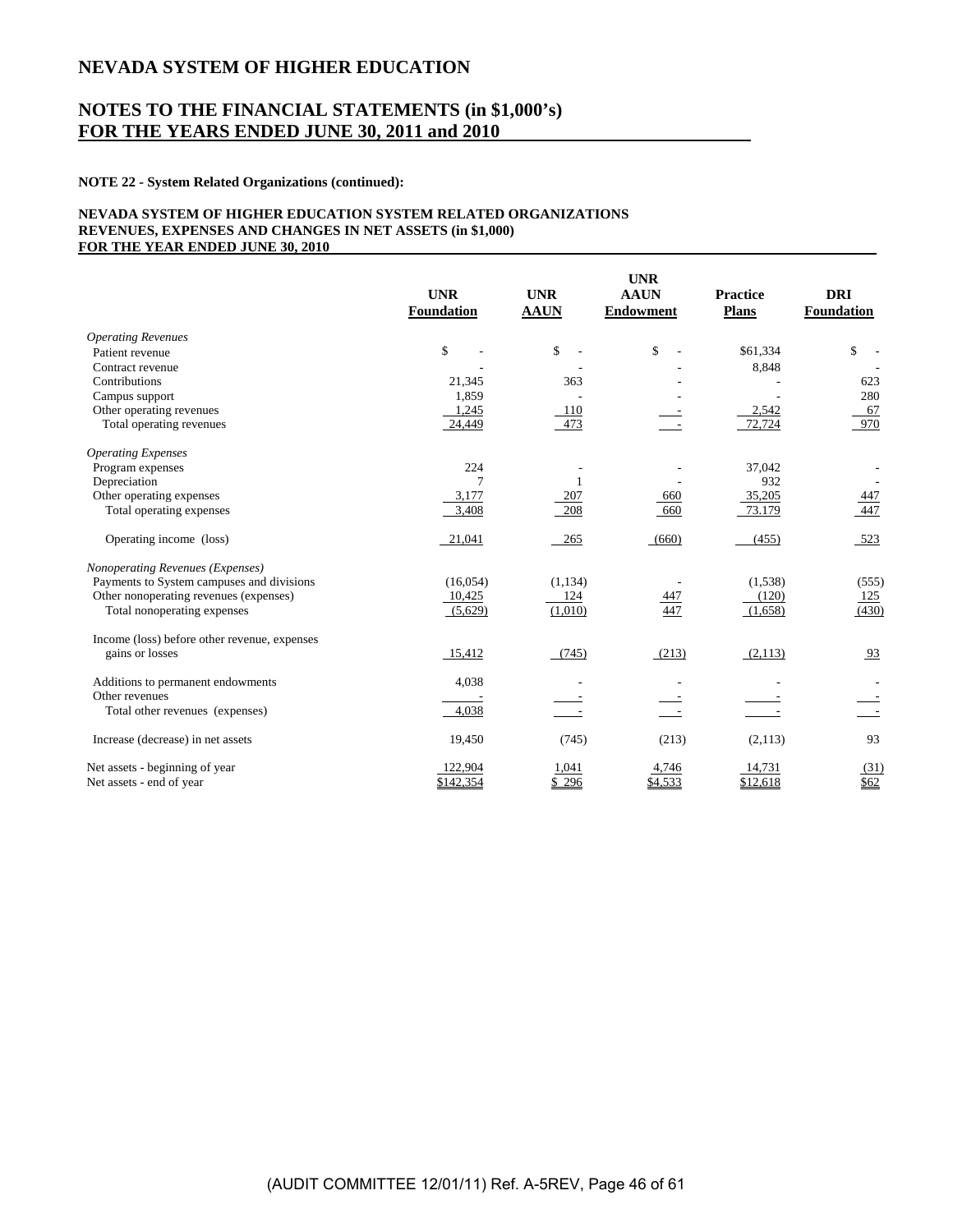### **NOTES TO THE FINANCIAL STATEMENTS (in \$1,000's) FOR THE YEARS ENDED JUNE 30, 2011 and 2010**

| <b>DRI</b><br>Research<br><b>Park</b> | <b>TMCC</b><br><b>Foundation</b> | <b>WNC</b><br><b>Foundation</b> | <b>GBC</b><br><b>Foundation</b> | <b>UNLV</b><br><b>Foundation</b> | $\mathbf{CSN}$<br><b>Foundation</b> | $\bf NSC$<br><b>Foundation</b> | <b>Total</b> |
|---------------------------------------|----------------------------------|---------------------------------|---------------------------------|----------------------------------|-------------------------------------|--------------------------------|--------------|
| \$<br>$\overline{a}$                  | \$<br>$\overline{\phantom{a}}$   | \$<br>$\overline{\phantom{a}}$  | \$<br>$\overline{a}$            | \$<br>÷,                         | \$                                  | \$                             | \$ 61,334    |
|                                       |                                  |                                 |                                 |                                  |                                     |                                | 8,848        |
|                                       | 1,009                            | 547                             | 174                             | 18,692                           | 826                                 | 1,310                          | 44,889       |
| 40                                    | 144                              | $\overline{\phantom{a}}$        | 119                             | 1,774                            | L.                                  |                                | 4,216        |
| $\frac{3}{43}$                        |                                  | 131                             | 77                              | 898                              | 377                                 | 25                             | 5,476        |
|                                       | 1,154                            | 678                             | 370                             | 21,364                           | 1,203                               | 1,335                          | 124,763      |
| ÷                                     |                                  | 243                             | 47                              |                                  |                                     |                                | 37,556       |
| $\frac{2}{45}$                        |                                  |                                 | 10                              | 47                               | $\overline{4}$                      |                                | 1,003        |
|                                       | 220                              | 434                             | 372                             | 13,385                           | 662                                 | 2,186                          | 57,000       |
| 47                                    | 220                              | 677                             | 429                             | 13,432                           | 666                                 | 2,186                          | 95,559       |
| (4)                                   | 934                              |                                 | (59)                            | 7,932                            | 537                                 | (851)                          | 29,204       |
|                                       | (988)                            | (139)                           | (1,905)                         | (20, 175)                        | (6,681)                             | (126)                          | (49, 295)    |
|                                       | 60                               | 142                             | 351                             | 10,858                           | 153                                 |                                | 22,565       |
| $\sim$ $-$                            | (928)                            | 3                               | (1,554)                         | (9,317)                          | (6,528)                             | (126)                          | (26,730)     |
| (4)                                   | 6                                | $\overline{4}$                  | (1,613)                         | (1,385)                          | (5,991)                             | (977)                          | 2,474        |
|                                       |                                  |                                 | 74                              | 14,368                           | 574                                 |                                | 19,054       |
|                                       |                                  |                                 |                                 |                                  |                                     |                                |              |
|                                       |                                  |                                 | 74                              | 14,368                           | 574                                 |                                | 19,054       |
| (4)                                   | 6                                | $\overline{4}$                  | (1,539)                         | 12,983                           | (5, 417)                            | (977)                          | 21,528       |
| (128)                                 | 880                              | 2,496                           | 6,351                           | 166,904                          | 10,391                              | 4,060                          | 334,345      |
| (\$132)                               | \$886                            | \$2,500                         | \$4,812                         | \$179,887                        | \$4,974                             | \$3,083                        | \$355,873    |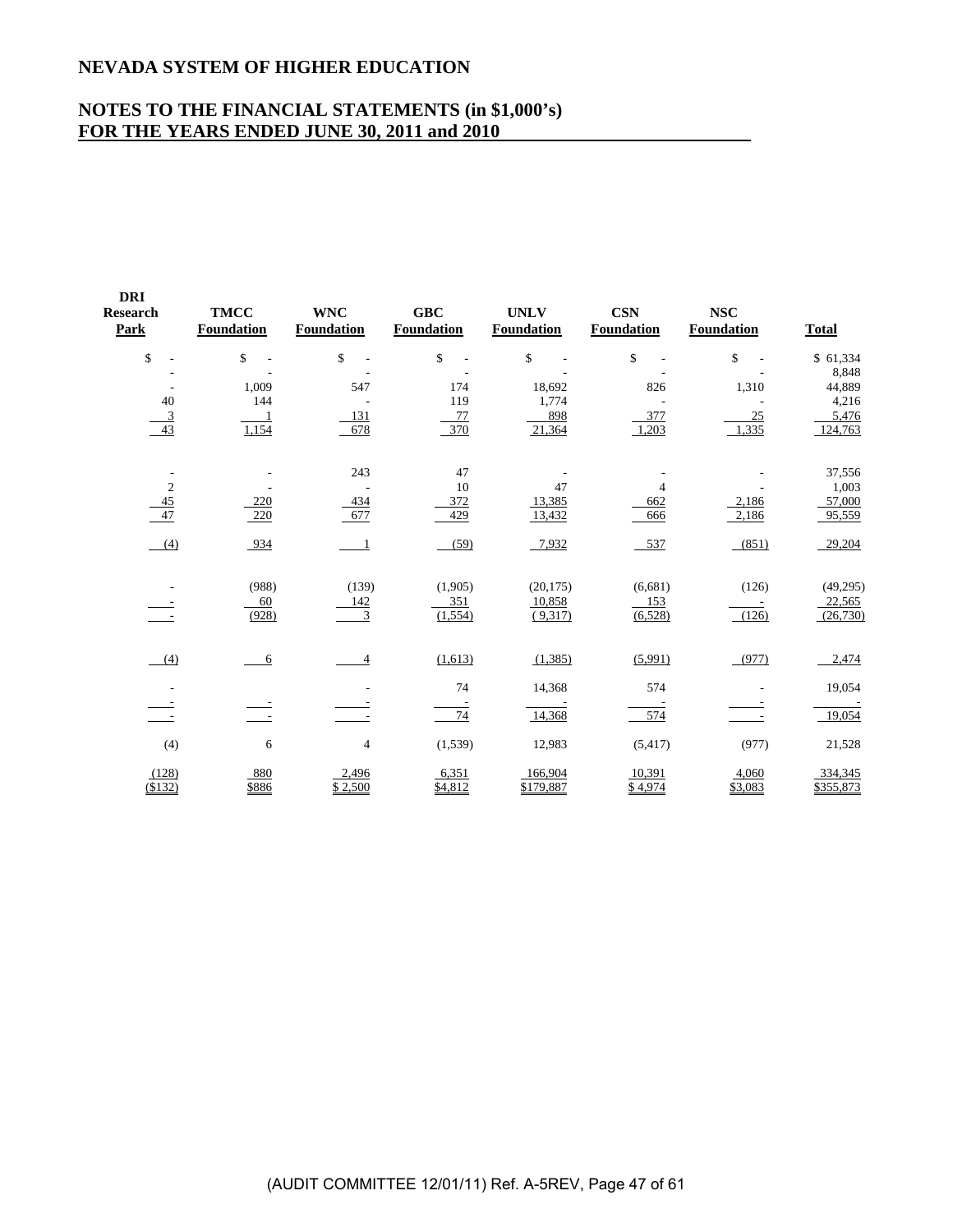### **NOTES TO THE FINANCIAL STATEMENTS (in \$1,000's) FOR THE YEARS ENDED JUNE 30, 2011 and 2010**

#### **NOTE 22 - System Related Organizations (continued):**

#### UNR Foundation:

Cash and cash equivalents at June 30, 2011 and 2010, consists of:

|                          | 2011    | 2010    |
|--------------------------|---------|---------|
| Cash                     | \$7,224 | \$2,279 |
| Money funds              | 726     | 1,462   |
| Commingled funds         | 17,561  | 18,829  |
| Certificates of deposit  |         | 331     |
| Treasury bills and notes | 1,400   | 100     |
|                          |         |         |

The fair value of investments at June 30, 2011 and 2010, are as follows:

|                            | 2011   | 2010   |
|----------------------------|--------|--------|
| <b>Equity Investments</b>  | 614    | 480    |
| <b>Bonds</b>               | 14,215 | 16,874 |
| Commingled funds           | 79,879 | 65,345 |
| Certificates of deposit    | 4,166  | 4.392  |
| U.S. Government Securities | 19,320 | 11,049 |
|                            | 18 194 | 98.140 |

At June 30, 2011, the Foundation investments had the following maturities:

|                            | <b>Investment Maturities (in Years)</b> |                |         |          |         |  |  |
|----------------------------|-----------------------------------------|----------------|---------|----------|---------|--|--|
|                            | Fair<br>Value                           | Less<br>than 1 | $1 - 5$ | $6 - 10$ | 11-38   |  |  |
| Equity investments         | 614                                     | 614            | \$      |          | \$.     |  |  |
| <b>Bonds</b>               | 14,215                                  | 970            | 3,285   | 2.921    | 7,039   |  |  |
| Commingled funds           | 79.879                                  | 79.879         |         |          |         |  |  |
| Certificates of deposit    | 4,166                                   | 2,553          | 1,613   |          |         |  |  |
| U.S. Government securities | 19,320                                  | 13,825         | 41      | 4,681    | 773     |  |  |
|                            | \$118,194                               | \$97,841       | \$4,939 | \$7,602  | \$7,812 |  |  |

The Foundation's investment policy for cash and cash equivalents is to exercise sufficient due diligence to minimize investing cash and cash equivalents in instruments that will lack liquidity. The Foundation, through its Investment Managers considers the operating funds to be two discrete pools of funds: a short-term pool and an intermediate-term pool. The short-term pool shall be funded in an amount sufficient to meet the expected daily cash requirements of the Foundation. The goals of the investments are to maintain the principal in the account while maximizing the return on the investments. The short-term pool is staggered in 30, 60, and 90 day investments. Appropriate types of investments are money market funds, certificates of deposit, commercial paper, U.S. Treasury bills and notes, mortgage backed securities (U.S. Government) and internal loans to the University of Nevada, Reno secured by a promissory note with an appropriate interest rate. The intermediate-term pool is invested in fixed income securities generally having an average maturity of three years or less in order to take advantage of higher yields.

The cumulative net appreciation (depreciation) of investments at June 30, 2011 and 2010 was \$1,417and \$(8,623), respectively.

#### *Investment Risk Factors*

There are many factors that can affect the value of investments. Some factors, such as credit risk and concentrations of credit risk may affect fixed income securities, which are particularly sensitive to credit risks and changes in interest rates. The Investment Committee of the Foundation has policies regarding acceptable levels of risk. The committee meets quarterly to review the investments. Significant amounts of the investments are held with Commonfund which also has policies regarding acceptable levels of risk.

#### *Concentration of Credit Risk*

Concentration of credit risk is the risk of loss attributed to the magnitude of a government's investment in a single issuer.

 The Foundation restricts investment of cash and cash equivalents and investments to financial institutions with high credit standing and The Commonfund, a nonprofit membership corporation operated by and for its member colleges, universities and independent schools. The Foundation currently purchases certificates of deposit of less than two hundred fifty thousand dollars per bank or institution. Commercial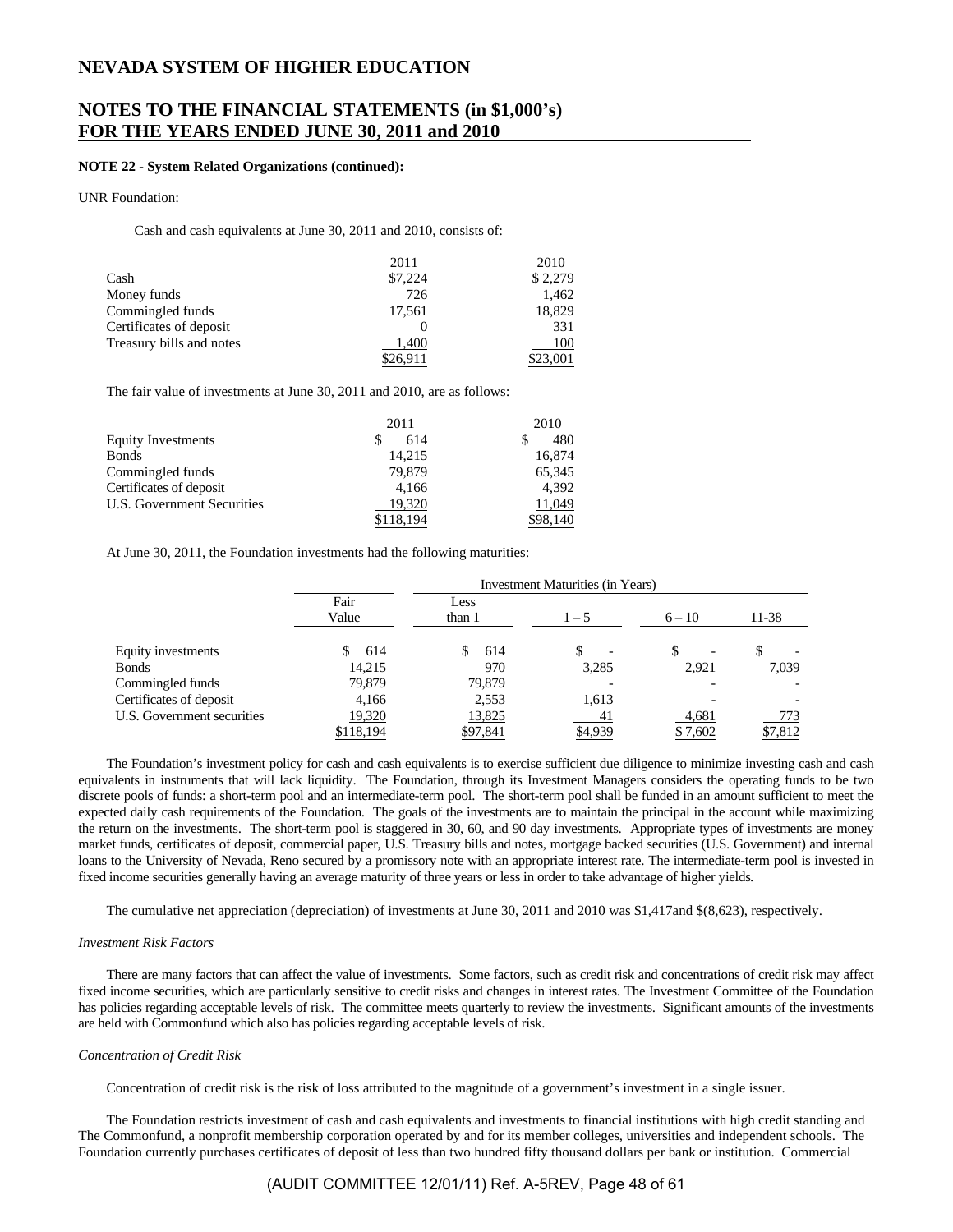### **NOTES TO THE FINANCIAL STATEMENTS (in \$1,000's) FOR THE YEARS ENDED JUNE 30, 2011 and 2010**

#### **NOTE 22 - System Related Organizations (continued):**

paper is limited to a maximum of 10% of the total cash available. The Foundation has not experienced any losses in such accounts and believes it is not exposed to any significant credit risk on cash and cash equivalents and investments.

#### *Credit Risk*

 Generally, credit risk is the risk that an issuer of an investment will not fulfill its obligation to the holder of the investment. This is measured by the assignment of a rating by a nationally recognized statistical rating organization.

|                            | AAA   | AA    |       | <b>BBB</b> | Not Rated |  |
|----------------------------|-------|-------|-------|------------|-----------|--|
| <b>Equity investments</b>  |       |       |       |            | 614       |  |
| Bonds                      | 4.984 | 251   | 714   | 570        | 7,696     |  |
| Commingled funds           |       |       |       |            | 79,879    |  |
| Certificates of deposit    |       |       |       |            | 4,166     |  |
| U.S. Government securities |       |       |       |            | 19,320    |  |
|                            | 4.984 | \$25. | \$714 | -570       | \$111,675 |  |

 Fixed income securities to obligations of the U.S. Government are not considered to have credit risk. In addition, investments held by the Commonfund are not rated by statistical rating organizations.

#### *Interest Rate Risk*

 Interest rate risk is the risk that changes in interest rates will adversely affect the fair value of an investment. As a means of limiting its exposure to fair value losses arising from rising interest rates, the Foundation's investment policy limits the maturities of U.S. Treasury instruments and certificates of deposit to no more than 90 days unless the rate justifies the return and the current liquidity requirements are met.

#### *Foreign Currency Risk*

 Foreign currency risk is the risk that changes in exchange rates will adversely affect the fair value of an investment or a deposit. Foreign investments are managed by the Commonfund who has policies in place to address foreign currency risk.

#### *Custodial Credit Risk – Deposits*

In the case of deposits, this is the risk that in the event of a bank failure, the Foundation's deposits exceed FDIC limits and as a result may not be returned to the Foundation. All cash deposits are primarily on deposit with two financial institutions and several investment companies. The Foundation does not have a deposit policy for custodial credit risk. As of June 30, 2011, the Foundation's bank balances totaled \$17,112. Of this balance, \$1,350 was covered by depository insurance and/or collateralized and \$7,756 is held by the Commonfund government Securities Fund and subject to their investment policies. The remaining \$8,005 was subject to custodial credit risk and as a result was uninsured at June 30, 2011.

#### *Custodial Credit Risk – Investments*

 For an investment, this is the risk that, in the event of the failure of the counterparty, the Foundation will not be able to recover the value of its investments or collateral securities that are in the possession of an outside party. Investments consist primarily of open-end mutual funds through a single custodian. Debt and equity securities other than open-end mutual funds are uncollateralized.

#### UNLV Foundation:

 The UNLV Foundation discloses its deposits with financial institutions, investments, and reverse repurchase agreements in accordance with GASB Statement No. 40, *Deposit and Investment Risk Disclosures-an amendment of GASB Statement No. 3*.

#### *Custodial Credit Risk*

The custodial credit risk for deposits is the risk that, in the event of a failure of a depository financial institution, the UNLV Foundation will not be able to recover deposits or collateral securities that are in the possession of an outside party. At June 30, 2011, the total balance for the UNLV Foundations cash and money market funds was \$19,192. Of this balance, \$2,433 in cash was held at one bank of which \$250 was covered by the Federal Deposit Insurance Corporation, and \$2,183, was uninsured.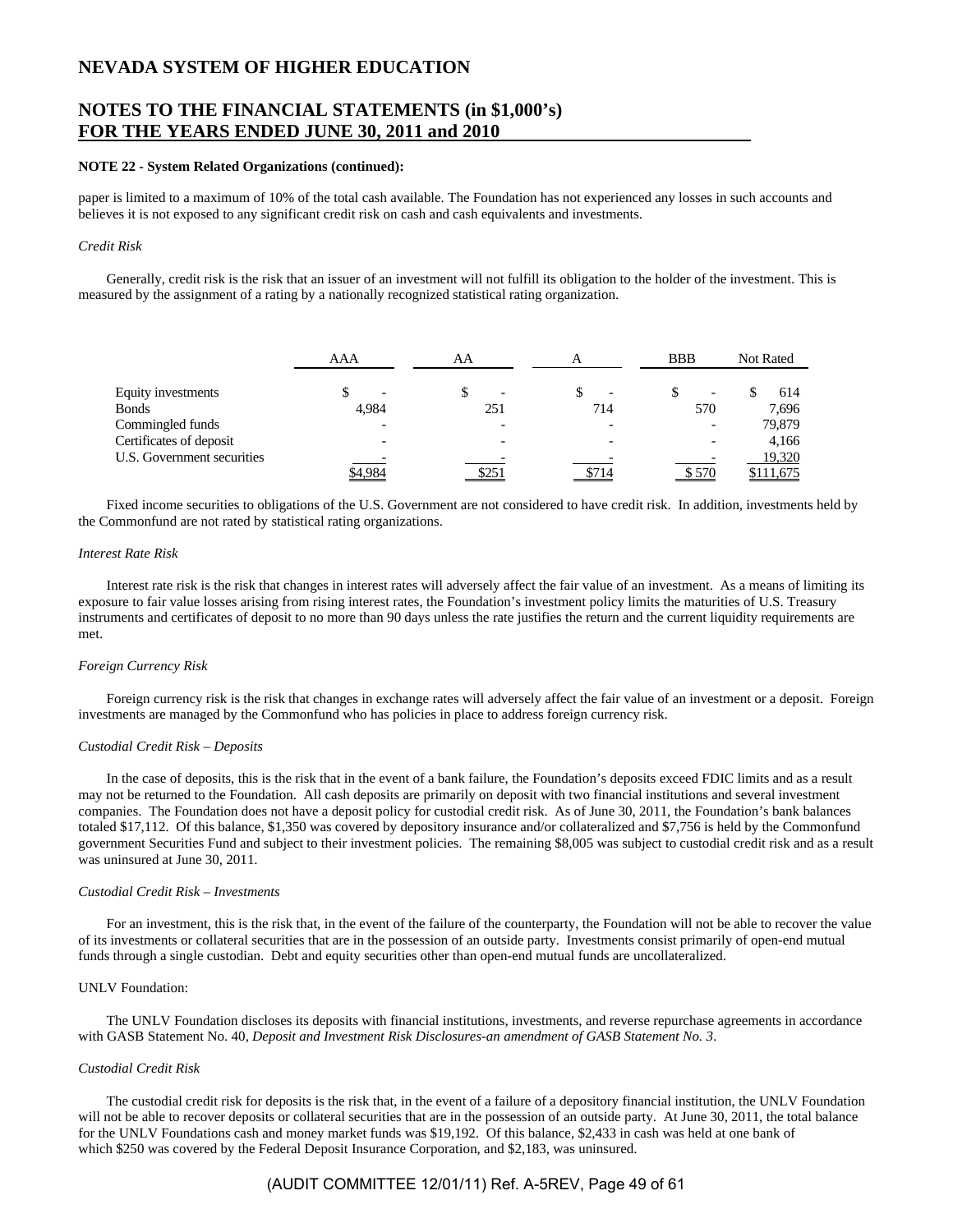### **NOTES TO THE FINANCIAL STATEMENTS (in \$1,000's) FOR THE YEARS ENDED JUNE 30, 2011 and 2010**

#### **NOTE 22 - System Related Organizations (continued):**

Of the cash and money market balances of \$16,759 held by brokerage firms at June 30, 2010, \$850 was covered by Securities Investor Protection Corporation (SIPC) and \$15,909 was uninsured.

Investments include the following at June 30, 2010:

|                                           | <u>2011</u> | 2010      |
|-------------------------------------------|-------------|-----------|
| Mutual funds                              | 6.142<br>\$ | 5,797     |
| Certificates of deposit                   | 907         | 701       |
| Equities                                  | 70.858      | 55,129    |
| U.S. government obligations               | 37,204      | 24,405    |
| Corporate obligations                     | 33,763      | 30,565    |
| Mortgage-backed securities                | 864         | 10,045    |
| Alternative investments                   | 6,660       | 6,407     |
| Total marketable securities at fair value | \$156.398   | \$133,049 |

#### *Credit Risk*

 Credit risk is the risk that an issuer will not fulfill its obligations. The UNLV Foundation reduces its exposure to credit risk with policy guidelines that instruct money managers to purchase securities rated investment grade or better. However, up to 25% of the fixed-income portfolios may be allocated to below investment grade. The credit ratings of fixed income investments at June 30, 2010 follow:

|                          |         |       |                          |          |            | <b>Below</b><br>Investment |
|--------------------------|---------|-------|--------------------------|----------|------------|----------------------------|
|                          | Total   | AAA   | AA                       | <u>A</u> | <b>BBB</b> | <b>Grade</b>               |
| Mutual funds             | \$6,142 | 20    | $\overline{\phantom{a}}$ | 311      | \$1,582    | \$4,229                    |
| U.S. corporate bonds     | 29,015  | 3.466 | 3.287                    | 8.401    | 13,555     | 306                        |
| Non-U.S. corporate bonds | 4.748   | 411   | 851                      | 1.597    | 1.889      | $\overline{\phantom{0}}$   |

In accordance with GASB Statement No. 40, U.S. government obligations, mortgage-backed securities, cash, and money market funds backed by the full faith and credit of the federal government are not included in the above table. Alternative investments are not rated by industry rating agencies.

#### *Interest Rate Risk*

 Interest rate risk is the risk that changes in interest rates will adversely affect the fair value of an investment. The UNLV Foundation's policy guidelines on maturity parameters state that the fixed-income portfolio's average weighted duration is to remain within 20% of the benchmark duration.

 For investments in donor-restricted endowment funds, the UNLV Foundation uses the Lehman Aggregate Bond Index average as the benchmark; maturity as of June 30, 2011, was 7.2 years. The fixed-income portfolio's average maturity was 7.2 years. Interest rates range from 0.08% to 10.38%.

 For investments in donor-restricted expendable funds, the UNLV Foundation uses the Lehman Aggregate Index average as the benchmark; maturity as of June 30, 2011, was 7.1 years. The fixed income-portfolio's average maturity was 7.0 years. Interest rates range from 0% to 19.0%.

|                             | Maturity<br>Under 1 Year | Maturity<br>$1 - 5$ Years     | Maturity<br>$5 - 10$ Years | Maturity<br>Over 10 Years     | Maturity<br>Total |
|-----------------------------|--------------------------|-------------------------------|----------------------------|-------------------------------|-------------------|
| Mutual funds                | \$6,142                  | S<br>$\overline{\phantom{0}}$ |                            | S<br>$\overline{\phantom{a}}$ | 6,142<br>S        |
| Certificates of deposit     |                          | 807                           | 100                        |                               | 907               |
| Mortgage backed securities  |                          |                               | 46                         | 864                           | 864               |
| U.S. government obligations | 18.528                   | 4.159                         | 1,938                      | 12.579                        | 37,204            |
| U.S. corporate bonds        | 1.514                    | 7.827                         | 12.221                     | 7.453                         | 29,015            |
| Non-U.S. corporate bonds    | 294                      | 1,130                         | 2,830                      | 494                           | 4,748             |
| Investment in securities at |                          |                               |                            |                               |                   |
| fair value                  | \$26,478                 | \$13.923                      | \$17,089                   | \$21,390                      | \$78,880          |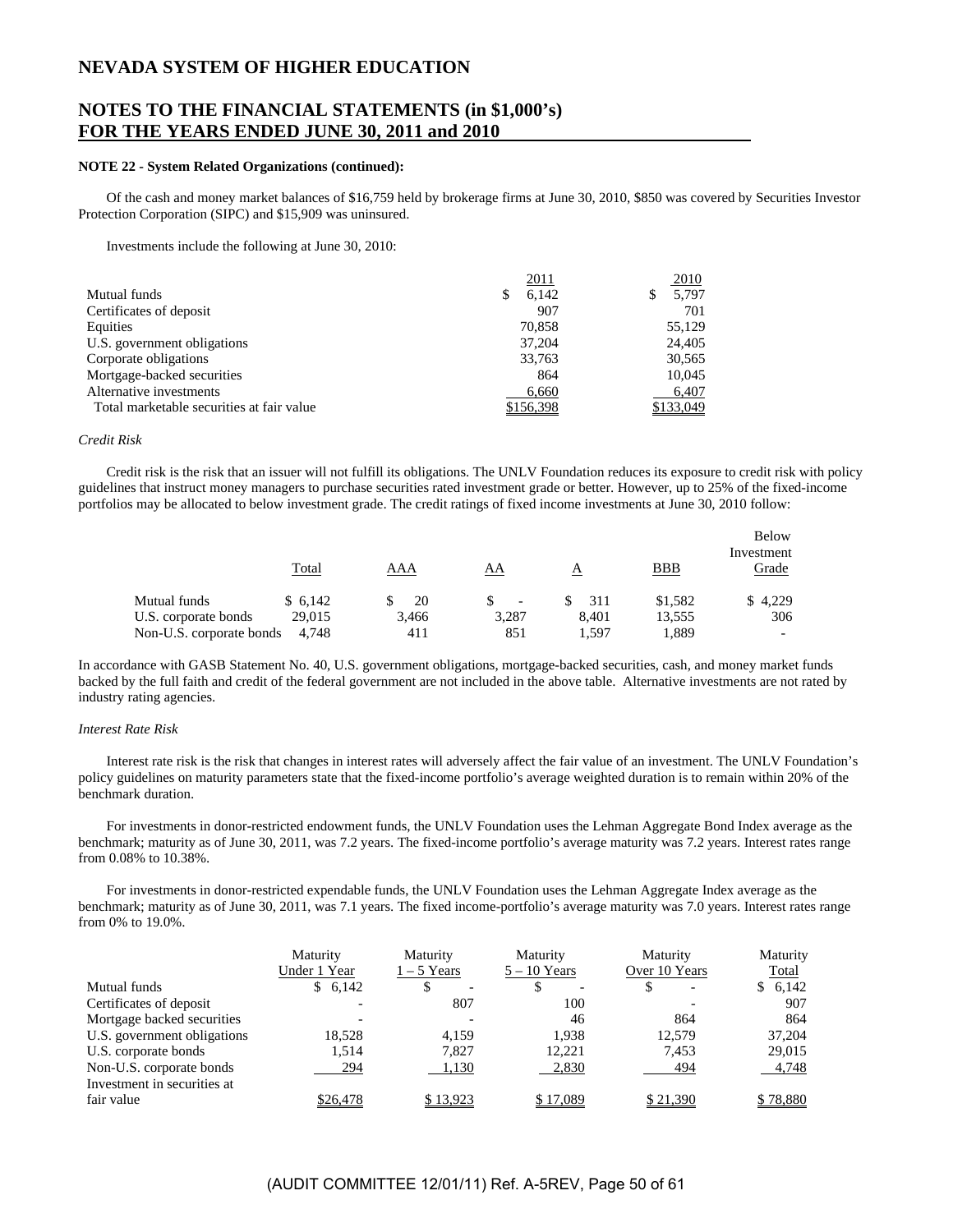### **NOTES TO THE FINANCIAL STATEMENTS (in \$1,000's) FOR THE YEARS ENDED JUNE 30, 2011 and 2010**

#### **NOTE 22 - System Related Organizations (continued):**

#### *Foreign Currency Risk*

Foreign currency risk is the risk that changes in exchange rates will adversely affect the fair value of an investment or a deposit. All non-U.S. corporate bonds are traded in U.S. dollars. The UNLV Foundation investment managers have policies that address foreign currency risk.

 During the year ended June 30, 2011 and 2010, the UNLV Foundation recognized \$20,309 and \$11,918, respectively, in investment gains. Earnings included \$3,731 and \$3,865, respectively, from interest and dividends, \$3,930 and \$1,199, respectively, from net realized gains on the sale of investments, and \$13,465 and \$7,478, respectively, from the change in investment fair value. Investment expenses of \$814 and \$616, respectively, and amortization of bond discounts of \$2 and \$8, respectively, were netted against earnings.

(Remainder of this page left intentionally blank)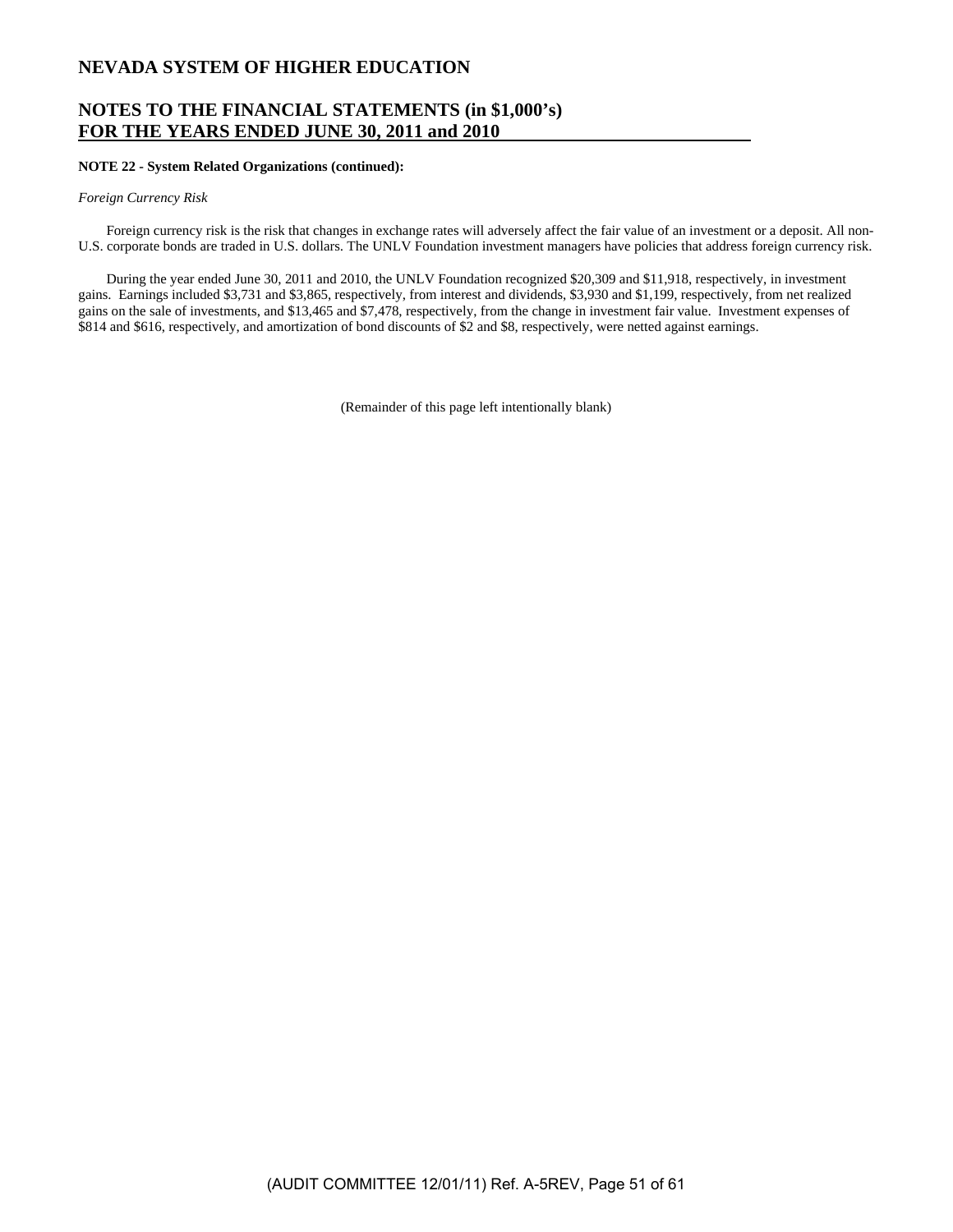(This Page Intentionally Left Blank)

(AUDIT COMMITTEE 12/01/11) Ref. A-5REV, Page 52 of 61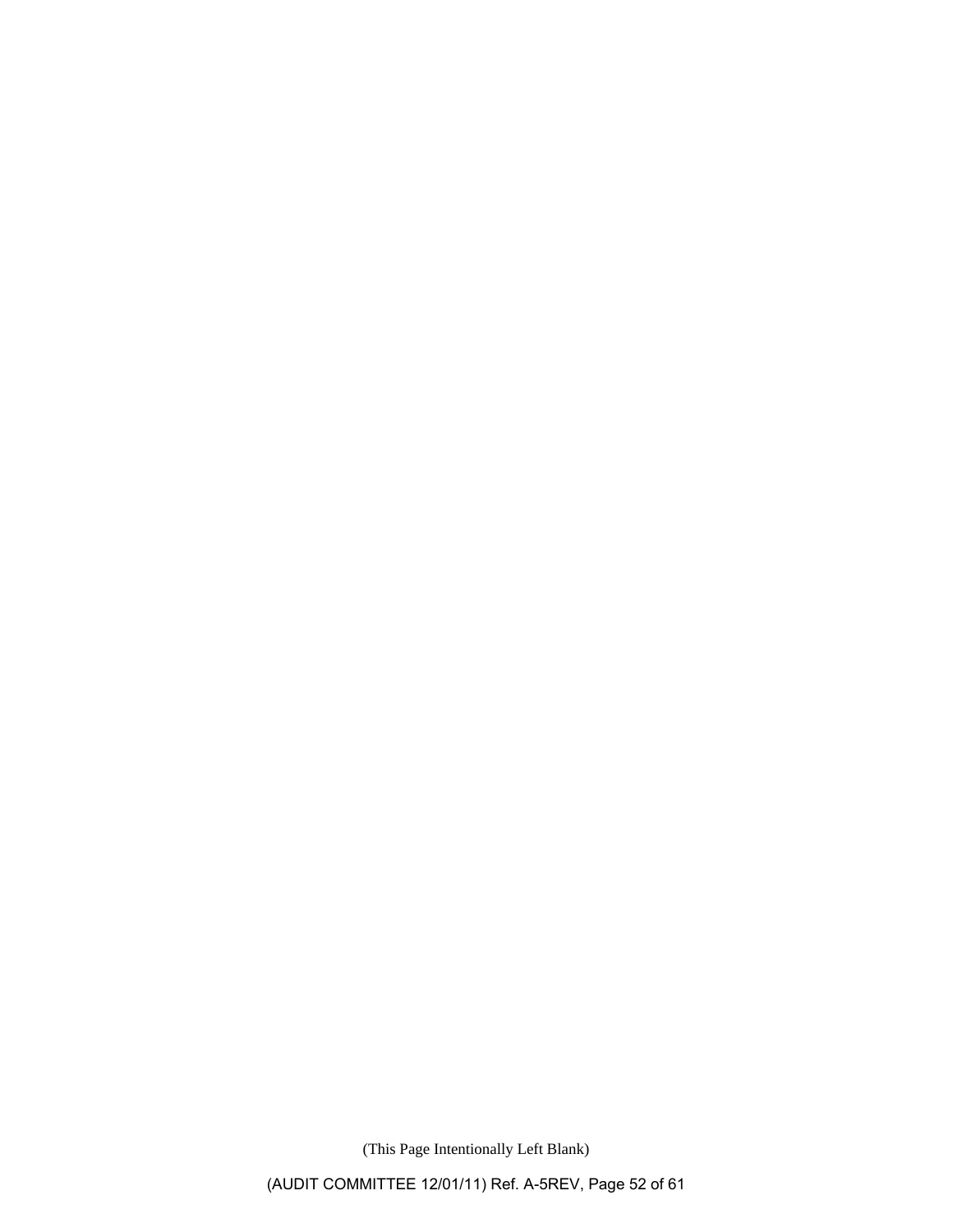# SUPPLEMENTAL INFORMATION

(AUDIT COMMITTEE 12/01/11) Ref. A-5REV, Page 53 of 61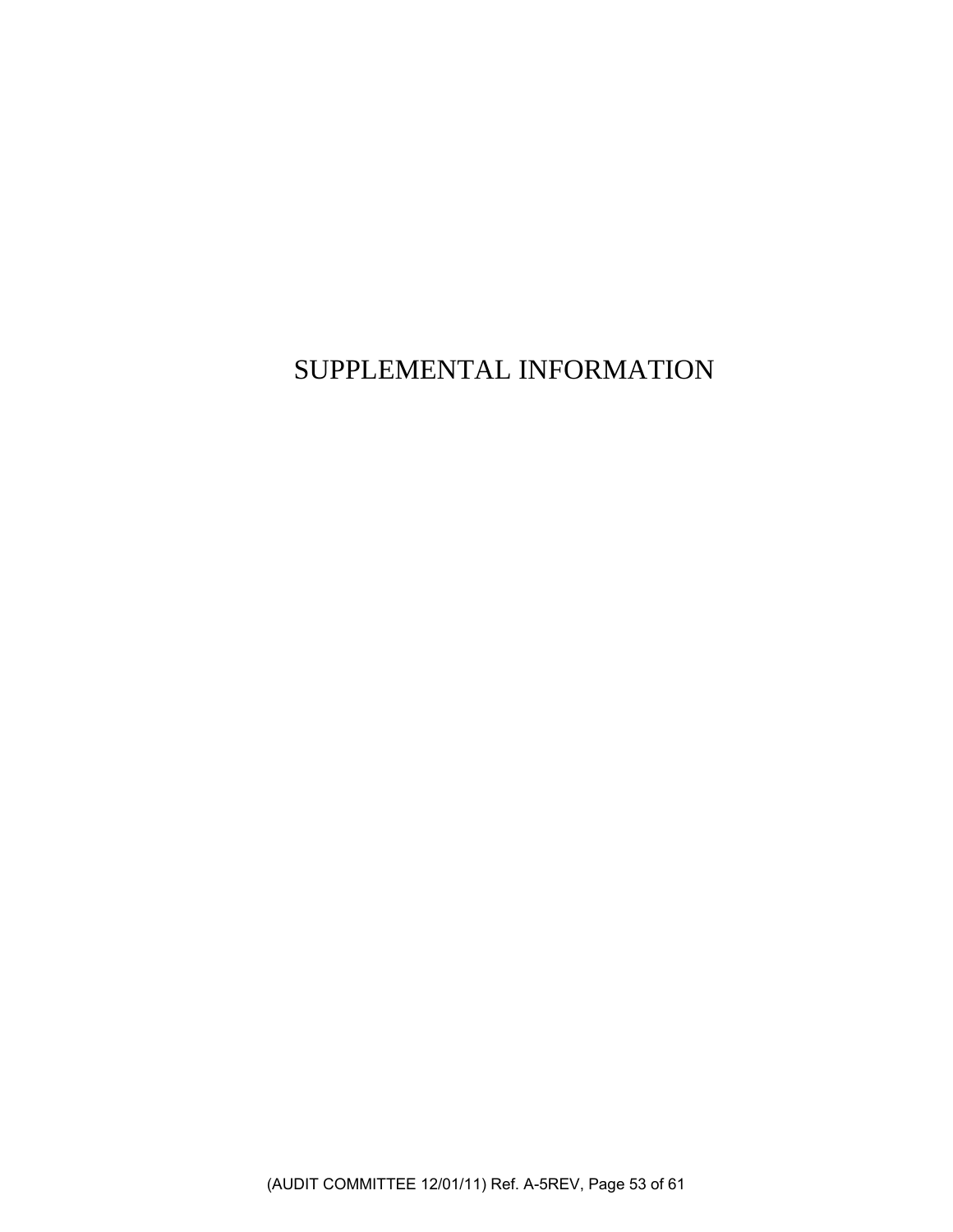#### **COMBINING SCHEDULE OF NET ASSETS (in \$1,000's)**

**AS OF JUNE 30, 2011**

|                                                                                 | <b>UNR</b>            | <b>System</b>                  | <b>DRI</b>                         | <b>TMCC</b>                      | <b>WNC</b>                |
|---------------------------------------------------------------------------------|-----------------------|--------------------------------|------------------------------------|----------------------------------|---------------------------|
| <b>ASSETS</b>                                                                   |                       |                                |                                    |                                  |                           |
| <b>Current Assets</b>                                                           |                       |                                |                                    |                                  |                           |
| Cash and cash equivalents                                                       | 35,280<br>\$          | 49,780<br>\$                   | \$<br>7,676                        | \$<br>7,991                      | \$<br>770                 |
| Restricted cash and cash equivalents                                            | $\mathbf{0}$          | $\boldsymbol{0}$               | 151                                | $\overline{0}$                   | $\mathbf{0}$              |
| Short-term investments                                                          | 88,193                | 12,397                         | 19,416                             | 21,706                           | 4,123                     |
| Accounts receivable, net                                                        | 25,680                | 472                            | 2,978                              | 1,391                            | 495                       |
| Receivable from U.S. Government                                                 | 20,366                | 1,850                          | 3,616                              | 465                              | 1,028                     |
| Receivable from State of Nevada                                                 | 1,672                 | $\boldsymbol{0}$               | 212                                | 11                               | 5                         |
| Pledges receivable, net                                                         | 225                   | $\boldsymbol{0}$               | $\boldsymbol{0}$                   | $\mathbf{0}$                     | $\boldsymbol{0}$          |
| Current portion of loans receivable, net                                        | 977                   | 245                            | $\mathbf{0}$                       | 12                               | 7<br>$\overline{0}$       |
| Inventories                                                                     | 2,865                 | 131                            | $\mathbf{0}$                       | 14                               |                           |
| Deposits and deferred expenditures, current<br><b>Total Current Assets</b>      | 635<br>175,893        | 36<br>64,911                   | 14<br>34,063                       | $\overline{4}$<br>31,594         | $\boldsymbol{0}$<br>6,428 |
|                                                                                 |                       |                                |                                    |                                  |                           |
| <b>Noncurrent Assets</b>                                                        |                       |                                |                                    |                                  |                           |
| Cash held by State Treasurer                                                    | 16,728                | $\boldsymbol{0}$               | 193                                | $\overline{0}$                   | 1,326                     |
| Restricted cash and cash equivalents                                            | 26,916                | $\boldsymbol{0}$               | $\boldsymbol{0}$                   | $\overline{0}$                   | $\theta$                  |
| Receivable from State of Nevada                                                 | $\mathbf{0}$          | $\overline{0}$                 | $\overline{0}$                     | $\overline{0}$                   | $\mathbf{0}$              |
| Endowment investments                                                           | 120,841               | 10,575                         | 27,292                             | 8.967                            | 225                       |
| Deposits and deferred expenditures                                              | 5,201                 | 513                            | $\boldsymbol{0}$<br>$\overline{0}$ | $\overline{0}$<br>234            | $\theta$<br>$\Omega$      |
| Loans receivable, net                                                           | 6,172<br>703,666      | 1,029<br>30,857                | 70,338                             | 60,430                           | 34,921                    |
| Capital assets, net<br>Pledges receivable                                       |                       | $\boldsymbol{0}$               |                                    |                                  | $\theta$                  |
|                                                                                 | 1,865<br>$\mathbf{0}$ | 296                            | $\boldsymbol{0}$<br>$\mathbf{0}$   | $\boldsymbol{0}$<br>$\mathbf{0}$ | $\boldsymbol{0}$          |
| Other noncurrent assets<br><b>Total Noncurrent Assets</b>                       | 881,389               | 43,270                         | 97,823                             | 69,631                           | 36,472                    |
|                                                                                 |                       |                                |                                    |                                  |                           |
| <b>TOTAL ASSETS</b>                                                             | 1,057,282             | 108,181                        | 131,886                            | 101,225                          | 42,900                    |
| <b>LIABILITIES</b>                                                              |                       |                                |                                    |                                  |                           |
| <b>Current Liabilities</b>                                                      |                       |                                |                                    |                                  |                           |
| Accounts payable                                                                | 18,708                | 2,345                          | 630                                | 1,176                            | 202                       |
| Accrued payroll and related liabilities                                         | 8,356                 | 478                            | 799                                | 1,100                            | 501                       |
| Unemployment insurance and workers compensation liability                       | 1,744                 | 43                             | 121                                | 180                              | 88                        |
| Current portion of compensated absences                                         | 11,584                | 1,706                          | 3,161                              | 1,136                            | 506                       |
| Current portion of long-term debt                                               | 8,282                 | $\mathbf{0}$<br>$\overline{0}$ | 608                                | $\overline{0}$<br>$\overline{0}$ | $\theta$<br>$\mathbf{0}$  |
| Current portion of obligations under capital leases<br>Accrued interest payable | 621<br>7,236          | $\mathbf{0}$                   | 5<br>83                            | 62                               | $\mathbf{0}$              |
| Deferred revenue                                                                | 14,199                | 1,600                          | 3,032                              | 793                              | 27                        |
| Funds held in trust for others                                                  | 2,191                 | $\mathbf{0}$                   | 195                                | 87                               | 146                       |
| Other                                                                           | $\mathbf{0}$          | $\boldsymbol{0}$               | 359                                | 435                              | $\mathbf{0}$              |
| <b>Total Current Liabilities</b>                                                | 72,921                | 6,172                          | 8,993                              | 4,969                            | 1,470                     |
|                                                                                 |                       |                                |                                    |                                  |                           |
| <b>Noncurrent Liabilities</b>                                                   |                       | $\boldsymbol{0}$               | $\boldsymbol{0}$                   | 282                              |                           |
| Refundable advances under federal loan programs                                 | 4,746<br>8,292        | 358                            | 862                                | 534                              | $\boldsymbol{0}$<br>285   |
| Compensated absences<br>Long-term debt                                          | 277,076               | $\mathbf{0}$                   | 8,604                              | $\overline{0}$                   | $\mathbf{0}$              |
| Obligations under capital leases                                                | 1,257                 | $\boldsymbol{0}$               | $\boldsymbol{0}$                   | $\boldsymbol{0}$                 | $\boldsymbol{0}$          |
| Due to State of Nevada                                                          | $\mathbf{0}$          | $\boldsymbol{0}$               | $\boldsymbol{0}$                   | 4,925                            | $\boldsymbol{0}$          |
| <b>Total Noncurrent Liabilities</b>                                             | 291,371               | 358                            | 9,466                              | 5,741                            | 285                       |
| <b>TOTAL LIABILITIES</b>                                                        |                       |                                |                                    | 10,710                           | 1,755                     |
|                                                                                 | 364,292               | 6,530                          | 18,459                             |                                  |                           |
| <b>NET ASSETS</b><br><b>Net Assets</b>                                          |                       |                                |                                    |                                  |                           |
| Invested in capital assets, net of related debt                                 | 412,441               | 30,806                         | 61,272                             | 55,070                           | 34,921                    |
| Restricted - Nonexpendable                                                      | 37,972                | 7,201                          | 20,645                             | 4,728                            | 226                       |
| Restricted - Expendable - Scholarships, research and instruction                | 77,341                | 3,081                          | 8,622                              | 4,837                            | 54                        |
| Restricted - Expendable - Loans                                                 | 5,168                 | 1,865                          | $\boldsymbol{0}$                   | (13)                             | $\overline{0}$            |
| Restricted - Expendable - Capital projects                                      | 52,682                | 55                             | 598                                | 5,778                            | 1,326                     |
| Restricted - Expendable - Debt service                                          | 6,865                 | $\boldsymbol{0}$               | $\boldsymbol{0}$                   | (56)                             | $\theta$                  |
| Unrestricted                                                                    | 100,521               | 58,643                         | 22,290                             | 20,171                           | 4,618                     |
|                                                                                 |                       |                                |                                    |                                  |                           |
| <b>TOTAL NET ASSETS</b>                                                         | \$692,990             | \$101,651                      | \$113,427                          | \$90,515                         | \$41,145                  |
|                                                                                 |                       |                                |                                    |                                  |                           |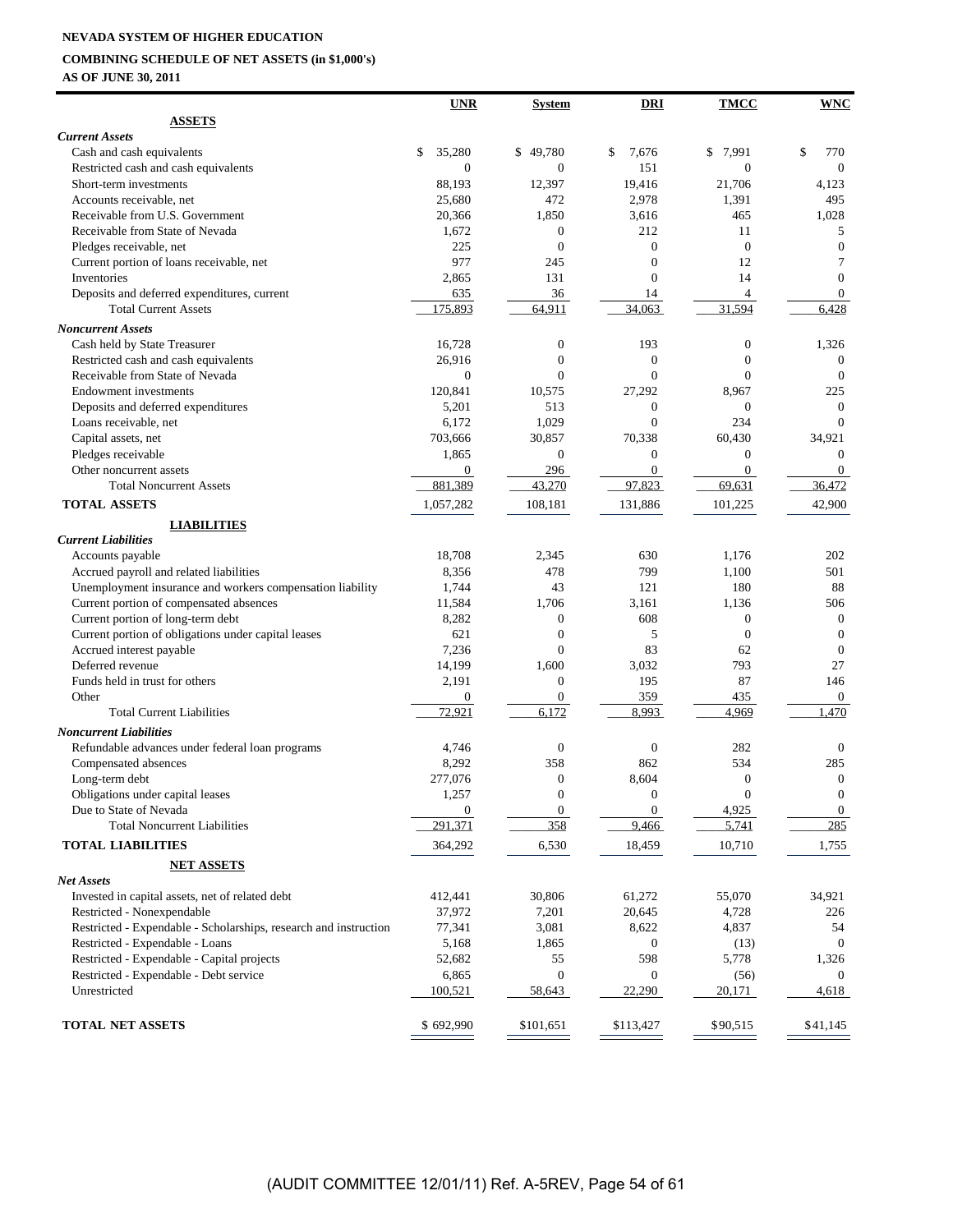| GBC                           | <b>UNLV</b>                      | <b>CSN</b>                       | <b>NSC</b>       | <b>TOTAL</b>         |
|-------------------------------|----------------------------------|----------------------------------|------------------|----------------------|
|                               |                                  |                                  |                  |                      |
|                               |                                  |                                  |                  |                      |
| \$<br>954<br>$\boldsymbol{0}$ | 68,265<br>\$<br>$\boldsymbol{0}$ | \$<br>13,647<br>$\boldsymbol{0}$ | \$2,402<br>0     | \$<br>186,765<br>151 |
| 3,969                         | 194,537                          | 42,783                           | 6,893            | 394,017              |
| 572                           | 3,230                            | 2,719                            | 453              | 37,990               |
| 139                           | 10,121                           | 158                              | 569              | 38,312               |
| 135                           | 638                              | 258                              | 8                | 2,939                |
| $\boldsymbol{0}$              | $\boldsymbol{0}$                 | $\boldsymbol{0}$                 | 0                | 225                  |
| 18                            | 698                              | 57                               | $\boldsymbol{0}$ | 2,014                |
| $\boldsymbol{0}$              | 1,973                            | 695<br>678                       | 270              | 5,948<br>9,222       |
| 68<br>5,855                   | 7,615<br>287,077                 | 60,995                           | 172<br>10,767    | 677,583              |
|                               |                                  |                                  |                  |                      |
| 55                            | 5,880                            | 3,803                            | 2,362            | 30,347               |
| $\boldsymbol{0}$              | 5,043                            | 752                              | 0                | 32,711               |
| $\boldsymbol{0}$              | 2,511                            | 961                              | 0                | 3,472                |
| 216                           | 49,809                           | 5,168                            | $\boldsymbol{0}$ | 223,093              |
| 0                             | 1,806                            | 37                               | $\boldsymbol{0}$ | 7,557                |
| $\boldsymbol{0}$              | 3,133                            | 13                               | $\boldsymbol{0}$ | 10,581               |
| 43,198                        | 797,061                          | 216,560                          | 29,083           | 1,986,114            |
| $\boldsymbol{0}$              | 0                                | $\boldsymbol{0}$                 | 0                | 1,865                |
| 0<br>43,469                   | 0<br>865,243                     | 0<br>227,294                     | 0<br>31,445      | 296<br>2,296,036     |
|                               |                                  |                                  |                  |                      |
| 49,324                        | 1,152,320                        | 288,289                          | 42,212           | 2,973,619            |
|                               |                                  |                                  |                  |                      |
| 194                           | 11,523                           | 2,485                            | 793              | 38,056               |
| 167                           | 14,548                           | 2,251                            | 150              | 28,350               |
| 306                           | 1,710                            | 492                              | 35               | 4,719                |
| 434                           | 9,608                            | 2,708                            | 559              | 31,402               |
| 126                           | 10,813                           | 0                                | 0                | 19,829               |
| $\boldsymbol{0}$              | 238                              | 344                              | $\boldsymbol{0}$ | 1,208                |
| 13                            | 4,601                            | 0                                | $\boldsymbol{0}$ | 11,995               |
| 128<br>83                     | 14,372                           | 2,754<br>538                     | 645<br>3         | 37,550               |
| $\boldsymbol{0}$              | 5,207<br>0                       | 0                                | 0                | 8,450<br>794         |
| 1,451                         | 72,620                           | 11,572                           | 2,185            | 182,353              |
|                               |                                  |                                  |                  |                      |
| $\boldsymbol{0}$              | 2,784                            | 3                                | 0                | 7,815                |
| 254                           | 4,875                            | 1,217                            | 300              | 16,977               |
| 1,467                         | 218,814                          | 0                                | $\boldsymbol{0}$ | 505,961              |
| $\boldsymbol{0}$              | 805                              | 400                              | $\boldsymbol{0}$ | 2,462                |
| $\boldsymbol{0}$              | $\boldsymbol{0}$                 | 0                                | $\boldsymbol{0}$ | 4,925                |
| 1,721                         | 227,278                          | 1,620                            | 300              | 538,140              |
| 3,172                         | 299,898                          | 13,192                           | 2,485            | 720,493              |
|                               |                                  |                                  |                  |                      |
| 41,605                        | 568,197                          | 215,816                          | 29,083           | 1,449,211            |
| 216                           | 11,960                           | 2,340                            | 0                | 85,288               |
| 620                           | 40,649                           | 5,335                            | 101              | 140,640              |
| 23                            | 966                              | $\boldsymbol{0}$                 | $\boldsymbol{0}$ | 8,009                |
| 677                           | 13,249                           | 5,516                            | 2,362            | 82,243               |
| 494                           | 7,001                            | 0                                | 0                | 14,304               |
| 2,517                         | 210,400                          | 46,090                           | 8,181            | 473,431              |
|                               |                                  |                                  |                  |                      |
| \$46,152                      | \$852,422                        | \$275,097                        | \$39,727         | \$2,253,126          |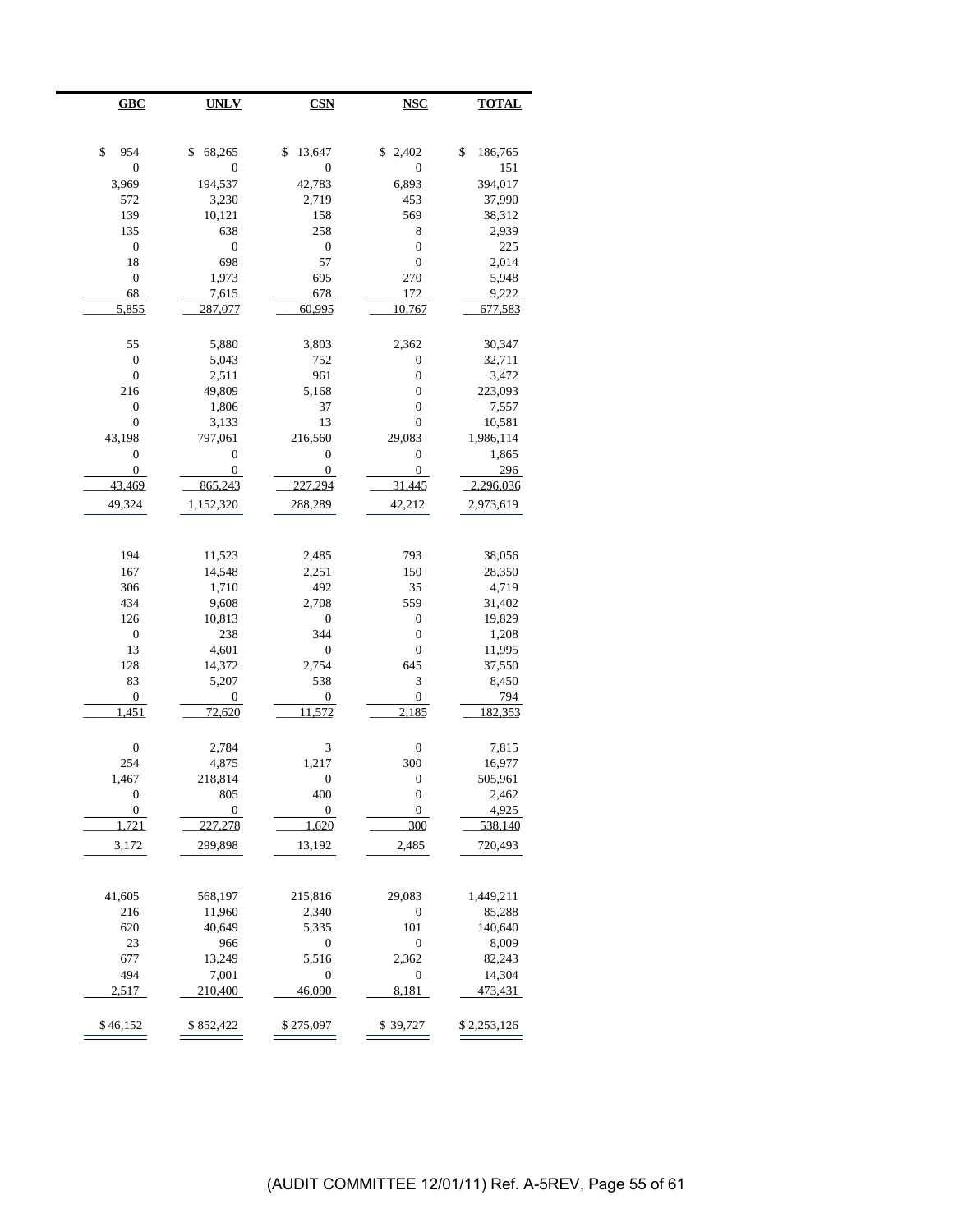#### **COMBINING SCHEDULES OF NET ASSETS (in \$1,000's)**

**AS OF JUNE 30, 2009**

|                                                                  | <b>UNR</b>       | <b>System</b>    | <b>DRI</b>       | <b>TMCC</b>      | <b>WNC</b>       |
|------------------------------------------------------------------|------------------|------------------|------------------|------------------|------------------|
| <b>ASSETS</b>                                                    |                  |                  |                  |                  |                  |
| <b>Current Assets</b>                                            |                  |                  |                  |                  |                  |
| Cash and cash equivalents                                        | \$<br>29,437     | \$2,502          | \$<br>6,705      | \$<br>7,061      | 2,099<br>\$      |
| Restricted cash and cash equivalents                             | $\mathbf{0}$     | $\mathbf{0}$     | 157              | $\mathbf{0}$     | $\mathbf{0}$     |
| Short-term investments                                           | 84,654           | 10,150           | 16,062           | 18,546           | 4,719            |
| Accounts receivable, net                                         | 20,525           | 277              | 3,002            | 1,027            | 239              |
| Receivable from U.S. Government                                  | 15,797           | 1,116            | 3,702            | 1,061            | 552              |
| Receivable from State of Nevada                                  | 1,472            | 515              | 145              | 270              | 867              |
| Pledges receivable, net                                          | $\overline{0}$   | $\mathbf{0}$     | $\mathbf{0}$     | $\mathbf{0}$     | $\theta$         |
| Current portion of loans receivable, net                         | 1,190            | 61               | $\mathbf{0}$     | 10               | 13               |
| Inventories                                                      | 3,378            | 147              | $\boldsymbol{0}$ | 11               | $\mathbf{0}$     |
| Deposits and deferred expenditures, current                      | 2,297            | 36               | 83               | $\overline{0}$   | 6                |
| <b>Total Current Assets</b>                                      | 158,750          | 14,804           | 29,856           | 27,986           | 8,495            |
| <b>Noncurrent Assets</b>                                         |                  |                  |                  |                  |                  |
| Cash held by State Treasurer                                     | 48,736           | $\boldsymbol{0}$ | 974              | 2                | 1,495            |
| Restricted cash and cash equivalents                             | $\mathbf{0}$     | $\mathbf{0}$     | $\boldsymbol{0}$ | $\overline{0}$   | $\mathbf{0}$     |
| Receivable from State of Nevada                                  | 16,919           | $\mathbf{0}$     | $\mathbf{0}$     | $\mathbf{0}$     | $\mathbf{0}$     |
| Endowment investments                                            | 103,644          | 9,206            | 23,466           | 7,752            | 197              |
| Deposits and deferred expenditures                               | 2,850            | 550              | $\boldsymbol{0}$ | $\mathbf{0}$     | $\mathbf{0}$     |
| Loans receivable, net                                            | 6,157            | 1,133            | $\overline{0}$   | 276              | $\overline{4}$   |
| Capital assets, net                                              | 670,637          | 29,171           | 71,995           | 61,348           | 35,983           |
| Pledges receivable                                               | $\boldsymbol{0}$ | $\boldsymbol{0}$ | $\boldsymbol{0}$ | $\mathbf{0}$     | $\mathbf{0}$     |
| Other noncurrent assets                                          | $\boldsymbol{0}$ | 317              | $\boldsymbol{0}$ | $\boldsymbol{0}$ | $\boldsymbol{0}$ |
| <b>Total Noncurrent Assets</b>                                   | 848,943          | 40,377           | 96,435           | 69,378           | 37,679           |
| <b>TOTAL ASSETS</b>                                              | 1,007,693        | 55,181           | 126,291          | 97,364           | 46,174           |
| <b>LIABILITIES</b>                                               |                  |                  |                  |                  |                  |
| <b>Current Liabilities</b>                                       |                  |                  |                  |                  |                  |
| Accounts payable                                                 | 15,906           | 2,203            | 820              | 1,442            | 320              |
| Accrued payroll and related liabilities                          | 8,388            | 590              | 760              | 1,364            | 367              |
| Unemployment insurance and workers compensation liability        | 1,235            | 38               | 76               | 180              | 45               |
| Current portion of compensated absences                          | 11,069           | 1,686            | 3,247            | 1,152            | 584              |
| Current portion of long-term debt                                | 7,444            | $\mathbf{0}$     | 576              | $\boldsymbol{0}$ | $\theta$         |
| Current portion of obligations under capital leases              | 556              | $\mathbf{0}$     | 114              | $\Omega$         | 108              |
| Accrued interest payable                                         | 6,125            | $\overline{0}$   | 91               | 66               | $\mathbf{0}$     |
| Deferred revenue                                                 | 12,700           | 1,627            | 1,707            | 752              | 242              |
| Funds held in trust for others                                   | 1,266            | $\mathbf{0}$     | 316              | 97               | 139              |
| Other                                                            | $\boldsymbol{0}$ | $\boldsymbol{0}$ | 577              | 415              | $\boldsymbol{0}$ |
| <b>Total Current Liabilities</b>                                 | 64,689           | 6,144            | 8,284            | 5,468            | 1,805            |
| <b>Noncurrent Liabilities</b>                                    |                  |                  |                  |                  |                  |
| Refundable advances under federal loan programs                  | 4,726            | $\mathbf{0}$     | $\boldsymbol{0}$ | 227              | $\mathbf{0}$     |
| Compensated absences                                             | 7,392            | 340              | 714              | 520              | 244              |
| Long-term debt                                                   | 249,102          | $\mathbf{0}$     | 9,212            | $\mathbf{0}$     | $\mathbf{0}$     |
| Obligations under capital leases                                 | 2,444            | $\boldsymbol{0}$ | 5                | $\boldsymbol{0}$ | 1,149            |
| Due to State of Nevada                                           | $\boldsymbol{0}$ | $\boldsymbol{0}$ | $\boldsymbol{0}$ | 5,360            | $\mathbf{0}$     |
| <b>Total Noncurrent Liabilities</b>                              | 263,664          | 340              | 9,931            | 6,107            | 1,393            |
| <b>TOTAL LIABILITIES</b>                                         | 328,353          | 6,484            | 18,215           | 11,575           | 3,198            |
| <b>NET ASSETS</b>                                                |                  |                  |                  |                  |                  |
| <b>Net Assets</b>                                                |                  |                  |                  |                  |                  |
| Invested in capital assets, net of related debt                  | 412,121          | 29,171           | 62,244           | 55,573           | 34,726           |
| Restricted - Nonexpendable                                       | 36,848           | 6,523            | 20,622           | 3,539            | 197              |
| Restricted - Expendable - Scholarships, research and instruction | 64,564           | 2,639            | 4,494            | 4,760            | 173              |
| Restricted - Expendable - Loans                                  | 4,877            | 1,410            | $\boldsymbol{0}$ | 67               | $\mathbf{0}$     |
| Restricted - Expendable - Capital projects                       | 69,013           | 308              | 1,470            | 5,108            | 1,495            |
| Restricted - Expendable - Debt service                           | 5,672            | $\boldsymbol{0}$ | $\boldsymbol{0}$ | (66)             | 169              |
| Unrestricted                                                     | 86,245           | 8,646            | 19,523           | 16,801           | 6,226            |
| <b>TOTAL NET ASSETS</b>                                          | \$679,340        | \$48,697         | \$108,353        | \$85,782         | \$42,986         |
|                                                                  |                  |                  |                  |                  |                  |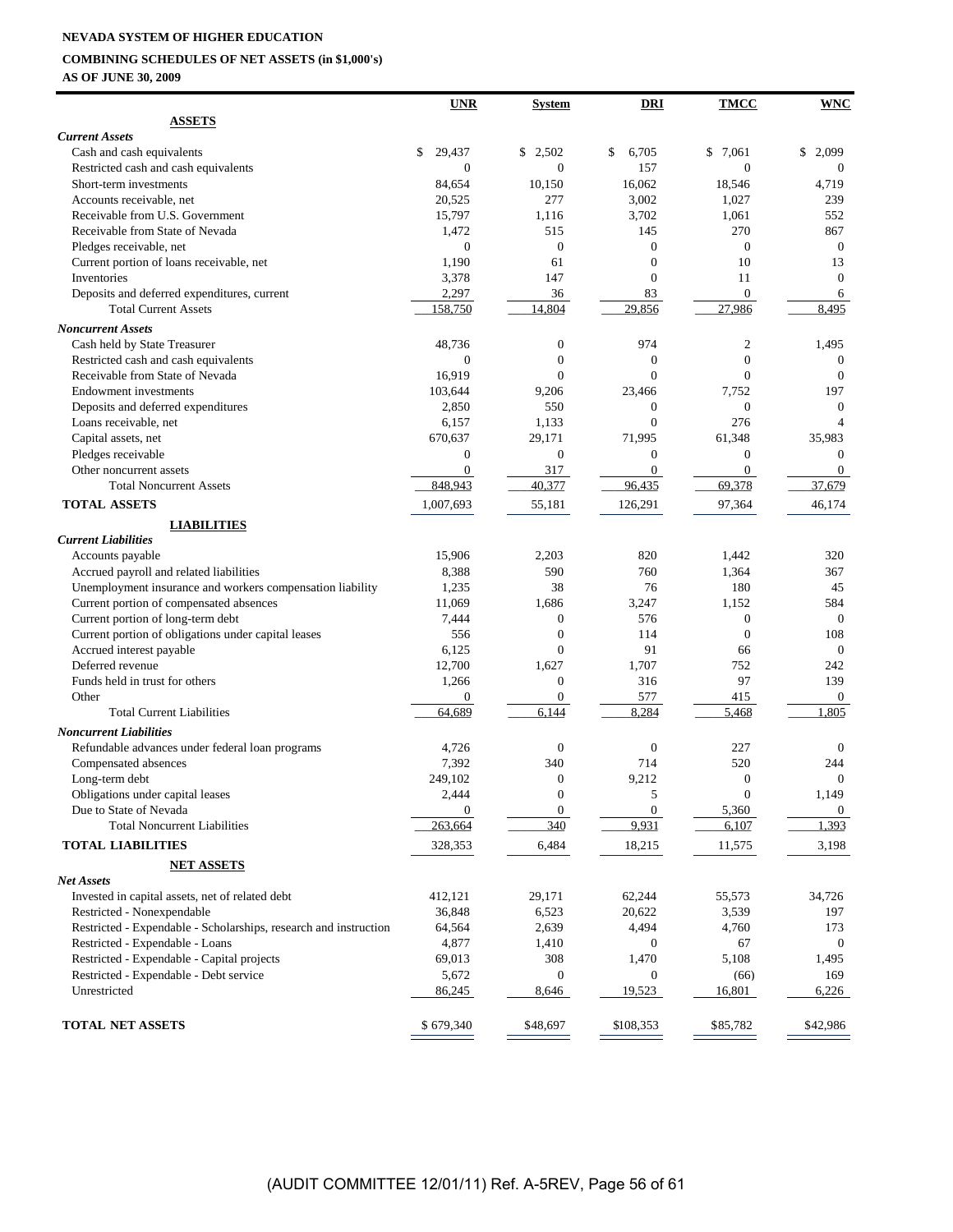| GBC                           | <b>UNLV</b>                      | <b>CSN</b>        | <b>NSC</b>                  | <b>TOTAL</b>         |
|-------------------------------|----------------------------------|-------------------|-----------------------------|----------------------|
|                               |                                  |                   |                             |                      |
|                               |                                  |                   |                             |                      |
| \$<br>829<br>$\boldsymbol{0}$ | \$<br>62,832<br>$\boldsymbol{0}$ | \$<br>15,409<br>0 | \$2,063<br>$\boldsymbol{0}$ | \$<br>128,937<br>157 |
| 3,525                         | 158,836                          | 42,189            | 5,685                       | 344,366              |
| 434                           | 2,862                            | 2,249             | 550                         | 31,165               |
| 573                           | 15,887                           | 361               | 348                         | 39,397               |
| 112                           | 664                              | 138               | 112                         | 4,295                |
| 19                            | 288                              | 54                | $\boldsymbol{0}$            | 1,635                |
| $\boldsymbol{0}$              | 1,960                            | 542               | 331                         | 6,369                |
| 22                            | 5,659                            | 222               | 129                         | 8,454                |
| 0                             | 0                                | 0                 | 0                           | 306                  |
| 5,514                         | 248,988                          | 61,164            | 9,218                       | 565,081              |
| 514                           | 7,720                            | 3,021             | 2,437                       | 64,899               |
| 0                             | 6,842                            | 0                 | 0                           | 6,842                |
| $\boldsymbol{0}$              | 3,149                            | 11,741            | 0                           | 31,809               |
| 188                           | 43,730                           | 4,462             | 0                           | 192,645              |
| $\boldsymbol{0}$              | 1,939                            | $\boldsymbol{0}$  | 0                           | 5,339                |
| $\boldsymbol{0}$              | 3,061                            | 15                | 0                           | 10,646               |
| 42,655                        | 819,366                          | 209,483           | 29,354                      | 1,969,992            |
| 0                             | 0                                | 0                 | 0                           | 317                  |
| 43,357                        | 885,807                          | 228,722           | 31,791                      | 2,282,489            |
| 48,871                        | 1,134,795                        | 289,886           | 41,009                      | 2,847,570            |
|                               |                                  |                   |                             |                      |
| 279                           | 9,154                            | 5,110             | 1,340                       | 36,574               |
| 188                           | 14,246                           | 1,931             | 114                         | 27,948               |
| 137                           | 1,973                            | 421               | 18                          | 4,123                |
| 461                           | 9,584                            | 2,657             | 457                         | 30,897               |
| 121                           | 11,911                           | $\boldsymbol{0}$  | 0                           | 20,052               |
| $\boldsymbol{0}$              | 978                              | 321               | $\boldsymbol{0}$            | 2,077                |
| 14                            | 4,844                            | $\boldsymbol{0}$  | $\boldsymbol{0}$            | 11,140               |
| 216                           | 13,117                           | 3,046             | 571                         | 33,978               |
| 98                            | 4,249                            | 471               | 6                           | 6,642                |
| $\boldsymbol{0}$              | 0                                | 0                 | $\boldsymbol{0}$            | 26                   |
| 0                             | 0                                | 0                 | 0                           | 992                  |
| 1,514                         | 70,056                           | 13,957            | 2,506                       | 174,449              |
| $\boldsymbol{0}$              | 2,118                            | 3                 | $\boldsymbol{0}$            | 7,074                |
| 248                           | 4,196                            | 1,161             | 329                         | 15,144               |
| 1,593                         | 229,628                          | 0                 | 0                           | 489,535              |
| $\boldsymbol{0}$              | 1,043                            | 744               | $\boldsymbol{0}$            | 5,385                |
| 0                             | 0                                | 0                 | $\boldsymbol{0}$            | 5,360                |
| 1,841                         | 236,985                          | 1,908             | 329                         | 522,498              |
| 3,355                         | 307,041                          | 15,865            | 2,835                       | 696,947              |
|                               |                                  |                   |                             |                      |
| 40,942                        | 578,200                          | 208,418           | 29,354                      | 1,450,749            |
| 188                           | 11,880                           | 2,291             | $\boldsymbol{0}$            | 82,088               |
| 394                           | 34,532                           | 4,220             | 761                         | 116,537              |
| 26                            | 1,033                            | $\boldsymbol{0}$  | $\boldsymbol{0}$            | 7,413                |
| 890                           | 17,345                           | 14,762            | 2,437                       | 112,828              |
| 372                           | 7,837                            | 0                 | $\boldsymbol{0}$            | 13,984               |
| 2,704                         | 176,927                          | 44,330            | 5,622                       | 367,024              |
| \$45,516                      | \$827,754                        | \$274,021         | \$38,174                    | \$2,150,623          |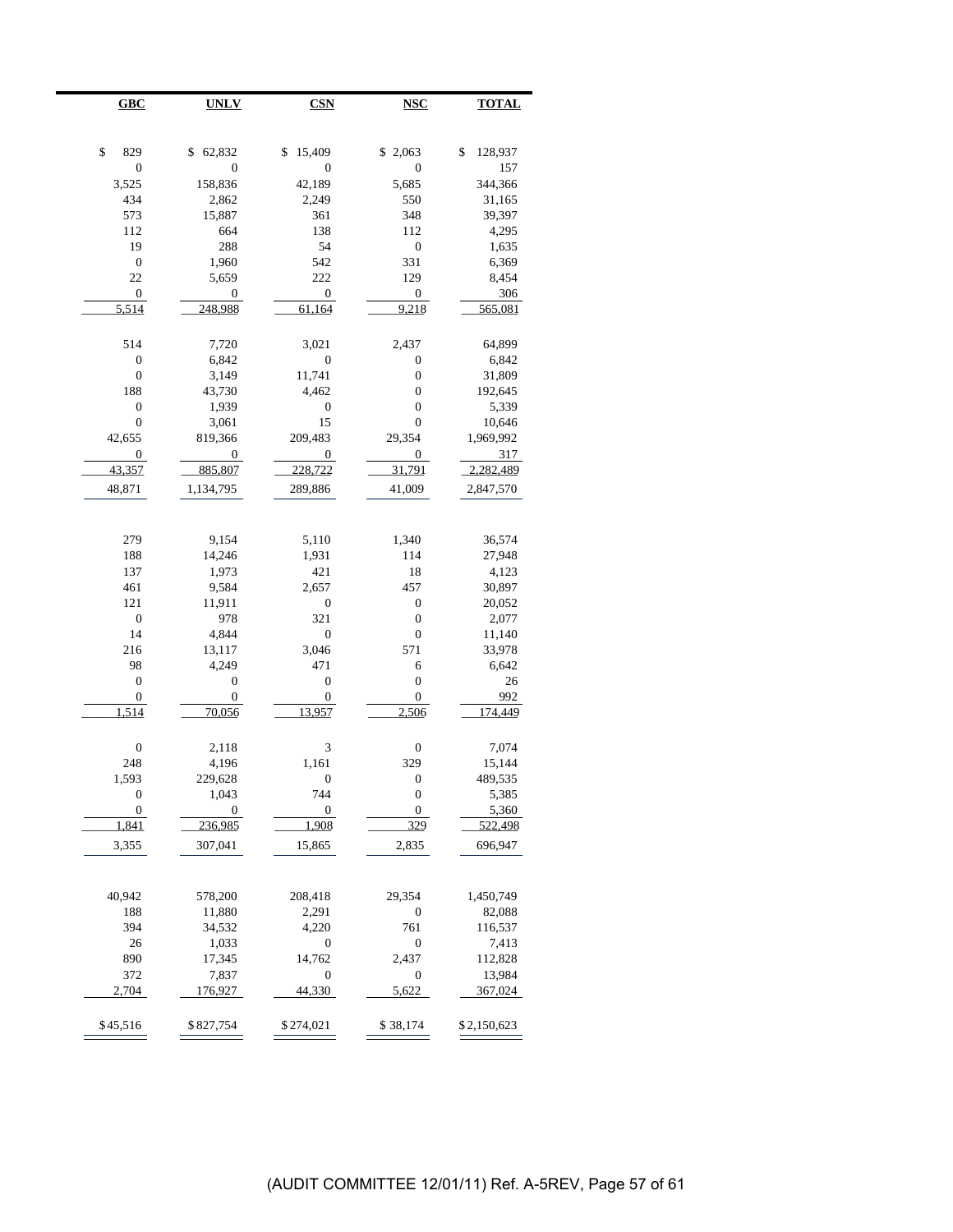#### **NEVADA SYSTEM OF HIGHER EDUCATION COMBINING SCHEDULE OF REVENUES, EXPENSES AND CHANGES IN NET ASSETS (in \$1,000's) FOR THE YEAR ENDED JUNE 30, 2011**

| ON THE TEAN ENDED JONE 50, 2011                                                                        | <b>UNR</b>       | <b>System</b>      | <b>DRI</b>         | <b>TMCC</b>      | <b>WNC</b>       |
|--------------------------------------------------------------------------------------------------------|------------------|--------------------|--------------------|------------------|------------------|
| <b>Operating Revenues</b>                                                                              |                  |                    |                    |                  |                  |
| Student tuition and fees (net of scholarship<br>allowance of \$91,504)                                 | \$97,066         | \$<br>$\mathbf{0}$ | \$<br>$\mathbf{0}$ | \$13,429         | \$<br>4,490      |
| Federal grants and contracts                                                                           | 91,381           | 3,478              | 29,001             | 19,342           | 76               |
| State grants and contracts                                                                             | 13,377           | $\theta$           | 373                | 1,069            | 982              |
| Local grants and contracts                                                                             | 26,234           | $\mathbf{0}$       | 286                | $\mathbf{0}$     | 12               |
| Other grants and contracts                                                                             | 12,382           | 682                | 1,797              | 504              | $\boldsymbol{0}$ |
| Campus support                                                                                         | $\mathbf{0}$     | $\Omega$           | $\overline{0}$     | $\Omega$         | 16               |
| Sales and services of educational departments<br>(including \$3,043 from System related organizations) | 28,081           | 3,678              | $\mathbf{0}$       | 846              | 415              |
| Sales and services of auxiliary enterprises (net of<br>scholarship allowances of \$5,464)              | 29,991           | $\boldsymbol{0}$   | $\boldsymbol{0}$   | 1,164            | 868              |
| Interest earned on loans receivable                                                                    | 147              | $\boldsymbol{0}$   | $\boldsymbol{0}$   | $\overline{c}$   | $\boldsymbol{0}$ |
| Other operating revenues                                                                               | 2,552            | 8,392              | 10,296             | 183              | 160              |
| <b>Total Operating Revenues</b>                                                                        | 301,211          | 16,230             | 41,753             | 36,539           | 7,019            |
| <b>Operating Expenses</b>                                                                              |                  |                    |                    |                  |                  |
| Employee compensation and benefits                                                                     | (321,672)        | (19,797)           | (32, 485)          | (43, 131)        | (21,710)         |
| Utilities                                                                                              | (10, 499)        | (1,641)            | (1,281)            | (1,314)          | (675)            |
| Supplies and services                                                                                  | (124, 495)       | (15,065)           | (11, 534)          | (9,740)          | (5,978)          |
| Scholarships and fellowships                                                                           | (20, 585)        | (720)              | $\overline{0}$     | (11,697)         | (4,758)          |
| Program expenses, System related organizations                                                         | $\boldsymbol{0}$ | $\mathbf{0}$       | $\overline{0}$     | $\boldsymbol{0}$ | $\mathbf{0}$     |
| Depreciation                                                                                           | (29, 540)        | (3,204)            | (4,908)            | (3,092)          | (1, 421)         |
| Other operating expenses                                                                               | $\overline{0}$   | $\overline{0}$     | $\overline{0}$     | 0                | (52)             |
| <b>Total Operating Expenses</b>                                                                        | (506, 791)       | (40, 427)          | (50, 208)          | (68, 974)        | (34,594)         |
| <b>Operating (Loss) Income</b>                                                                         | (205, 580)       | (24, 197)          | (8, 455)           | (32, 435)        | (27, 575)        |
| <b>Nonoperating Revenues (Expenses)</b>                                                                |                  |                    |                    |                  |                  |
| State appropriations                                                                                   | 173,315          | 23,970             | 9,303              | 35,231           | 18,204           |
| Refund to State                                                                                        | $\mathbf{0}$     | $\Omega$           | $\overline{0}$     | $\Omega$         | $\Omega$         |
| Transfers to/from System Administration                                                                | (12,984)         | 49,089             | (2, 145)           | (2,658)          | (525)            |
| Gifts including \$30,830 from System<br>related organizations)                                         | 15,691           | 1,639              | 239                | 592              | 283              |
| Investment income, net                                                                                 | 33,273           | 2,545              | 6,809              | 4,249            | 799              |
| Loss on disposal of capital assets                                                                     | 217              | (92)               | (52)               | (12)             | (21)             |
| Interest expense                                                                                       | (12,981)         | $\boldsymbol{0}$   | (646)              | (258)            | (61)             |
| Other nonoperating revenues (expenses)                                                                 | (1,486)          | $\mathbf{0}$       | $\boldsymbol{0}$   | $\overline{0}$   | $\mathbf{0}$     |
| Federal grants and contracts                                                                           | 13,681           | $\boldsymbol{0}$   | 0                  | $\overline{0}$   | 7,055            |
| <b>Total Nonoperating Revenues (Expenses)</b>                                                          | 208,726          | 77,151             | 13,508             | 37,144           | 25.734           |
| Income before other revenues, expenses                                                                 | 3,146            | 52,954             | 5,053              | 4,709            | (1, 841)         |
| <b>Other Revenues (Expenses)</b>                                                                       |                  |                    |                    |                  |                  |
| State appropriations restricted for capital purposes                                                   | (3,047)          | $\boldsymbol{0}$   | $\boldsymbol{0}$   | $\boldsymbol{0}$ | $\boldsymbol{0}$ |
| Capital grants and gifts including (\$2,958<br>from System related organizations)                      | 10,533           | $\boldsymbol{0}$   | $\boldsymbol{0}$   | (2)              | $\boldsymbol{0}$ |
| Additions to permanent endowments (including \$181)<br>from System related organizations)              | 3,018            | $\boldsymbol{0}$   | 21                 | 26               | $\mathbf{0}$     |
| <b>Total Other Revenues (Expenses)</b>                                                                 | 10,504           | $\overline{0}$     | 21                 | 24               | $\overline{0}$   |
| <b>Increase (Decrease) in Net Assets</b>                                                               | 13,650           | 52,954             | 5,074              | 4,733            | (1, 841)         |
| <b>Net Assets</b>                                                                                      |                  |                    |                    |                  |                  |
| Net assets - beginning of year                                                                         | 679,340          | 48,697             | 108,353            | 85,782           | 42,986           |
| Net Assets - end of year                                                                               | \$ 692,990       | \$101,651          | \$113,427          | \$90,515         | \$41,145         |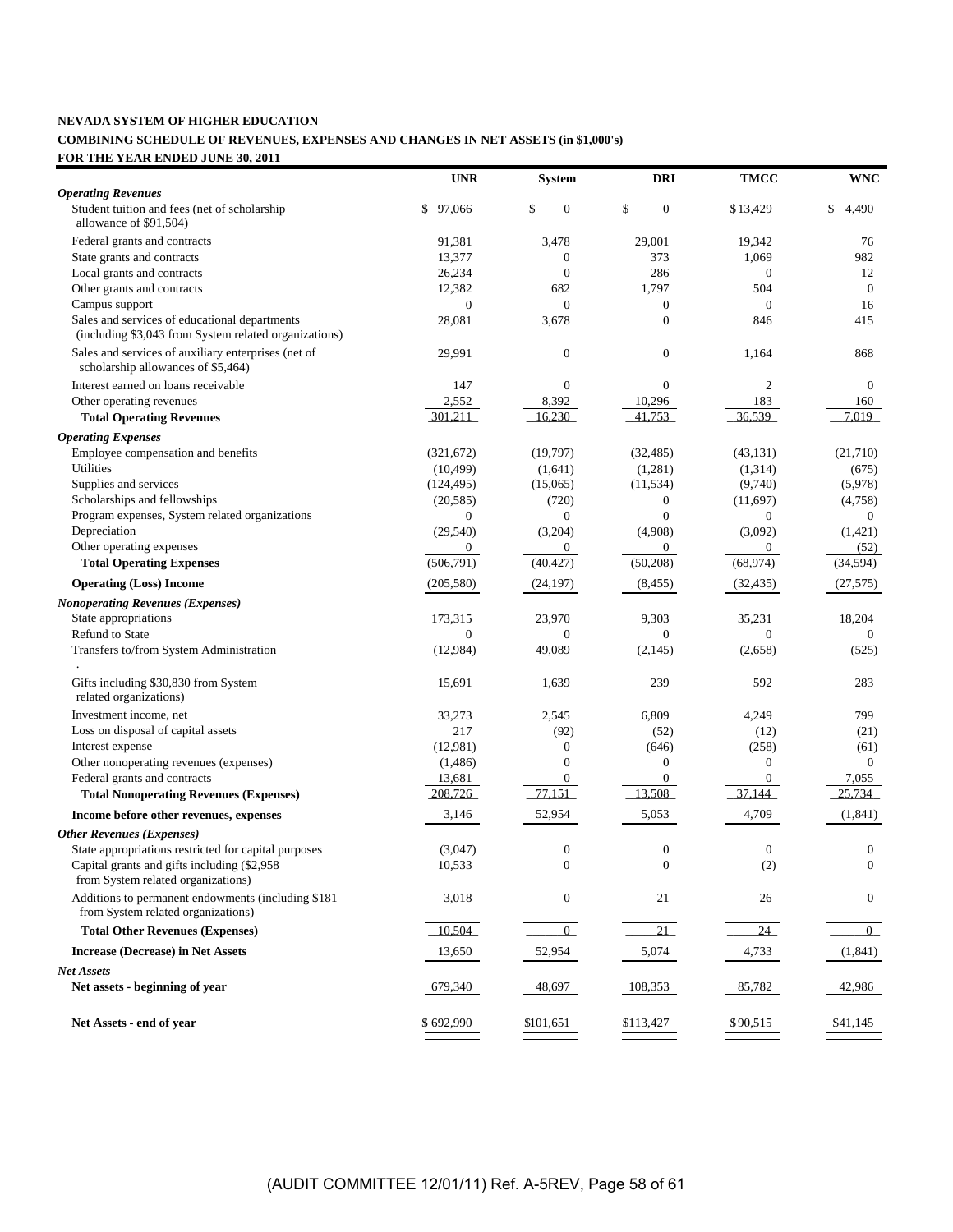| <b>GBC</b>       | <b>UNLV</b>      | <b>CSN</b>       | $_{\rm NSC}$     | <b>Eliminations</b>    | <b>Total 2011</b> |
|------------------|------------------|------------------|------------------|------------------------|-------------------|
|                  |                  |                  |                  |                        |                   |
| \$2,978          | \$154,525        | \$50,073         | \$6,244          | \$<br>$\boldsymbol{0}$ | \$<br>328,805     |
| 1,874            | 47,999           | 1,271            | 1,603            | (9,672)                | 186,353           |
| 474              | 12,219           | 6,428            | 423              | $\boldsymbol{0}$       | 35,345            |
| 779              | 332              | 465              | 14               | $\boldsymbol{0}$       | 28,122            |
| 66               | 1,470            | 60               | 147              | $\boldsymbol{0}$       | 17,108            |
| $\boldsymbol{0}$ | $\boldsymbol{0}$ | $\boldsymbol{0}$ | $\boldsymbol{0}$ | $\boldsymbol{0}$       | 16                |
| 488              | 23,777           | 2,409            | 23               | $\boldsymbol{0}$       | 59,717            |
| 673              | 41,875           | 1,681            | 1,220            | $\boldsymbol{0}$       | 77,472            |
| $\boldsymbol{0}$ | 47               | $\boldsymbol{0}$ | $\boldsymbol{0}$ | $\boldsymbol{0}$       | 196               |
| $\overline{0}$   | 5,456            | 961              | 28               | $\overline{0}$         | 28,028            |
| 7,332            | 287,700          | 63,348           | 9,702            | (9,672)                | 761,162           |
| (18,941)         | (324, 146)       | (112,071)        | (13, 329)        | $\boldsymbol{0}$       | (907, 282)        |
| (801)            | (13, 484)        | (4,155)          | (353)            | $\boldsymbol{0}$       | (34,203)          |
| (3,743)          | (83, 199)        | (36, 451)        | (7,213)          | 9,672                  | (287,746)         |
| (897)            | (27, 232)        | (31, 883)        | (3,272)          | $\boldsymbol{0}$       | (101, 044)        |
| $\boldsymbol{0}$ | $\boldsymbol{0}$ | $\boldsymbol{0}$ | $\boldsymbol{0}$ | $\boldsymbol{0}$       | $\boldsymbol{0}$  |
| (1, 587)         | (37, 253)        | (10, 493)        | (1,059)          | $\boldsymbol{0}$       | (92, 557)         |
| $\overline{0}$   | $\overline{0}$   | $\overline{0}$   | $\overline{0}$   | $\overline{0}$         | (52)              |
| (25,969)         | (485, 314)       | (195, 053)       | (25, 226)        | 9,672                  | (1,422,884)       |
| (18, 637)        | (197, 614)       | (131,705)        | (15, 524)        | $\boldsymbol{0}$       | (661, 722)        |
| 16,291           | 169,727          | 90,154           | 12,888           | $\boldsymbol{0}$       | 549,083           |
| $\boldsymbol{0}$ | $\boldsymbol{0}$ | $\boldsymbol{0}$ | (68)             | $\boldsymbol{0}$       | (68)              |
| (541)            | (23,798)         | (5,609)          | (829)            | $\boldsymbol{0}$       | $\mathbf{0}$      |
| 492              | 14,969           | 857              | 237              | $\boldsymbol{0}$       | 34,999            |
| 596              | 32,400           | 6,622            | 824              | $\boldsymbol{0}$       | 88,117            |
| $\boldsymbol{0}$ | (1,630)          | (36)             | $\boldsymbol{0}$ | $\boldsymbol{0}$       | (1,626)           |
| (93)             | (10, 249)        | (64)             | $\boldsymbol{0}$ | $\boldsymbol{0}$       | (24, 352)         |
| (264)            | 5,573            | $\mathbf{0}$     | (54)             | $\boldsymbol{0}$       | 3,769             |
| 2,792            | 32,421           | 40,843           | 3,977            | $\boldsymbol{0}$       | 100,769           |
| 19,273           | 219,413          | 132,767          | 16,975           | $\overline{0}$         | 750,691           |
| 636              | 21,799           | 1,062            | 1,451            | $\mathbf{0}$           | 88,969            |
| $\boldsymbol{0}$ | $\boldsymbol{0}$ | $\boldsymbol{0}$ | $\boldsymbol{0}$ | $\boldsymbol{0}$       | (3,047)           |
| $\boldsymbol{0}$ | 2,810            | (2)              | 102              | $\boldsymbol{0}$       | 13,441            |
| $\boldsymbol{0}$ | 59               | 16               | $\boldsymbol{0}$ | $\boldsymbol{0}$       | 3,140             |
| $\overline{0}$   | 2,869            | 14               | 102              | $\overline{0}$         | 13,534            |
| 636              | 24,668           | 1,076            | 1,553            | $\boldsymbol{0}$       | 102,503           |
| 45,516           | 827,754          | 274,021          | 38,174           | $\overline{0}$         | 2,150,623         |
| \$46,152         | \$852,422        | \$275,097        | \$39,727         | $\boldsymbol{0}$<br>\$ | \$2,253,126       |
|                  |                  |                  |                  |                        |                   |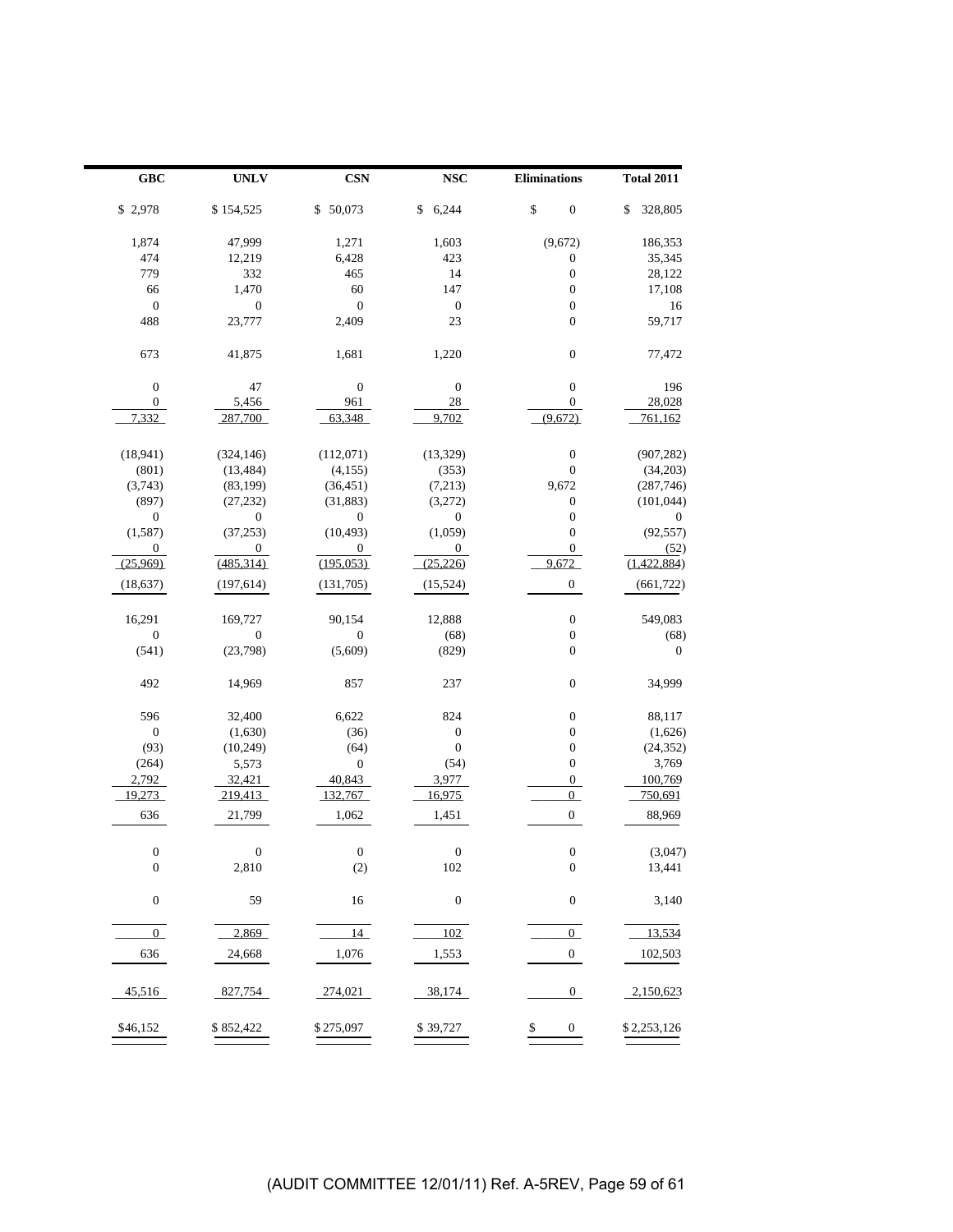#### **NEVADA SYSTEM OF HIGHER EDUCATION COMBINING SCHEDULE OF REVENUES, EXPENSES AND CHANGES IN NET ASSETS (in \$1,000's)**

#### **FOR THE YEAR ENDED JUNE 30, 2010**

| on The Temp of the control of 1970                                                                     | <b>UNR</b>     | <b>System</b>      | <b>DRI</b>         | <b>TMCC</b>    | <b>WNC</b>       |
|--------------------------------------------------------------------------------------------------------|----------------|--------------------|--------------------|----------------|------------------|
| <b>Operating Revenues</b>                                                                              |                |                    |                    |                |                  |
| Student tuition and fees (net of scholarship<br>allowance of \$79,721)                                 | \$ 81,775      | \$<br>$\mathbf{0}$ | \$<br>$\mathbf{0}$ | \$13,578       | \$4,776          |
| Federal grants and contracts                                                                           | 88,140         | 2,657              | 28,242             | 3,524          | 1,332            |
| State grants and contracts                                                                             | 13,847         | $\mathbf{0}$       | 153                | 1,715          | 1,055            |
| Local grants and contracts                                                                             | 37,250         | $\boldsymbol{0}$   | 340                | $\theta$       | 60               |
| Other grants and contracts                                                                             | 11,755         | 895                | 2,444              | 111            | $\mathbf{0}$     |
| Campus support                                                                                         | $\overline{0}$ | $\mathbf{0}$       | $\mathbf{0}$       | $\overline{0}$ | 9                |
| Sales and services of educational departments<br>(including \$3,806 from System related organizations) | 28,809         | 4,322              | $\mathbf{0}$       | 973            | 216              |
| Sales and services of auxiliary enterprises (net of<br>scholarship allowances of \$3,585)              | 28,304         | $\mathbf{0}$       | $\boldsymbol{0}$   | 1,161          | 874              |
| Interest earned on loans receivable                                                                    | 126            | $\mathbf{0}$       | $\boldsymbol{0}$   | $\overline{2}$ | $\mathbf{0}$     |
| Other operating revenues                                                                               | 2,759          | 251                | 9,193              | 45             | 151              |
| <b>Total Operating Revenues</b>                                                                        | 292,765        | 8,125              | 40,372             | 21,109         | 8,473            |
| <b>Operating Expenses</b>                                                                              |                |                    |                    |                |                  |
| Employee compensation and benefits                                                                     | (326, 510)     | (20, 411)          | (31, 348)          | (42, 727)      | (21,316)         |
| Utilities                                                                                              | (12, 417)      | (1,717)            | (1,407)            | (1,524)        | (693)            |
| Supplies and services                                                                                  | (112, 221)     | (11, 846)          | (9,675)            | (9, 491)       | (4,652)          |
| Scholarships and fellowships                                                                           | (15,616)       | (492)              | $\boldsymbol{0}$   | (10,034)       | (4,270)          |
| Program expenses, System related organizations                                                         | $\mathbf{0}$   | $\mathbf{0}$       | $\overline{0}$     | $\mathbf{0}$   | $\mathbf{0}$     |
| Depreciationand amortization expense                                                                   | (27, 110)      | (2,786)            | (4,972)            | (3,087)        | (1,304)          |
| Other operating expenses                                                                               | $\overline{0}$ | $\boldsymbol{0}$   | 0                  | 0              | (38)             |
| <b>Total Operating Expenses</b>                                                                        | (493, 874)     | (37, 252)          | (47, 402)          | (66, 863)      | (32,273)         |
| <b>Operating (Loss) Income</b>                                                                         | (201, 109)     | (29, 127)          | (7,030)            | (45, 754)      | (23,800)         |
| <b>Nonoperating Revenues (Expenses)</b>                                                                |                |                    |                    |                |                  |
| State appropriations                                                                                   | 134,644        | 26,967             | 8,666              | 22,138         | 11,419           |
| Refund to State                                                                                        | $\mathbf{0}$   | $\mathbf{0}$       | $\mathbf{0}$       | $\mathbf{0}$   | $\Omega$         |
| Transfers to/from System Administration                                                                | (10,940)       | 36,324             | (1,502)            | (1, 857)       | (475)            |
| Gifts including \$30,730 from System<br>related organizations)                                         | 16,686         | 352                | 556                | 206            | 252              |
| Investment income, net                                                                                 | 23,165         | 2,160              | 4,599              | 2,887          | 830              |
| Loss on disposal of capital assets                                                                     | (797)          | (165)              | (201)              | (17)           | (6)              |
| Interest expense                                                                                       | (9,798)        | $\boldsymbol{0}$   | (686)              | (341)          | (66)             |
| Other nonoperating revenues (expenses)                                                                 | (1,603)        | (1)                | (139)              | $\mathbf{0}$   | 305              |
| Federal grants and contracts                                                                           | 58,007         | $\mathbf{0}$       | 0                  | 27,538         | 12,118           |
| <b>Total Nonoperating Revenues (Expenses)</b>                                                          | 209,364        | 65,637             | 11,293             | 50,554         | 24,377           |
| Income before other revenues, expenses, gains or losses                                                | 8,255          | 36,510             | 4,263              | 4,800          | 577              |
| <b>Other Revenues (Expenses)</b>                                                                       |                |                    |                    |                |                  |
| State appropriations restricted for capital purposes                                                   | 43,278         | 325                | 383                | 657            | $\boldsymbol{0}$ |
| Capital grants and gifts including (\$14,030<br>from System related organizations)                     | 3,664          | $\boldsymbol{0}$   | $\boldsymbol{0}$   | $\mathbf{0}$   | $\mathbf{0}$     |
| Additions to permanent endowments (including)<br>\$78 from System related organizations)               | 1,277          | 3                  | 15                 | 39             | $\boldsymbol{0}$ |
| <b>Total Other Revenues (Expenses)</b>                                                                 | 48,219         | 328                | 398                | 696            | 0                |
| <b>Increase (Decrease) in Net Assets</b>                                                               | 56,474         | 36,838             | 4,661              | 5,496          | 577              |
| <b>Net Assets</b>                                                                                      |                |                    |                    |                |                  |
| Net assets - beginning of year                                                                         | 622,866        | 11,859             | 103,692            | 80,286         | 42,409           |
| Net Assets - end of year                                                                               | \$679,340      | \$48,697           | \$108,353          | \$85,782       | \$42,986         |